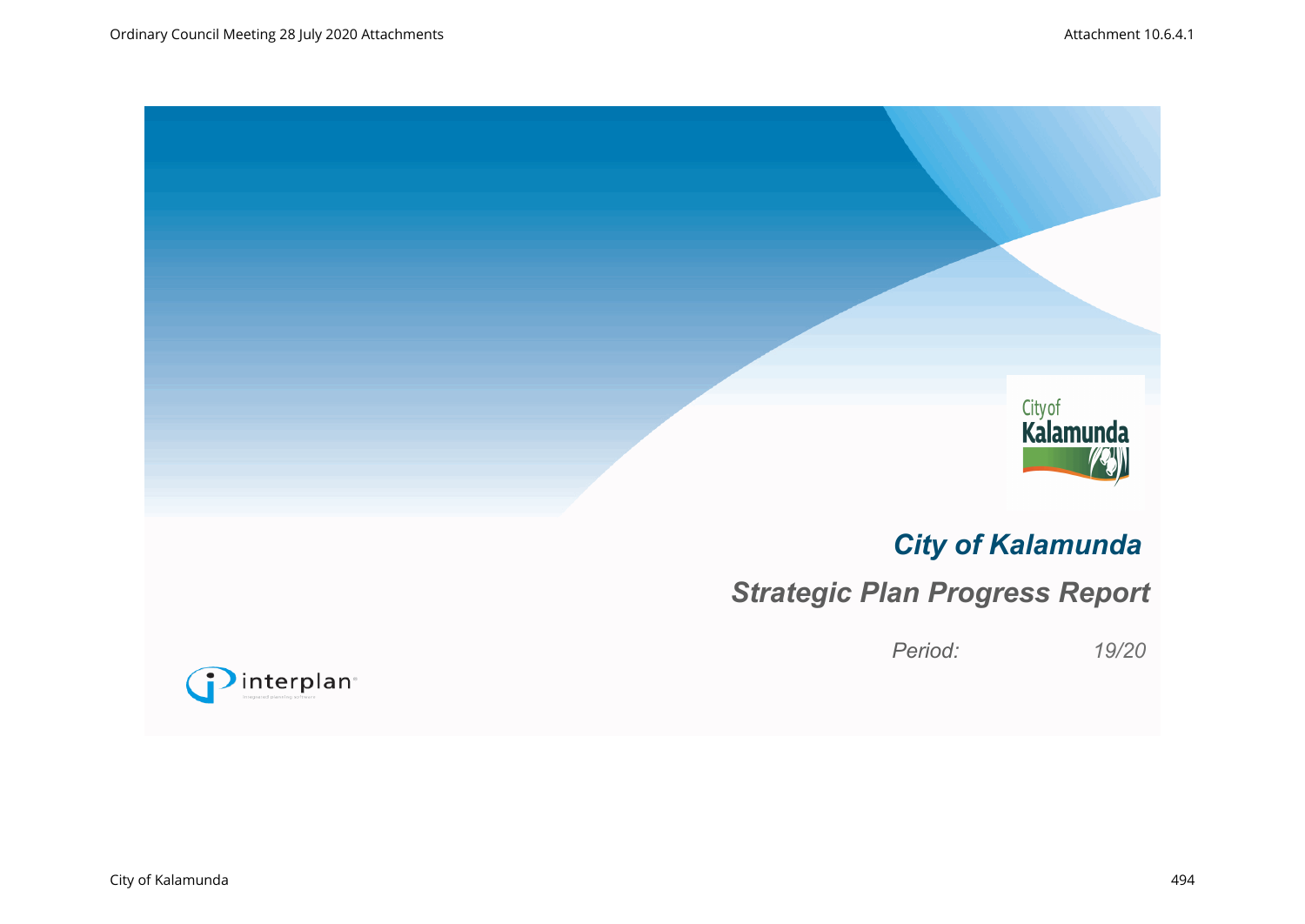## *Strategic Plan Progress Report*

#### *Goal: 1 Kalamunda Cares & Interacts*

#### *Outcome: 1.1 To be a community that advocates, facilitates and provides quality lifestyle choices*

| <b>Actions</b>                                                                           | <b>RISK</b> | <b>STATUS</b> | % COMP | <b>PROGRESS COMMENTS</b>                                                                                                                                                                                                                                                                                                                                                                                                                                                                                                                                                                                                                                                                                       | <b>RESP. OFFICER</b>                                 | <b>COMP DATE</b> |
|------------------------------------------------------------------------------------------|-------------|---------------|--------|----------------------------------------------------------------------------------------------------------------------------------------------------------------------------------------------------------------------------------------------------------------------------------------------------------------------------------------------------------------------------------------------------------------------------------------------------------------------------------------------------------------------------------------------------------------------------------------------------------------------------------------------------------------------------------------------------------------|------------------------------------------------------|------------------|
| Strategy:                                                                                |             |               |        | 1.1.1 Facilitate the inclusion of the ageing population and people with disability to have access to information, facilities and services.                                                                                                                                                                                                                                                                                                                                                                                                                                                                                                                                                                     |                                                      |                  |
| 1.1.1.1 Resource and implement the Age<br>Friendly Strategy Action Plan<br>(2017-2021).  | None        | Completed     | 100%   | City staff have commenced year three of a<br>four year plan, delivering a variety of activities,<br>workshops and events for seniors including:<br>- 'Connecting Communities' Event was held at<br>Hartfield Park Recreation Centre on 18 July<br>with over 800 attendees<br>- 'Strokesafe' information session held at<br>Woodlupine on 1 August focusing on how to<br>recognise the symptoms of stroke and reduce<br>the likelihood of occurrence<br>- 'Train the Brain' Workshop held at Hartfield<br>Park on 2 December<br>- WayFairers launch13 Jan - 10 attendees<br>"***Note staff time has reduced for this role ***<br>City staff currently working on the Age Friendly<br>report.                    | Manager Community<br>Development<br>(DE00007)        | 30/06/2020       |
| 1.1.1.2 Resource and implement the<br>Disability Access & Inclusion Plan<br>(2017-2022). | None        | Completed     | 100%   | The Disability Access and Inclusion Plan<br>(DAIP) is a five year plan with established<br>priorities and strategies to provide a<br>framework for implementation of initiatives.<br>Initiatives that have been undertaken include:<br>- 'Inclusive Kalamunda' is a new initiative<br>whereby the City has partnered with 'Inclusion<br>Solutions' aimed at increasing opportunities<br>for people with a disability to find a sense of<br>belonging within the City of Kalamunda<br>community. The project aims to increase<br>knowledge and capacity of volunteers,<br>increase social inclusion at clubs and groups<br>and provide more opportunities for our<br>community to belong. A series of workshops | <b>Manager Community</b><br>Development<br>(DE00007) | 30/06/2020       |

![](_page_1_Figure_7.jpeg)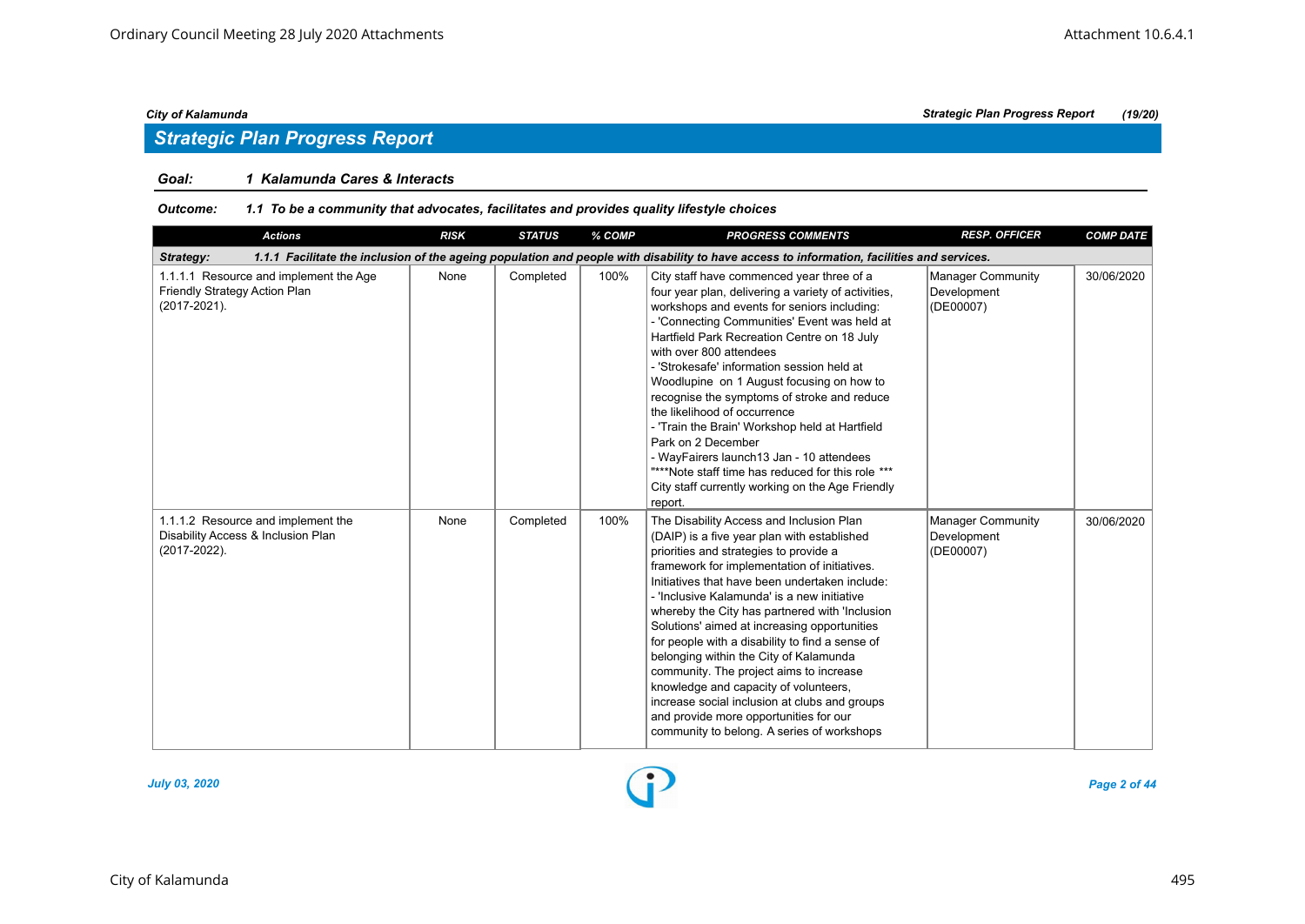## *Strategic Plan Progress Report*

#### *Goal: 1 Kalamunda Cares & Interacts*

#### *Outcome: 1.1 To be a community that advocates, facilitates and provides quality lifestyle choices*

| <b>Actions</b>                                                    | <b>RISK</b> | <b>STATUS</b> | % COMP | <b>PROGRESS COMMENTS</b>                                                                                                                                                                                                                                                                                                                                                                                                                                                                                                                                                                                                                                                                                                                                                                                                                                                                          | <b>RESP. OFFICER</b>                          | <b>COMP DATE</b> |
|-------------------------------------------------------------------|-------------|---------------|--------|---------------------------------------------------------------------------------------------------------------------------------------------------------------------------------------------------------------------------------------------------------------------------------------------------------------------------------------------------------------------------------------------------------------------------------------------------------------------------------------------------------------------------------------------------------------------------------------------------------------------------------------------------------------------------------------------------------------------------------------------------------------------------------------------------------------------------------------------------------------------------------------------------|-----------------------------------------------|------------------|
| Strategy:                                                         |             |               |        | 1.1.1 Facilitate the inclusion of the ageing population and people with disability to have access to information, facilities and services.                                                                                                                                                                                                                                                                                                                                                                                                                                                                                                                                                                                                                                                                                                                                                        |                                               |                  |
|                                                                   |             |               |        | and focus group sessions have been held.<br>- The City facilitates regular meetings with the<br>Disability and Carers Advisory Committee.<br>- Support of the 'Break the Boundary' new<br>shed located at the Camel Farm. The new<br>shed enables adaptive cycles to be stored on<br>site providing significant assistance to people<br>living with a disability. Promotion of the shed's<br>activities.<br>- Coffee and cake vouchers have been<br>provided to help celebrate Carers Week.<br>- Yoga Gold (seniors Yoga) classes at Hartfield<br>Park Recreation Centre - 20 participants<br>attending weekly.<br>- 'Inclusive Kalamunda' Workshop at Hartfield<br>Park on 10 October.<br>- Inclusion Solution Disability Awareness<br>Training held at the City of Kalamunda<br>Administration building on 16 October.<br>*** Note staff time has significantly reduced for<br>this position*** |                                               |                  |
| <b>Actions</b>                                                    | <b>RISK</b> | <b>STATUS</b> | % COMP | <b>PROGRESS COMMENTS</b>                                                                                                                                                                                                                                                                                                                                                                                                                                                                                                                                                                                                                                                                                                                                                                                                                                                                          | <b>RESP. OFFICER</b>                          | <b>COMP DATE</b> |
| Strategy:                                                         |             |               |        | 1.1.2 Empower, support and engage with young people, families and our culturally diverse community.                                                                                                                                                                                                                                                                                                                                                                                                                                                                                                                                                                                                                                                                                                                                                                                               |                                               |                  |
| 1.1.2.1 Implement the Youth Plan<br>(2017-2022) for current year. | None        | Completed     | 100%   | City staff have commenced year three of a<br>four year plan, delivering several projects to<br>the City of Kalamunda community including:<br>- Connecting Communities Event was held on<br>18 July<br>- Meerilinga Youth Movie Night was held on 19<br>July<br>- Principals' Lunch was held on 25 July                                                                                                                                                                                                                                                                                                                                                                                                                                                                                                                                                                                            | Manager Community<br>Development<br>(DE00007) | 01/07/2020       |

![](_page_2_Figure_7.jpeg)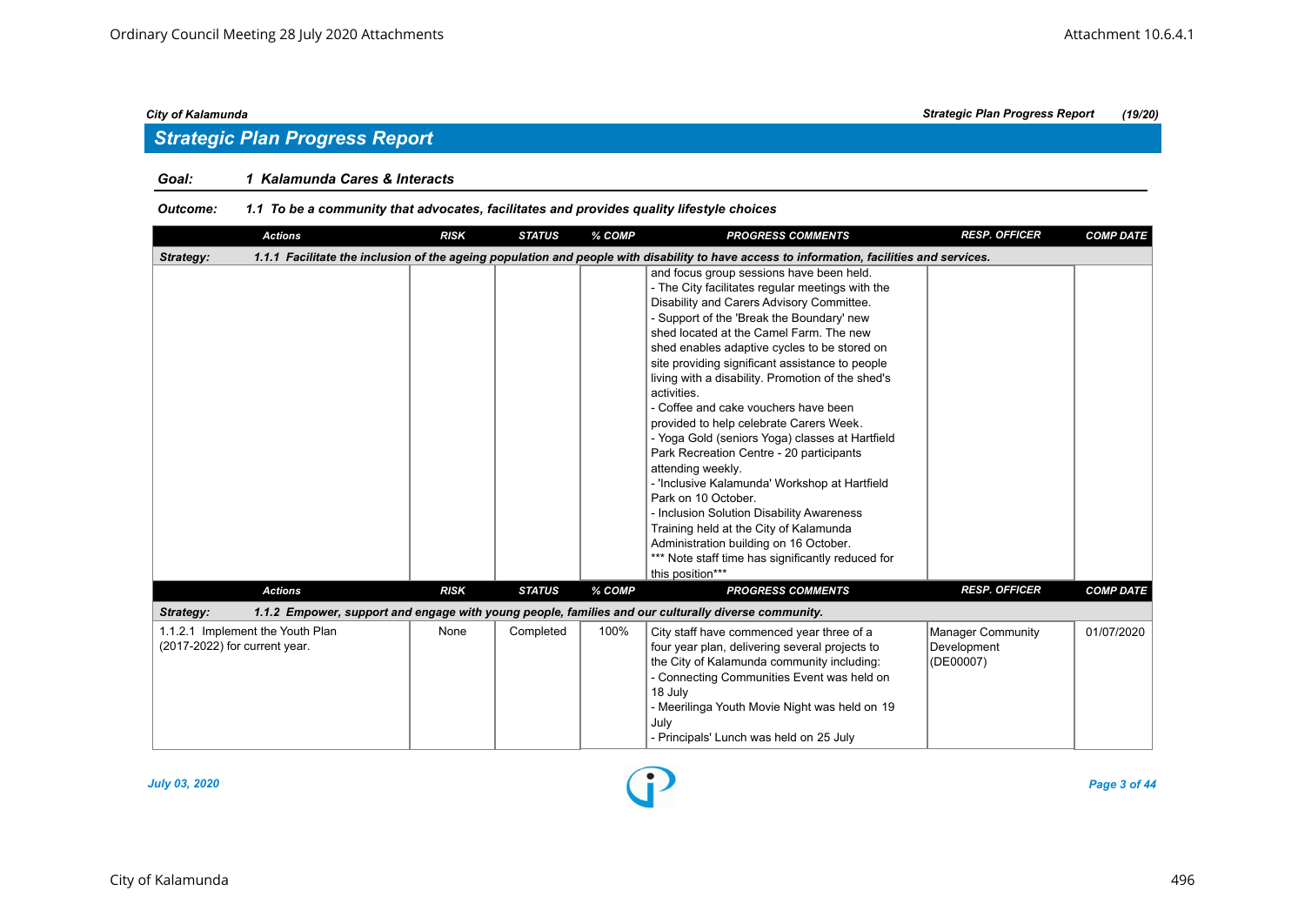## *Strategic Plan Progress Report*

#### *Goal: 1 Kalamunda Cares & Interacts*

#### *Outcome: 1.1 To be a community that advocates, facilitates and provides quality lifestyle choices*

| <b>Actions</b> | <b>RISK</b> | <b>STATUS</b> | % COMP | <b>PROGRESS COMMENTS</b>                                                                                                                                                                                                                                                                                                                                                                                                                                                                                                                                                                                                                                                                                                                                                                                                                                                                                                                                                                                                                                                                                                                              | <b>RESP. OFFICER</b> | <b>COMP DATE</b> |
|----------------|-------------|---------------|--------|-------------------------------------------------------------------------------------------------------------------------------------------------------------------------------------------------------------------------------------------------------------------------------------------------------------------------------------------------------------------------------------------------------------------------------------------------------------------------------------------------------------------------------------------------------------------------------------------------------------------------------------------------------------------------------------------------------------------------------------------------------------------------------------------------------------------------------------------------------------------------------------------------------------------------------------------------------------------------------------------------------------------------------------------------------------------------------------------------------------------------------------------------------|----------------------|------------------|
| Strategy:      |             |               |        | 1.1.2 Empower, support and engage with young people, families and our culturally diverse community.                                                                                                                                                                                                                                                                                                                                                                                                                                                                                                                                                                                                                                                                                                                                                                                                                                                                                                                                                                                                                                                   |                      |                  |
|                |             |               |        | - Protective Behaviours Workshop was held<br>on 3 September<br>- Dome Barista Workshop held 9 September<br>- Youth Action Plan Kalamunda Parliament<br>House visit held 17 September<br>- Stirk Park Design by Enquiry Workshop held<br>18 September<br>- Zig Zag Early Years Partnership 'Pop Up<br>Play' held 20 September<br>- Torchlight Youth Film Festival workshop<br>number 1 and number 2 held 5 October and<br>10 October<br>- Learn to Skateboard Workshop held 11<br>October<br>- Find a fairy map launch - Central Mall<br>Kalamunda held 2 November<br>- Freestyle Now skate, scooter and BMX clinic<br>at the Forrestfield Skate Park on 6 November<br>- Barista Workshop at Dome Kalamunda on<br>18 November<br>- Crafternoon at Forrestfield Library on 6<br>December<br>- Torchlight virtual film screening night on 11<br>December<br>- Crafternoon at High Wycombe Community<br>and Recreation Centre on 16 December<br>- Schools Out Pool Party at the Kalamunda<br>Water Park on 19 December<br>- Skate Scooter Clinic - 26 attendees<br>- YAK team building day - 10 attendees<br>- In the Mix music program - 14 participants |                      |                  |
|                |             |               |        |                                                                                                                                                                                                                                                                                                                                                                                                                                                                                                                                                                                                                                                                                                                                                                                                                                                                                                                                                                                                                                                                                                                                                       |                      |                  |

![](_page_3_Figure_7.jpeg)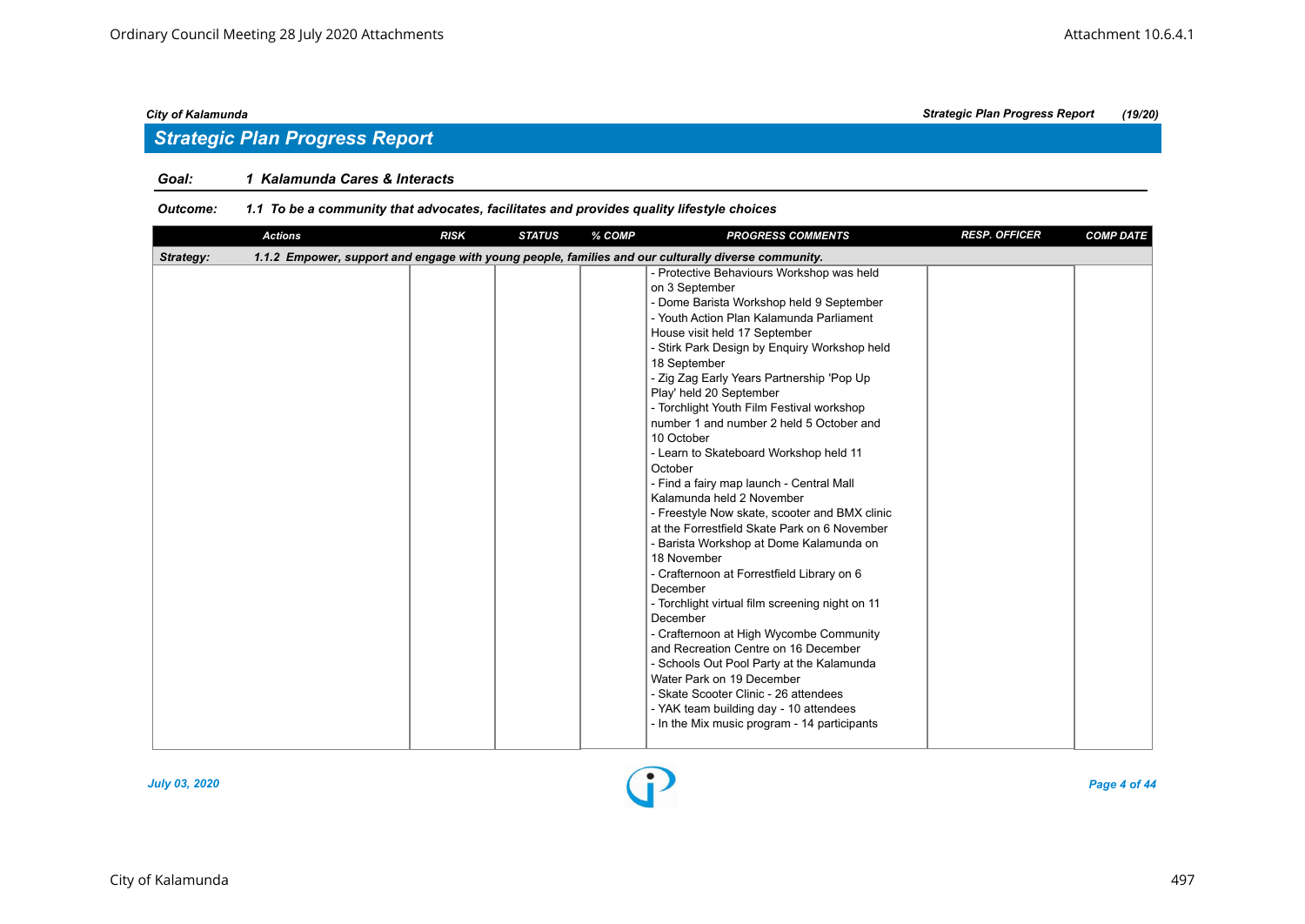## *Strategic Plan Progress Report*

#### *Goal: 1 Kalamunda Cares & Interacts*

#### *Outcome: 1.1 To be a community that advocates, facilitates and provides quality lifestyle choices*

| <b>Actions</b>                                                                                                   | <b>RISK</b> | <b>STATUS</b> | % COMP | <b>PROGRESS COMMENTS</b>                                                                                                                                                    | <b>RESP. OFFICER</b>                          | <b>COMP DATE</b> |  |  |  |  |
|------------------------------------------------------------------------------------------------------------------|-------------|---------------|--------|-----------------------------------------------------------------------------------------------------------------------------------------------------------------------------|-----------------------------------------------|------------------|--|--|--|--|
| 1.1.2 Empower, support and engage with young people, families and our culturally diverse community.<br>Strategy: |             |               |        |                                                                                                                                                                             |                                               |                  |  |  |  |  |
|                                                                                                                  |             |               |        | - Freestyle Now 26 February<br>- Youth zone @ Corymbia Festival 7 March<br>- Principals' lunch 11 March - 30 attendees                                                      |                                               |                  |  |  |  |  |
| 1.1.2.2 Develop and implement the<br>Reconciliation Action Plan.                                                 | None        | Completed     | 100%   | In October 2018, Council adopted the<br>'Innovate' Reconciliation Action Plan (RAP) for<br>the City of Kalamunda. An official launch of<br>the RAP occurred on 21 November. | Manager Community<br>Development<br>(DE00007) | 31/12/2019       |  |  |  |  |
| <b>Actions</b>                                                                                                   | <b>RISK</b> | <b>STATUS</b> | % COMP | <b>PROGRESS COMMENTS</b>                                                                                                                                                    | <b>RESP. OFFICER</b>                          | <b>COMP DATE</b> |  |  |  |  |
|                                                                                                                  |             |               |        |                                                                                                                                                                             |                                               |                  |  |  |  |  |
| 1.1.3 Facilitate opportunities to pursue learning.<br>Strategy:                                                  |             |               |        |                                                                                                                                                                             |                                               |                  |  |  |  |  |

#### *Outcome: 1.2 To provide safe and healthy environments for the community to enjoy*

| <b>Actions</b>                                                                                                     | <b>RISK</b> | <b>STATUS</b> | % COMP | <b>PROGRESS COMMENTS</b>                                                                                                                                                                                                                                                                                                                                                                   | <b>RESP. OFFICER</b>                                               | <b>COMP DATE</b> |  |  |  |
|--------------------------------------------------------------------------------------------------------------------|-------------|---------------|--------|--------------------------------------------------------------------------------------------------------------------------------------------------------------------------------------------------------------------------------------------------------------------------------------------------------------------------------------------------------------------------------------------|--------------------------------------------------------------------|------------------|--|--|--|
| 1.2.1 Facilitate a safe community environment.<br>Strategy:                                                        |             |               |        |                                                                                                                                                                                                                                                                                                                                                                                            |                                                                    |                  |  |  |  |
| 1.2.1.1 Develop the Community Safety<br>and Crime Prevention Plan (2019-2024)<br>initiatives for the current year. | None        | In Progress   | 91%    | The draft plan was presented to the<br>Community Safety and Crime Prevention<br>Advisory Committee (CSCPAC) on 27/12/19<br>with a recommendation to advertise the plan<br>for further community consultation.<br>The Item was deferred for 3 months to the<br>next meeting to enable new committee<br>members to become familiar with the plan.<br>The plan was then presented to the next | Manager<br>Environmental Health &<br>Community Safety<br>(AC00064) | 30/06/2020       |  |  |  |

![](_page_4_Figure_10.jpeg)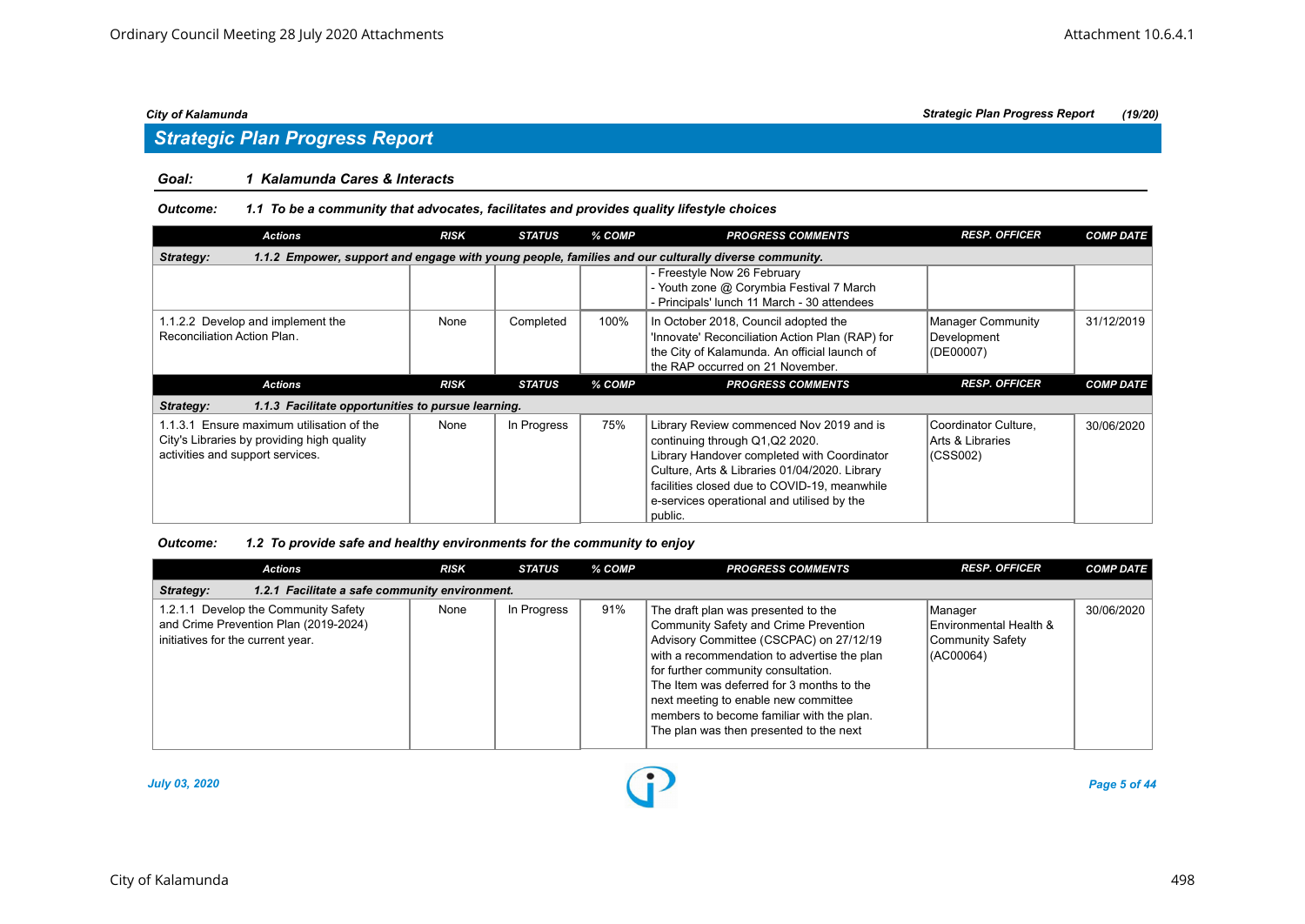## *Strategic Plan Progress Report*

#### *Goal: 1 Kalamunda Cares & Interacts*

#### *Outcome: 1.2 To provide safe and healthy environments for the community to enjoy*

| <b>Actions</b>                                                                                                                                                                                                                                                                                                                             | <b>RISK</b> | <b>STATUS</b> | % COMP | <b>PROGRESS COMMENTS</b>                                                                                                                                                                                                                                                                                                                                                                  | <b>RESP. OFFICER</b>                             | <b>COMP DATE</b> |
|--------------------------------------------------------------------------------------------------------------------------------------------------------------------------------------------------------------------------------------------------------------------------------------------------------------------------------------------|-------------|---------------|--------|-------------------------------------------------------------------------------------------------------------------------------------------------------------------------------------------------------------------------------------------------------------------------------------------------------------------------------------------------------------------------------------------|--------------------------------------------------|------------------|
| Strategy:<br>1.2.1 Facilitate a safe community environment.                                                                                                                                                                                                                                                                                |             |               |        |                                                                                                                                                                                                                                                                                                                                                                                           |                                                  |                  |
|                                                                                                                                                                                                                                                                                                                                            |             |               |        | meeting on the 12/2/2020 and CSCPAC<br>supported the plan to be advertised.<br>A total of 25 submissions were received. The<br>three main themes from the submissions were<br>CCTV, security patrols and early intervention/<br>youth programs.<br>Due to Covid-19 CSCPAC was put on hold.<br>The summary of the submissions and plan will<br>be presented at the next meeting in August. |                                                  |                  |
| 1.2.1.2 Annual Community Bushfire<br>Readiness Program for owners/occupiers<br>is developed and executed, with input<br>from key stakeholders, DFES and local<br>volunteer services. Ensure community<br>interactions are customer centric, staff are<br>using discretion and working toward<br>compliance before compliance is initiated. | None        | Completed     | 100%   | The 19/20 Fire season is now complete with a<br>total of 4,244 inspection completed.<br>Overall the season was a success with 51%<br>of properties compliant on the first inspection,<br>which is up from 45% at the end of the 18/19<br>season.                                                                                                                                          | <b>Coordinator Community</b><br>Safety (AC00018) | 30/06/2020       |
| 1.2.1.3 Ensure the City's Emergency<br>Management Arrangements, including the<br>Local Recovery Plan, are in place and<br>comply with the Emergency Management<br>Act 2005.                                                                                                                                                                | None        | In Progress   | 91%    | The draft 2019 Local Emergency<br>Management Arrangements (LEMA) were<br>endorsed by the City Local Emergency<br>Management Committee on the 27 February<br>2020. The LEMA will be presented to the next<br><b>District Emergency Management Committee</b><br>prior to being submitted to Council for<br>endorsement.                                                                     | <b>Coordinator Community</b><br>Safety (AC00018) | 30/06/2020       |
| 1.2.1.4 Review Local Emergency<br>Management Arrangements and<br>compliance with State Emergency<br>Management Policy 2.5.                                                                                                                                                                                                                 | None        | Completed     | 100%   | The Local Emergency Management<br>Arrangements are reviewed annually and<br>have recently undergone a major review. A<br>new set of arrangements have been drafted<br>which were endorsed by the City Local<br>Emergency Management Committee on the                                                                                                                                      | <b>Coordinator Community</b><br>Safety (AC00018) | 30/06/2020       |

![](_page_5_Figure_7.jpeg)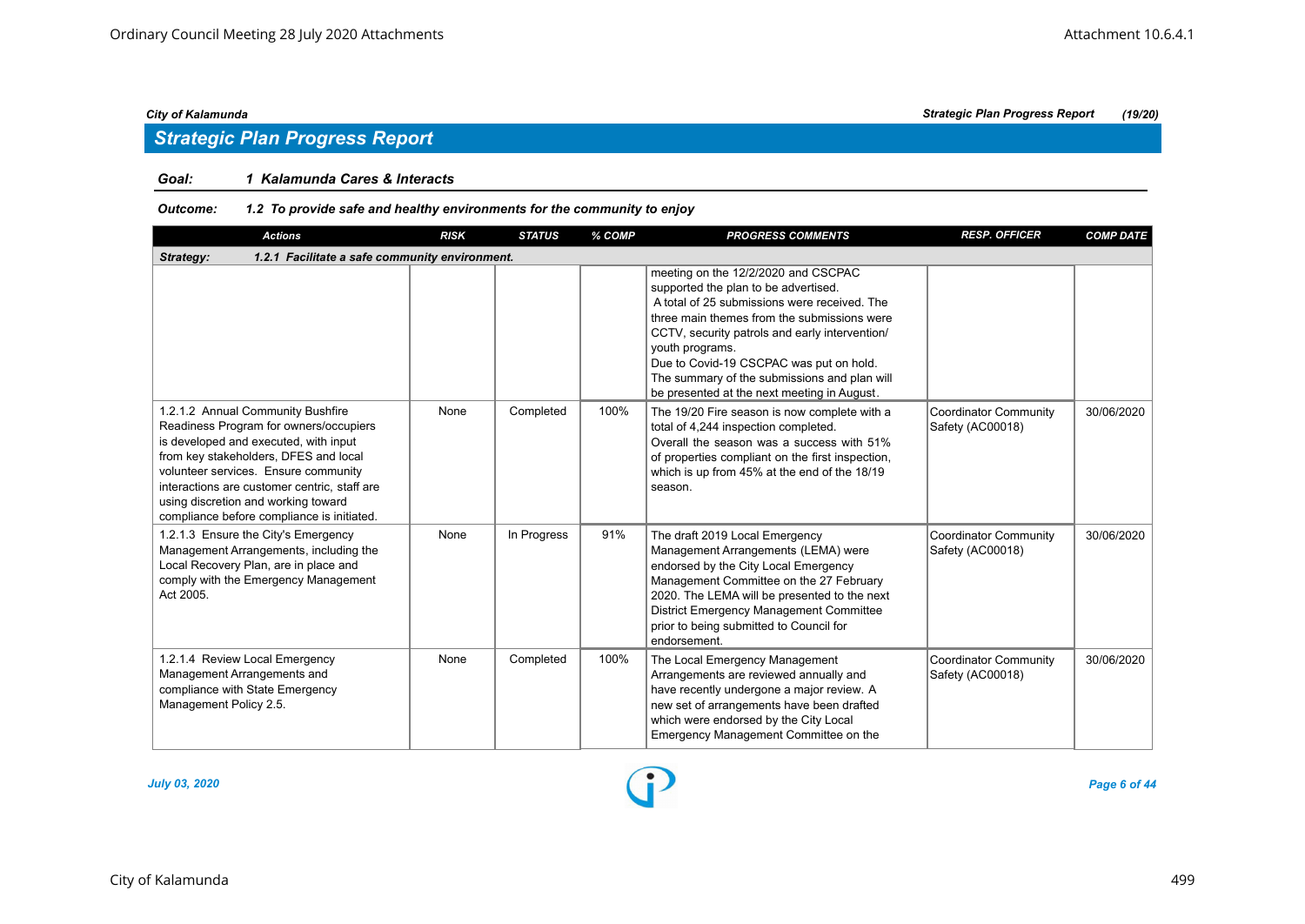## *Strategic Plan Progress Report*

#### *Goal: 1 Kalamunda Cares & Interacts*

#### *Outcome: 1.2 To provide safe and healthy environments for the community to enjoy*

| <b>Actions</b>                                                                                         | <b>RISK</b> | <b>STATUS</b> | % COMP | <b>PROGRESS COMMENTS</b>                                                                                                                                                                                                                                                                                                                                                                                                                                                                                                                                                                                                                                                                                                            | <b>RESP. OFFICER</b>                                             | <b>COMP DATE</b> |  |  |  |  |
|--------------------------------------------------------------------------------------------------------|-------------|---------------|--------|-------------------------------------------------------------------------------------------------------------------------------------------------------------------------------------------------------------------------------------------------------------------------------------------------------------------------------------------------------------------------------------------------------------------------------------------------------------------------------------------------------------------------------------------------------------------------------------------------------------------------------------------------------------------------------------------------------------------------------------|------------------------------------------------------------------|------------------|--|--|--|--|
| 1.2.1 Facilitate a safe community environment.<br>Strategy:                                            |             |               |        |                                                                                                                                                                                                                                                                                                                                                                                                                                                                                                                                                                                                                                                                                                                                     |                                                                  |                  |  |  |  |  |
|                                                                                                        |             |               |        | 27 February 2020.<br>A review of the LEMA also occurs after any<br>major incident and as a result will be reviewed<br>as a result of the Covid-19 pandemic.                                                                                                                                                                                                                                                                                                                                                                                                                                                                                                                                                                         |                                                                  |                  |  |  |  |  |
| 1.2.1.5 Develop the City's Bushfire Risk<br>Mitigation Plan in collaboration with key<br>stakeholders. | None        | Completed     | 100%   | Council adopted the Bushfire Risk<br>Management Plan at the December 2019<br>OCM noting that this Plan has been endorsed<br>by the Office of Bushfire Risk Management.<br>Action complete                                                                                                                                                                                                                                                                                                                                                                                                                                                                                                                                           | Manager Parks &<br><b>Environmental Services</b><br>(TO00019)    | 26/07/2020       |  |  |  |  |
| <b>Actions</b>                                                                                         | <b>RISK</b> | <b>STATUS</b> | % COMP | <b>PROGRESS COMMENTS</b>                                                                                                                                                                                                                                                                                                                                                                                                                                                                                                                                                                                                                                                                                                            | <b>RESP. OFFICER</b>                                             | <b>COMP DATE</b> |  |  |  |  |
| Strategy:                                                                                              |             |               |        | 1.2.2 Advocate and promote healthy lifestyle choices by encouraging the community to become more physically active.                                                                                                                                                                                                                                                                                                                                                                                                                                                                                                                                                                                                                 |                                                                  |                  |  |  |  |  |
| 1.2.2.1 Deliver the Community Health &<br>Wellbeing Plan initiatives for the current<br>year.          | None        | Completed     | 100%   | Actions taken this quarter include:<br>- the City's Smoothie Bike at events, to<br>promote healthy eating and physical activity,<br>- mental health awareness workshops<br>delivered within the community by supporting<br>NGO's,<br>- supporting state and federal health<br>promotion campaigns concerning injury<br>prevention, healthy eating and physical<br>exercise and smoking cessation.<br>- adoption of annual report on implementation<br>of the Health Plan.<br>- beginning work to setup an alliance against<br>depression group within Kalamunda<br>- successful grant application for mental<br>health first aid training<br>The City has also continued its partnerships<br>with the Cancer Council and Act Belong | Coordinator<br><b>Environmental Health</b><br>Services (CS00006) | 30/06/2020       |  |  |  |  |

![](_page_6_Figure_8.jpeg)

*July 03, 2020 Page 7 of 44*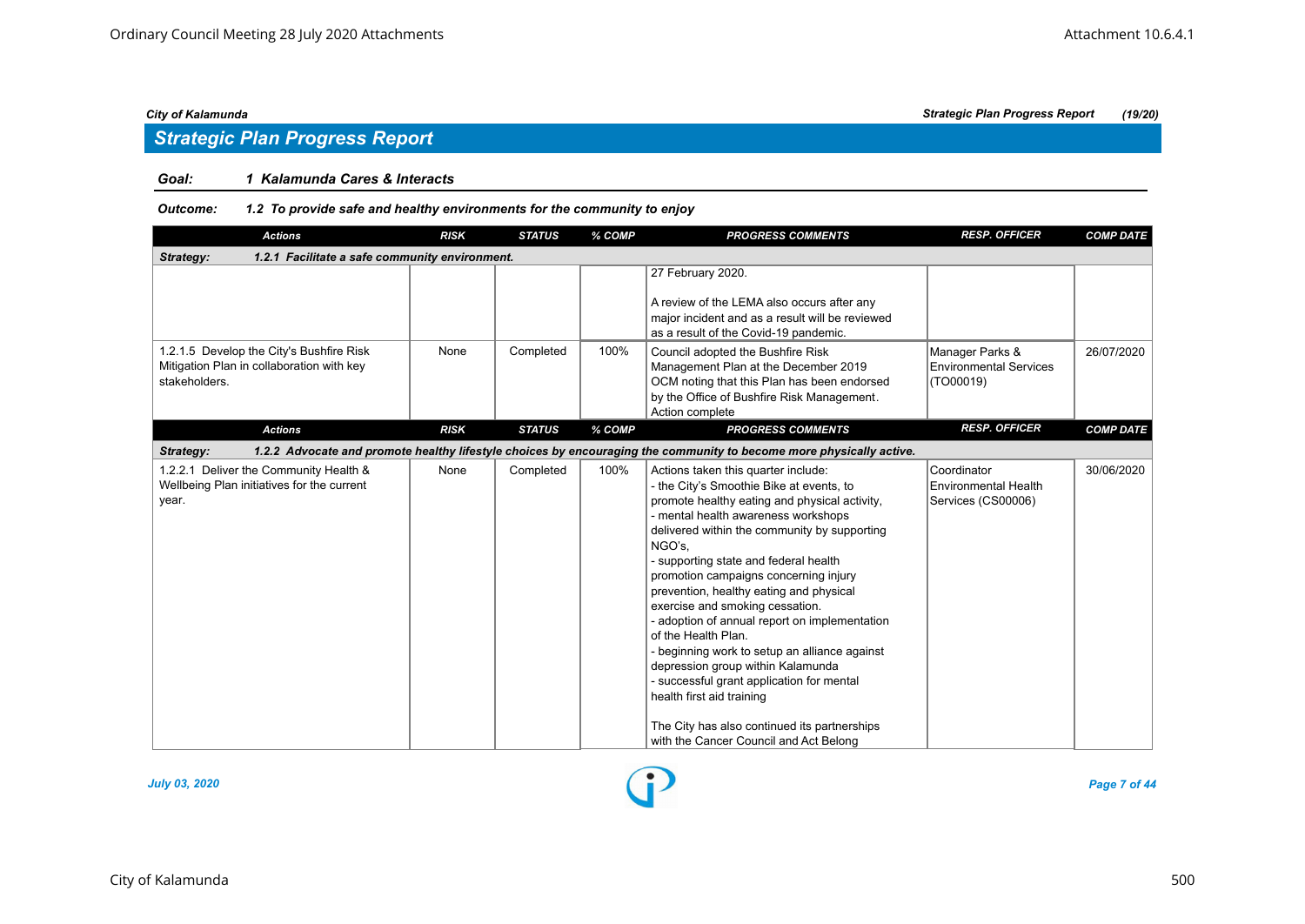#### *Goal: 1 Kalamunda Cares & Interacts*

#### *Outcome: 1.2 To provide safe and healthy environments for the community to enjoy*

|                                                                                                       | <b>Actions</b>                                                                                                                                                                                                | <b>RISK</b> | <b>STATUS</b> | % COMP | <b>PROGRESS COMMENTS</b>                                                                                                                                                                                                                                                                                                                                                                                                                                                                                                                                                                                                          | <b>RESP. OFFICER</b>                                 | <b>COMP DATE</b> |  |  |  |
|-------------------------------------------------------------------------------------------------------|---------------------------------------------------------------------------------------------------------------------------------------------------------------------------------------------------------------|-------------|---------------|--------|-----------------------------------------------------------------------------------------------------------------------------------------------------------------------------------------------------------------------------------------------------------------------------------------------------------------------------------------------------------------------------------------------------------------------------------------------------------------------------------------------------------------------------------------------------------------------------------------------------------------------------------|------------------------------------------------------|------------------|--|--|--|
| Strategy:                                                                                             |                                                                                                                                                                                                               |             |               |        | 1.2.2 Advocate and promote healthy lifestyle choices by encouraging the community to become more physically active.                                                                                                                                                                                                                                                                                                                                                                                                                                                                                                               |                                                      |                  |  |  |  |
|                                                                                                       |                                                                                                                                                                                                               |             |               |        | Commit.                                                                                                                                                                                                                                                                                                                                                                                                                                                                                                                                                                                                                           |                                                      |                  |  |  |  |
|                                                                                                       | <b>Actions</b>                                                                                                                                                                                                | <b>RISK</b> | <b>STATUS</b> | % COMP | <b>PROGRESS COMMENTS</b>                                                                                                                                                                                                                                                                                                                                                                                                                                                                                                                                                                                                          | <b>RESP. OFFICER</b>                                 | <b>COMP DATE</b> |  |  |  |
| 1.2.3 Provide high quality and accessible recreational and social spaces and facilities.<br>Strategy: |                                                                                                                                                                                                               |             |               |        |                                                                                                                                                                                                                                                                                                                                                                                                                                                                                                                                                                                                                                   |                                                      |                  |  |  |  |
|                                                                                                       | 1.2.3.1 Implement the initiatives within<br>the Kalamunda Bicycle Plan 2018.                                                                                                                                  | None        | Completed     | 100%   | Projects continue to be identified, scoped,<br>budgeted and delivered as per the original<br>program, subject to capital funding limits. In<br>2019/2020 the City has delivered the<br>Welshpool Road East Shared Path<br>connection, designed and then delivered part<br>of the High Wycombe Local Cycling Route<br>(remainder to be constructed 2020/21), and<br>has had WABN funding approved for the Hale<br>to Dawson Local Cycling Route and the<br>Dundas to Berkshire Shared Path. The City<br>has also submitted for cycle routes along<br>Sussex Road and Kiandra Way as part of the<br>2021-2023 WABN funding program. | Manager Asset<br>Planning (TO00018)                  | 30/06/2020       |  |  |  |
| groups.                                                                                               | 1.2.3.2 Masterplan - High Wycombe<br>Recreation & Scott Reserve. Develop a<br>Master Plan to quide future development<br>of the reserve and consult with user                                                 | None        | Completed     | 100%   | The Draft Scott Reserve Master Plan has<br>been revised following an extended<br>community engagement process and has<br>been workshopped with Councillors.<br>The Draft Plan is currently available for public<br>comment before final consideration of Council<br>in mid 2020.                                                                                                                                                                                                                                                                                                                                                  | <b>Manager Community</b><br>Development<br>(DE00007) | 30/06/2020       |  |  |  |
|                                                                                                       | 1.2.3.3 Advocate to secure external<br>funding to deliver Stage 1 of the Perth<br>Hills Trails Loop Master Plan - Kalamunda<br>to Pickering Brook. If achieved, progress<br>design and approvals for stage 2. | None        | In Progress   | 95%    | The Perth Hill Trails Loop Stage 1 is due to be<br>completed by June 30, 2020. The following<br>actions have been completed thus far:<br>- Detailed design<br>- Dieback assessment<br>- Flora and fauna study                                                                                                                                                                                                                                                                                                                                                                                                                     | <b>Manager Community</b><br>Development<br>(DE00007) | 30/06/2020       |  |  |  |

![](_page_7_Figure_9.jpeg)

*July 03, 2020 Page 8 of 44*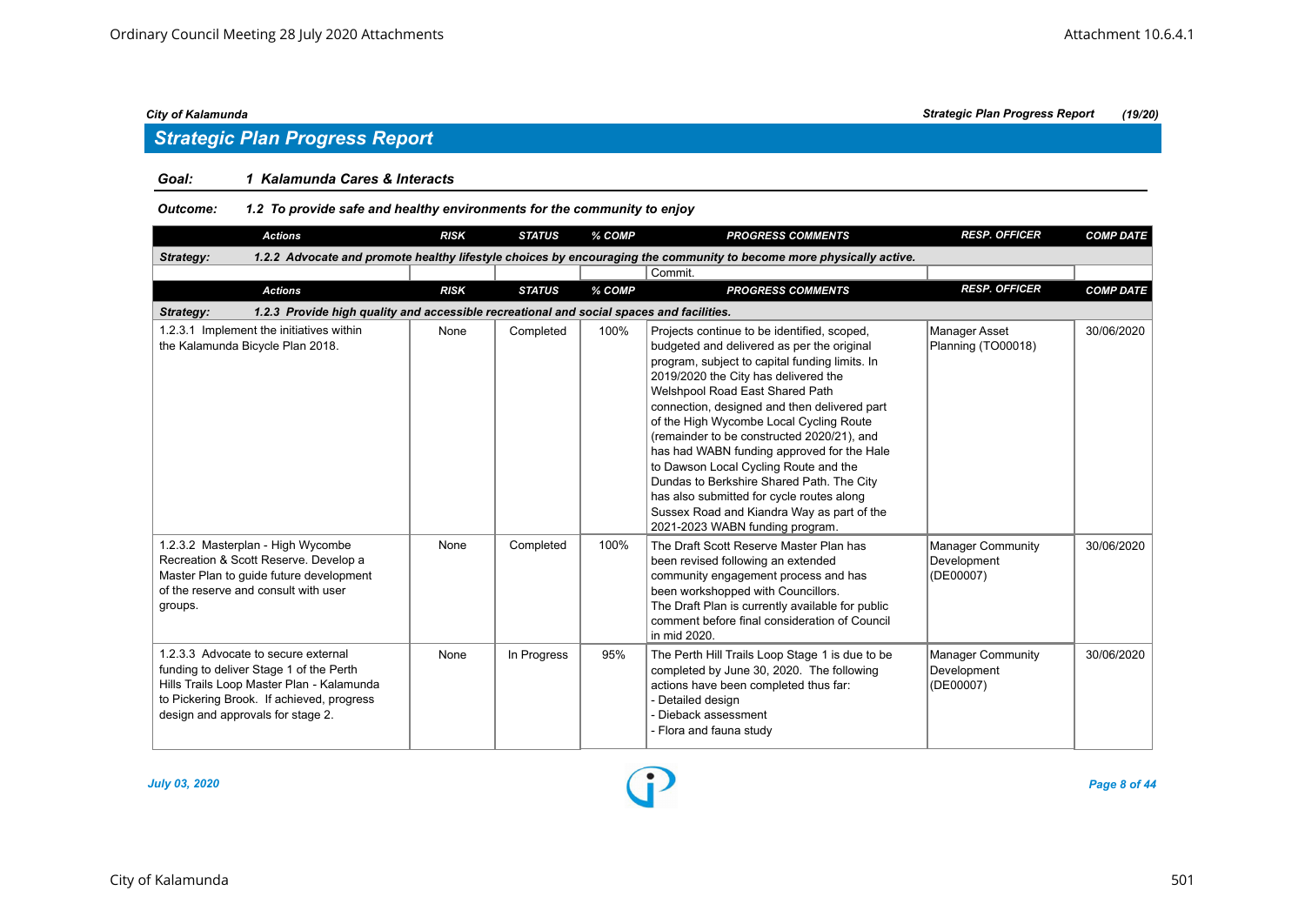## *Strategic Plan Progress Report*

#### *Goal: 1 Kalamunda Cares & Interacts*

#### *Outcome: 1.2 To provide safe and healthy environments for the community to enjoy*

| <b>Actions</b>                                                                                        | <b>RISK</b> | <b>STATUS</b> | % COMP | <b>PROGRESS COMMENTS</b>                                                                                                                                                                                                                                                                                                                                                                                                                                                                                                                                                                                                                                                                                                                                                                                                                                                  | <b>RESP. OFFICER</b>                                 | <b>COMP DATE</b> |  |  |  |
|-------------------------------------------------------------------------------------------------------|-------------|---------------|--------|---------------------------------------------------------------------------------------------------------------------------------------------------------------------------------------------------------------------------------------------------------------------------------------------------------------------------------------------------------------------------------------------------------------------------------------------------------------------------------------------------------------------------------------------------------------------------------------------------------------------------------------------------------------------------------------------------------------------------------------------------------------------------------------------------------------------------------------------------------------------------|------------------------------------------------------|------------------|--|--|--|
| 1.2.3 Provide high quality and accessible recreational and social spaces and facilities.<br>Strategy: |             |               |        |                                                                                                                                                                                                                                                                                                                                                                                                                                                                                                                                                                                                                                                                                                                                                                                                                                                                           |                                                      |                  |  |  |  |
|                                                                                                       |             |               |        | - Aboriginal heritage assessment                                                                                                                                                                                                                                                                                                                                                                                                                                                                                                                                                                                                                                                                                                                                                                                                                                          |                                                      |                  |  |  |  |
| 1.2.3.4 Implement the Maida Vale<br>Reserve Masterplan subject to securing<br>suitable funding.       | None        | Completed     | 100%   | Council adopted the Maida Vale Master Plan<br>in December 2018. The key projects currently<br>being progressed include:<br>- City Officers facilitated a Funding Advocacy<br>Strategy Workshop with reserve stakeholders<br>to clarify actions, roles and responsibilities.<br>- The City engaged Focus Lighting to develop<br>a detailed design for the upgrade of power to<br>the reserve and a sports floodlighting design<br>on the eastern oval (Soccer), which is now<br>complete.                                                                                                                                                                                                                                                                                                                                                                                  | <b>Manager Community</b><br>Development<br>(DE00007) | 30/06/2020       |  |  |  |
| 1.2.3.5 Implement the Ray Owen Master<br>Plan, subject to securing suitable funding.                  | None        | In Progress   | 95%    | In 2015 the Ray Owen Master Plan was<br>developed with the City currently seeking<br>external funding to implement the plan. The<br>key projects currently being progressed by the<br>City include:<br>- Seeking external funding opportunities.<br>The City is currently working with stakeholder<br>groups to actively seek external funding<br>opportunities including through the Growth<br>Areas Perth and Peel (GAPP) business case<br>to Infrastructure Australia and engagement<br>with local State Members of Parliament in the<br>lead up to the 2021 State Election.<br>- Four court extension to the Ray Owen Sports<br>Stadium. An architect has now consulted with<br>the Kalamunda & Districts Netball Association<br>Inc. (KDNA) and Kalamunda & Districts<br>Basketball Association Inc. (KDBA) to develop<br>concept designs and cost estimates for the | <b>Manager Community</b><br>Development<br>(DE00007) | 30/06/2020       |  |  |  |

![](_page_8_Figure_7.jpeg)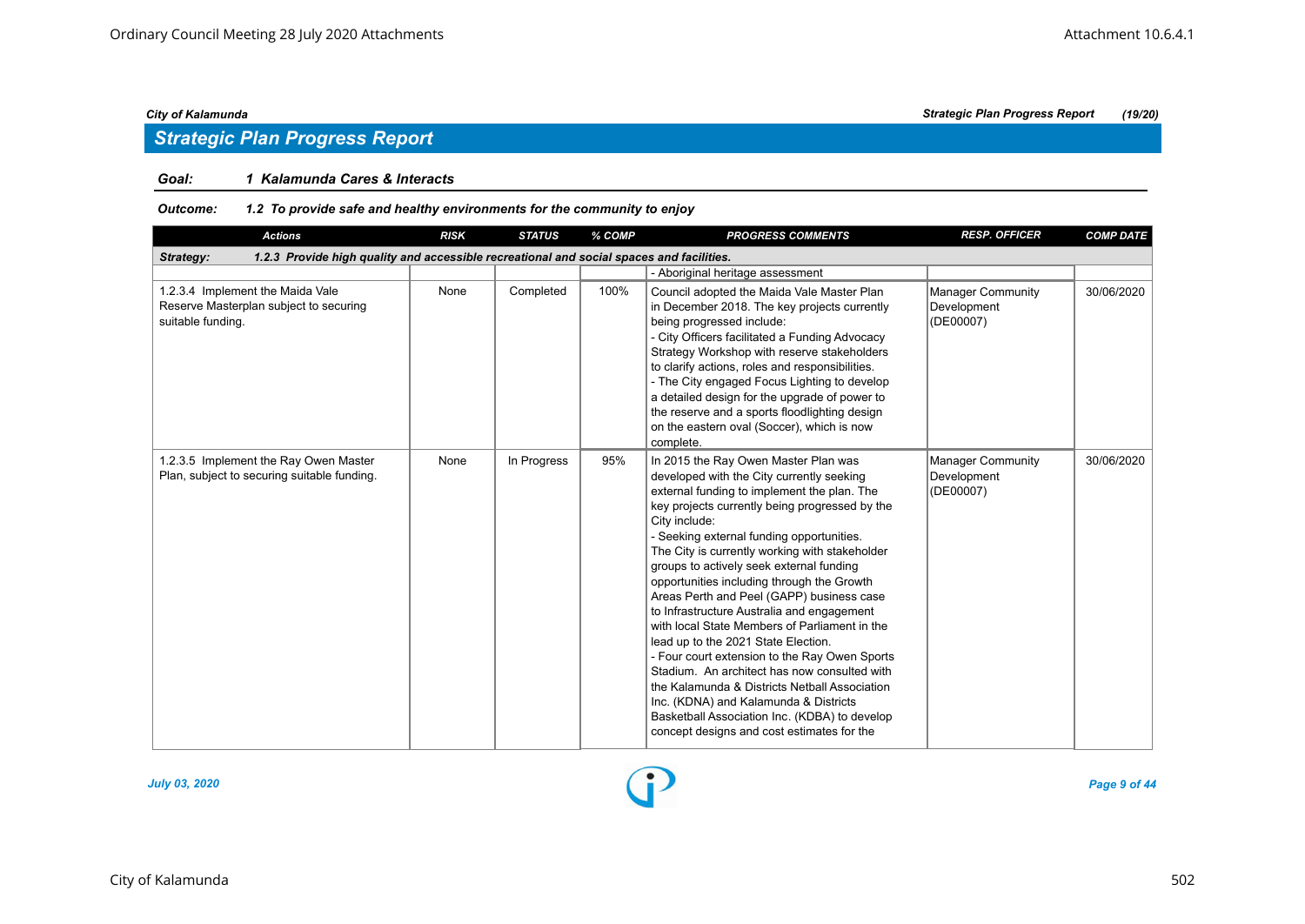## *Strategic Plan Progress Report*

#### *Goal: 1 Kalamunda Cares & Interacts*

#### *Outcome: 1.2 To provide safe and healthy environments for the community to enjoy*

| <b>Actions</b>                                                                                                                            | <b>RISK</b> | <b>STATUS</b> | % COMP | <b>PROGRESS COMMENTS</b>                                                                                                                                                                                                                                                                                                                                                                                                                                                                                                                                                                         | <b>RESP. OFFICER</b>                                 | <b>COMP DATE</b> |  |  |  |  |
|-------------------------------------------------------------------------------------------------------------------------------------------|-------------|---------------|--------|--------------------------------------------------------------------------------------------------------------------------------------------------------------------------------------------------------------------------------------------------------------------------------------------------------------------------------------------------------------------------------------------------------------------------------------------------------------------------------------------------------------------------------------------------------------------------------------------------|------------------------------------------------------|------------------|--|--|--|--|
| 1.2.3 Provide high quality and accessible recreational and social spaces and facilities.<br>Strategy:                                     |             |               |        |                                                                                                                                                                                                                                                                                                                                                                                                                                                                                                                                                                                                  |                                                      |                  |  |  |  |  |
|                                                                                                                                           |             |               |        | project.<br>- Revised carpark design. The City has<br>appointed a specialised consultant to develop<br>detailed designs of the revised car park at the<br>Reserve that address the concerns raised by<br>the community during the public advertising<br>period.<br>- Investigation into water availability for future<br>playing field space.<br>The investigation into water availability is<br>currently ongoing.<br>- Power distribution. A power upgrade has<br>occurred however it is yet to be distributed<br>across the site                                                              |                                                      |                  |  |  |  |  |
| 1.2.3.6 Aquatic Facility Study - Determine<br>the future community needs and preferred<br>location of aquatic facilities within the City. | None        | In Progress   | 95%    | In September 2019, CCS Strategic were<br>appointed to develop a business case for a<br>future aquatic facility within the City. Progress<br>to date includes:<br>- A project initiation meeting was held between<br>Officers and CCS Strategic.<br>- The development of a draft Community<br>Engagement Plan which included community<br>consultation sessions and a survey that<br>occurred during November/December 2019.<br>- The development of a preliminary analysis of<br>suitable sites across the City, which will be<br>further investigated by the project team and<br>CCS Strategic. | Manager Community<br>Development<br>(DE00007)        | 31/12/2020       |  |  |  |  |
| 1.2.3.8 Masterplan - Hartfield Park Stage<br>2 - Develop a Masterplan to quide future<br>development of the Park and consult with         | None        | In Progress   | 91%    | In September 2019, Dave Lanfear Consulting<br>(DLC) was appointed to develop the Hartfield<br>Park Master Plan 'Stage 2' Facilities                                                                                                                                                                                                                                                                                                                                                                                                                                                              | <b>Manager Community</b><br>Development<br>(DE00007) | 30/06/2020       |  |  |  |  |

![](_page_9_Picture_7.jpeg)

*July 03, 2020 Page 10 of 44*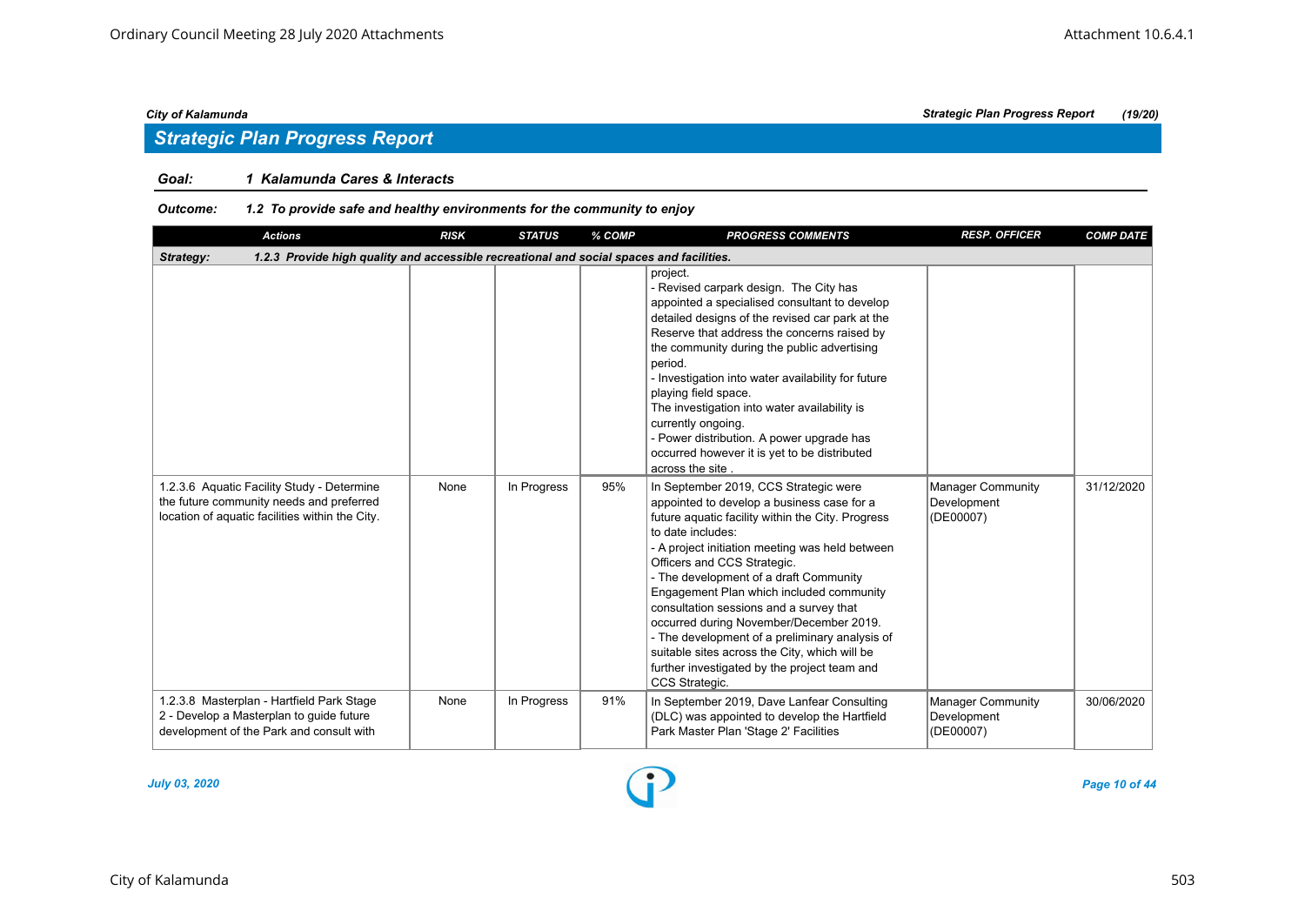#### *Goal: 1 Kalamunda Cares & Interacts*

#### *Outcome: 1.2 To provide safe and healthy environments for the community to enjoy*

| <b>Actions</b>                                                                                                                                                                                                   | <b>RISK</b> | <b>STATUS</b> | % COMP | <b>PROGRESS COMMENTS</b>                                                                                                                                                                                                                                                                                                                                                                                                                                                                                                                                                                                                                                                      | <b>RESP. OFFICER</b>                                 | <b>COMP DATE</b> |
|------------------------------------------------------------------------------------------------------------------------------------------------------------------------------------------------------------------|-------------|---------------|--------|-------------------------------------------------------------------------------------------------------------------------------------------------------------------------------------------------------------------------------------------------------------------------------------------------------------------------------------------------------------------------------------------------------------------------------------------------------------------------------------------------------------------------------------------------------------------------------------------------------------------------------------------------------------------------------|------------------------------------------------------|------------------|
| 1.2.3 Provide high quality and accessible recreational and social spaces and facilities.<br>Strategy:                                                                                                            |             |               |        |                                                                                                                                                                                                                                                                                                                                                                                                                                                                                                                                                                                                                                                                               |                                                      |                  |
| user groups.                                                                                                                                                                                                     |             |               |        | Co-location Strategy. Progress to date<br>includes:<br>- A project initiation meeting being held<br>between Officers and DLC.<br>- The development of a Community<br>Engagement Plan.<br>- Workshops with all relevant reserve user<br>groups, to ascertain current and future needs.<br>- Further community workshops and a survey<br>will be conducted mid 2020.<br>- Consultant developing draft concepts that<br>will then be workshopped with all stakeholders<br>in mid 2020.                                                                                                                                                                                           |                                                      |                  |
| 1.2.3.9 Recreation Centres - Hartfield<br>Park & High Wycombe - Ensure<br>maximum utilisation of the City's facilities<br>by providing high quality and affordable<br>activities, programs and support services. | None        | Completed     | 100%   | A diverse range of activities are provided<br>through the City's Recreation Facilities<br>including gym, fitness classes, holiday<br>programs, lifestyle programs, junior programs<br>and active seniors classes.<br>Attendances for the first quarter were:<br>- Hartfield Park Recreation Centre: 28849<br>- High Wycombe Community and Recreation<br>Centre: 10052<br>Attendances for the second quarter were:<br>- Hartfield Park Recreation Centre: 23602<br>- High Wycombe Community and Recreation<br>Centre: 11173<br>Attendances for the third quarter were:<br>- Hartfield Park Recreation Centre: 21331<br>- High Wycombe Community and Recreation<br>Centre: 7378 | <b>Manager Community</b><br>Development<br>(DE00007) | 30/06/2020       |

*Outcome: 1.3 To support the active participation of local communities*

![](_page_10_Figure_10.jpeg)

*July 03, 2020 Page 11 of 44*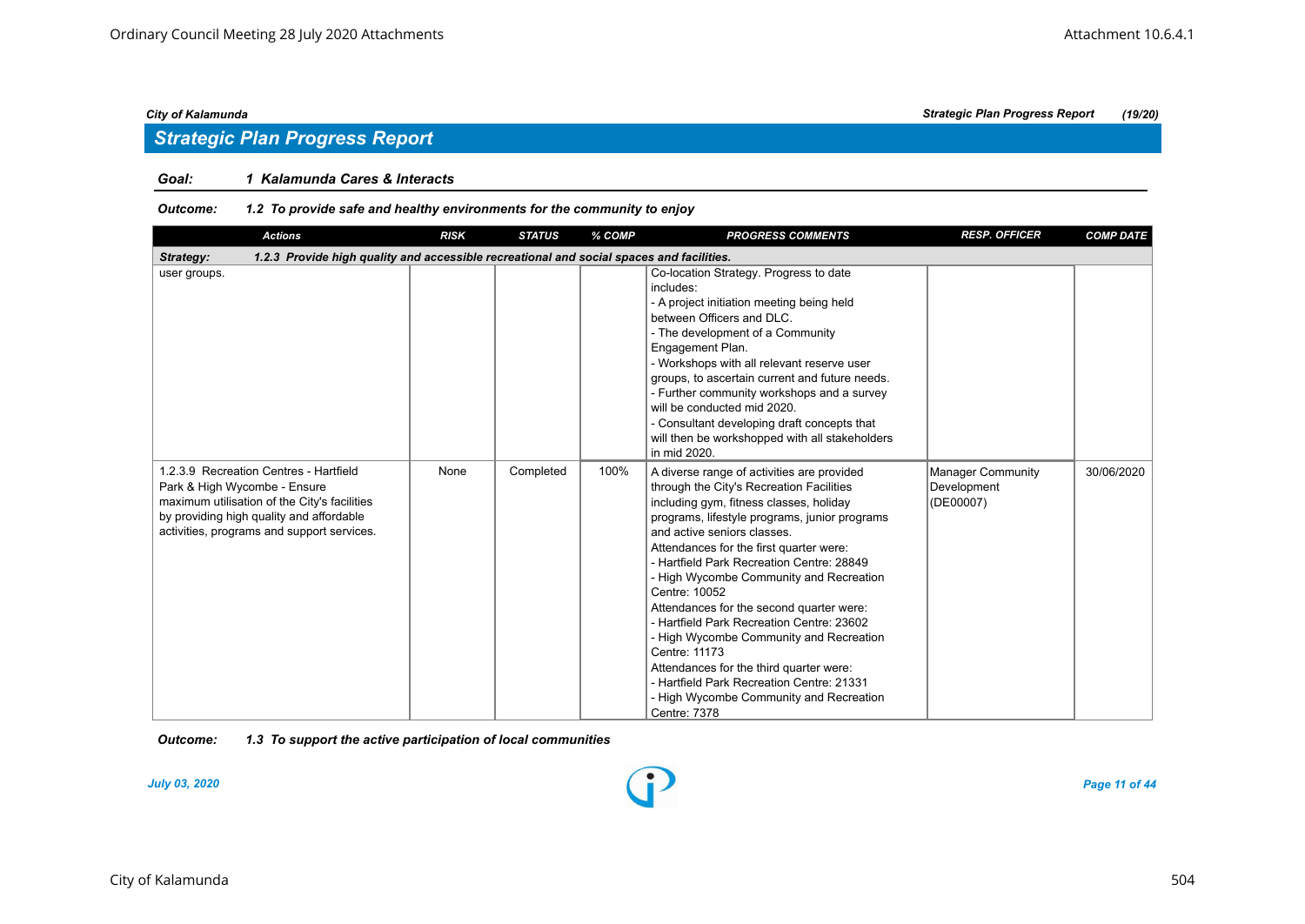#### *Goal: 1 Kalamunda Cares & Interacts*

#### *Outcome: 1.3 To support the active participation of local communities*

| <b>Actions</b>                                                                                                                                                                                            | <b>RISK</b> | <b>STATUS</b> | % COMP | <b>PROGRESS COMMENTS</b>                                                                                                                                                                                                                                                                                                                                                                                                                                                                                                                                                                                                                                                                        | <b>RESP. OFFICER</b>                                       | <b>COMP DATE</b> |  |  |  |  |
|-----------------------------------------------------------------------------------------------------------------------------------------------------------------------------------------------------------|-------------|---------------|--------|-------------------------------------------------------------------------------------------------------------------------------------------------------------------------------------------------------------------------------------------------------------------------------------------------------------------------------------------------------------------------------------------------------------------------------------------------------------------------------------------------------------------------------------------------------------------------------------------------------------------------------------------------------------------------------------------------|------------------------------------------------------------|------------------|--|--|--|--|
| 1.3.1 Support local communities to connect, grow and shape the future of Kalamunda.<br>Strategy:                                                                                                          |             |               |        |                                                                                                                                                                                                                                                                                                                                                                                                                                                                                                                                                                                                                                                                                                 |                                                            |                  |  |  |  |  |
| 1.3.1.1 In consultation with the Strategic<br>Sport and Recreation Committee (SSRC),<br>facilitate the provision of the City's Capital<br>Grants Program in accordance with set<br>funding rounds.        | None        | Completed     | 100%   | The Strategic Sport and Recreation<br>Committee (SSRC) considers Capital Grant<br>requests from sport and recreation groups on<br>an annual basis. Capital Grant applications<br>closed on 30 September 2019 with the City<br>receiving two applications. The applicants<br>have since worked with the City's Technical<br>Officers, to update their applications to<br>address identified technical issues.<br>The SSRC convened during the months of<br>February and March 2020, to consider,<br>assess and prioritise the two applications. As<br>a result the SSRC has made<br>recommendations to Council, that will be<br>considered as part of the annual budget<br>deliberation process. | <b>Manager Community</b><br>Development<br>(DE00007)       | 30/07/2020       |  |  |  |  |
| 1.3.1.2 Implement the "Creating Active<br>Citizens Plan" initiatives for empowering<br>community to engage in activity that<br>delivers measurable increases in local<br>capacity and active citizenship. | None        | Completed     | 100%   | Implementation of "Kalamunda Connected"<br>included the recent delivery of the inaugural<br>Community Builders Conference which took<br>place on Friday 27 September from 10am to<br>4pm at the Kalamunda Performing Arts<br>Centre.<br>The Community Builders Conference<br>showcased community builders - those who<br>are dedicated to 'building' their community<br>through volunteering and the sharing of their<br>time, talent and passion.<br>The City received a number of letters and<br>emails from attendees, congratulating the City<br>on its work.                                                                                                                               | Manager Customer &<br><b>Public Relations</b><br>(DE00008) | 31/07/2020       |  |  |  |  |

![](_page_11_Figure_9.jpeg)

*July 03, 2020 Page 12 of 44*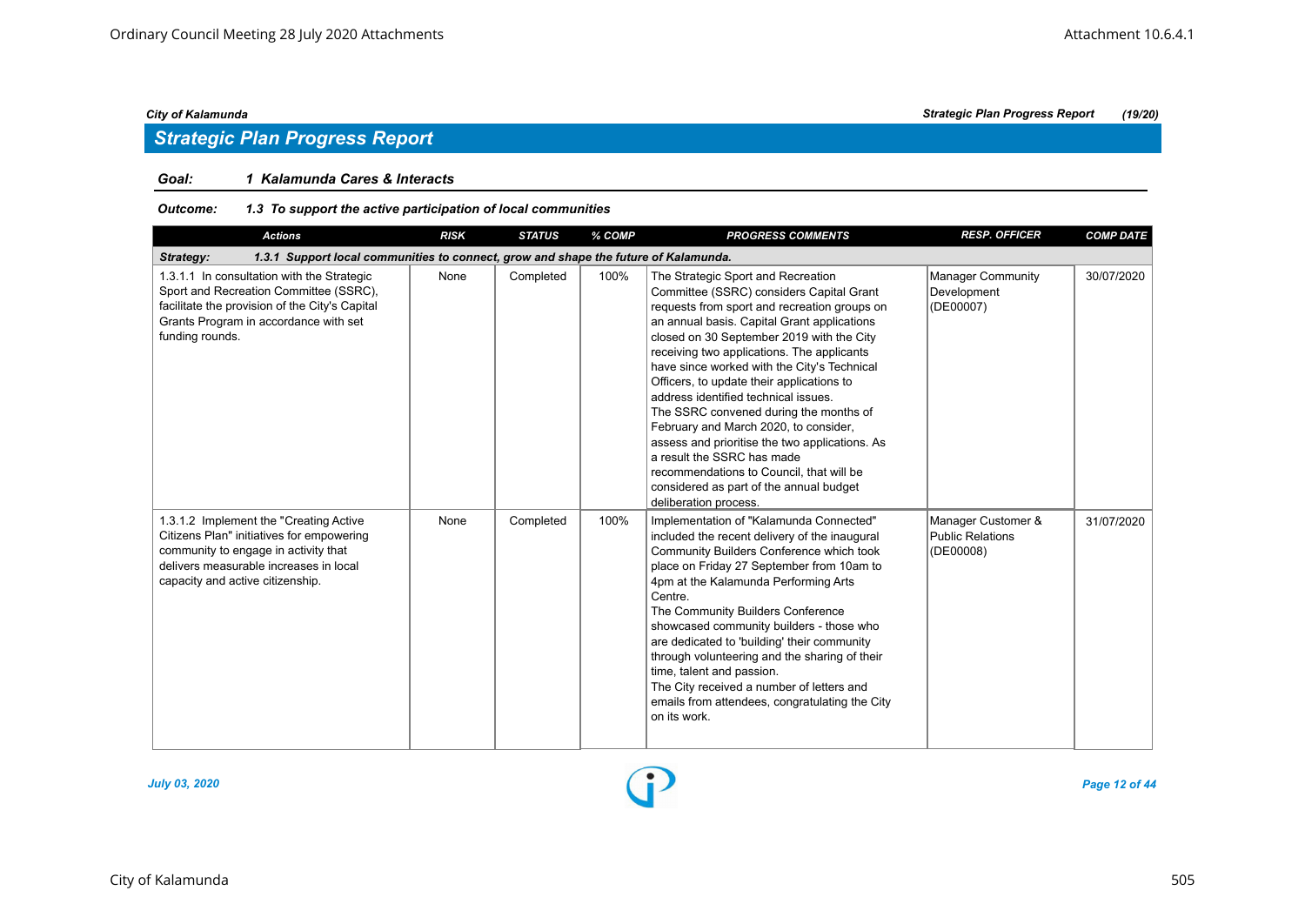## *Strategic Plan Progress Report*

#### *Goal: 1 Kalamunda Cares & Interacts*

#### *Outcome: 1.3 To support the active participation of local communities*

| <b>Actions</b>                                                                                   | <b>RISK</b> | <b>STATUS</b> | % COMP | <b>PROGRESS COMMENTS</b>                                                                                                                                                                                                                                                                                                                                                                                                                                                                                                                                                                                                                                                                                                                                                                                                                                                                                                                                                                                                                                                                                                                                                                                                                                                                             | <b>RESP. OFFICER</b> | <b>COMP DATE</b> |
|--------------------------------------------------------------------------------------------------|-------------|---------------|--------|------------------------------------------------------------------------------------------------------------------------------------------------------------------------------------------------------------------------------------------------------------------------------------------------------------------------------------------------------------------------------------------------------------------------------------------------------------------------------------------------------------------------------------------------------------------------------------------------------------------------------------------------------------------------------------------------------------------------------------------------------------------------------------------------------------------------------------------------------------------------------------------------------------------------------------------------------------------------------------------------------------------------------------------------------------------------------------------------------------------------------------------------------------------------------------------------------------------------------------------------------------------------------------------------------|----------------------|------------------|
| 1.3.1 Support local communities to connect, grow and shape the future of Kalamunda.<br>Strategy: |             |               |        |                                                                                                                                                                                                                                                                                                                                                                                                                                                                                                                                                                                                                                                                                                                                                                                                                                                                                                                                                                                                                                                                                                                                                                                                                                                                                                      |                      |                  |
|                                                                                                  |             |               |        | Another success has been the Adopt-a-Patch<br>launch:<br>Students from yr1 to yr11 have been learning<br>about the six Noongar seasons, the impact of<br>waste on the environment and which native<br>animals live in their local bushland area. Over<br>the next two years they will continue to learn<br>about environmental topics including waste<br>management, bird identification and the<br>impact of Phytophthora Dieback on local<br>bushland.<br>Adopt-a-Patch has strong curricular links and<br>is designed to be extended into the local<br>community, with students of all ages<br>encouraged to work with local Friends Groups<br>to volunteer their time working on local<br>bushland reserves.<br>Since the program inception in March, more<br>than 250 native plants have been planted to<br>improve local habitat and a large quantity of<br>rubbish removed from local reserves and local<br>school grounds. 16 school incursions have<br>now been undertaken to improve student's<br>environmental awareness - and this is just in<br>the first half of the first year of the program!<br>To further support student learning, each<br>school is receiving a resource pack to support<br>students learning, including Virtual Reality<br>(VR) goggles, flora, fauna and fungi |                      |                  |

![](_page_12_Figure_7.jpeg)

*July 03, 2020 Page 13 of 44*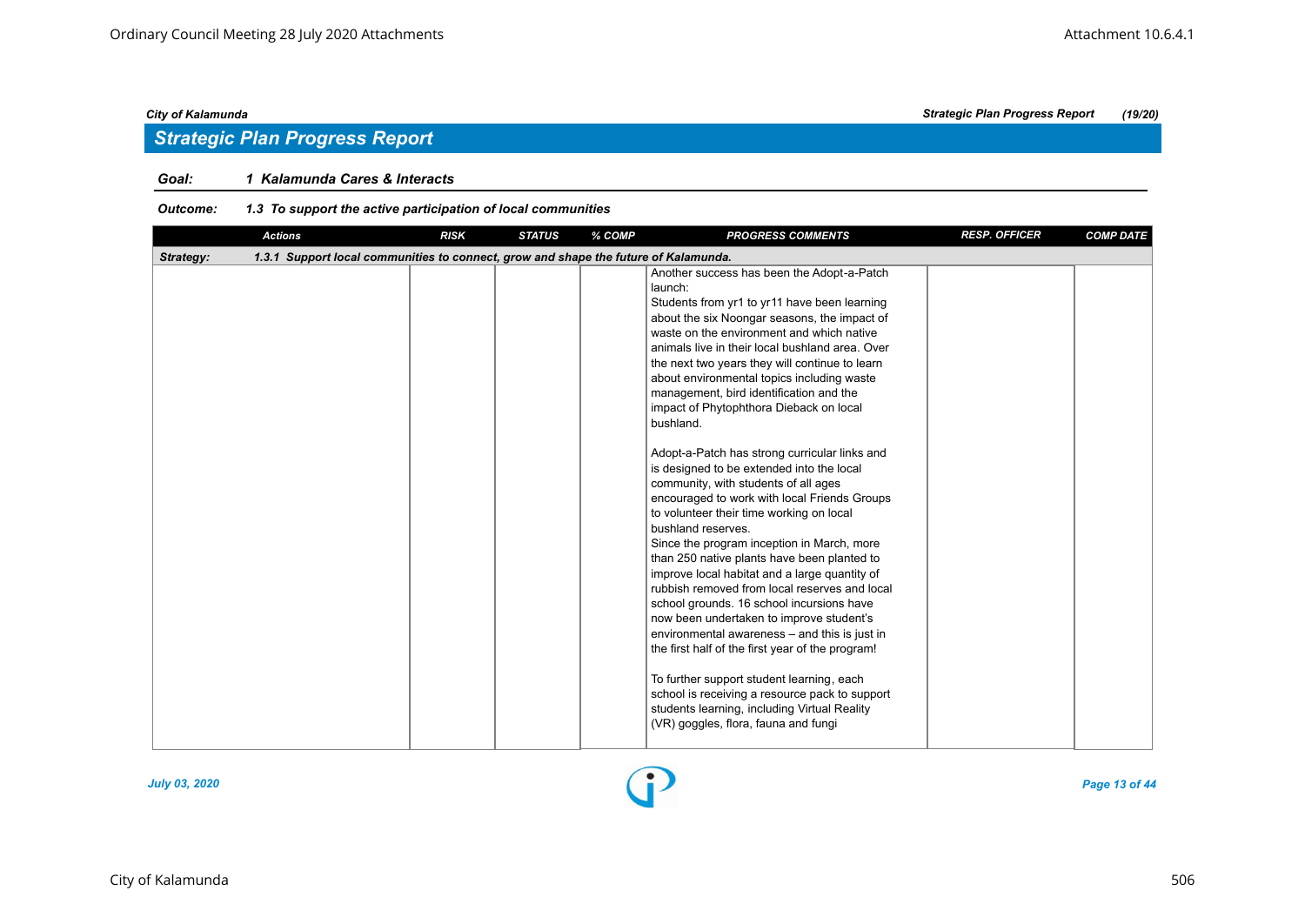## *Strategic Plan Progress Report*

#### *Goal: 1 Kalamunda Cares & Interacts*

#### *Outcome: 1.3 To support the active participation of local communities*

| <b>Actions</b>                                                                                   |  | <b>RISK</b><br><b>STATUS</b> | % COMP | <b>PROGRESS COMMENTS</b>                                                                                                                                                                                                                                                                                                                                                                                                                                                                                                                                                                                                                                                                                                                                                                                                                                                                                                                                                                                                                                                                                                                                                                                                                                           | <b>RESP. OFFICER</b> | <b>COMP DATE</b> |  |  |  |  |
|--------------------------------------------------------------------------------------------------|--|------------------------------|--------|--------------------------------------------------------------------------------------------------------------------------------------------------------------------------------------------------------------------------------------------------------------------------------------------------------------------------------------------------------------------------------------------------------------------------------------------------------------------------------------------------------------------------------------------------------------------------------------------------------------------------------------------------------------------------------------------------------------------------------------------------------------------------------------------------------------------------------------------------------------------------------------------------------------------------------------------------------------------------------------------------------------------------------------------------------------------------------------------------------------------------------------------------------------------------------------------------------------------------------------------------------------------|----------------------|------------------|--|--|--|--|
| 1.3.1 Support local communities to connect, grow and shape the future of Kalamunda.<br>Strategy: |  |                              |        |                                                                                                                                                                                                                                                                                                                                                                                                                                                                                                                                                                                                                                                                                                                                                                                                                                                                                                                                                                                                                                                                                                                                                                                                                                                                    |                      |                  |  |  |  |  |
|                                                                                                  |  |                              |        | identification guides, posters explaining<br>Noongar seasons and language,<br>macro-lenses for photographing bugs, leaves<br>and mosses and more!<br>Strong partnerships with local Friends Groups<br>and an inclusive approach to delivering the<br>program has been highly effective in engaging<br>with local schools. The City has collaborated<br>with the Eastern Metropolitan Regional<br>Council and Noongar Elder Uncle Neville<br>Collard to deliver the program.<br>Using this integrated community approach,<br>Adopt-a-Patch supports the City of<br>Kalamunda's Strategic Business Plan, Local<br>Environment Strategy and Local Biodiversity<br>Strategy, as well as the Kalamunda<br>Connected - Active Citizens Strategy.<br>The program is set to grow in 2020, with two<br>more local schools set to join.<br>We have also Established the Good<br>Neighbour Program and continue with the<br>Local Heroes program. With continued<br>success and announcements throughout the<br>year. Between March - June 2020 there was<br>a strong focus on support for the Community<br>as a part of our COVID response, with welfare<br>checks conducted to close to 1000<br>households and also a new Help guide<br>developed for the entire community. |                      |                  |  |  |  |  |
|                                                                                                  |  |                              |        |                                                                                                                                                                                                                                                                                                                                                                                                                                                                                                                                                                                                                                                                                                                                                                                                                                                                                                                                                                                                                                                                                                                                                                                                                                                                    |                      |                  |  |  |  |  |

![](_page_13_Figure_7.jpeg)

*July 03, 2020 Page 14 of 44*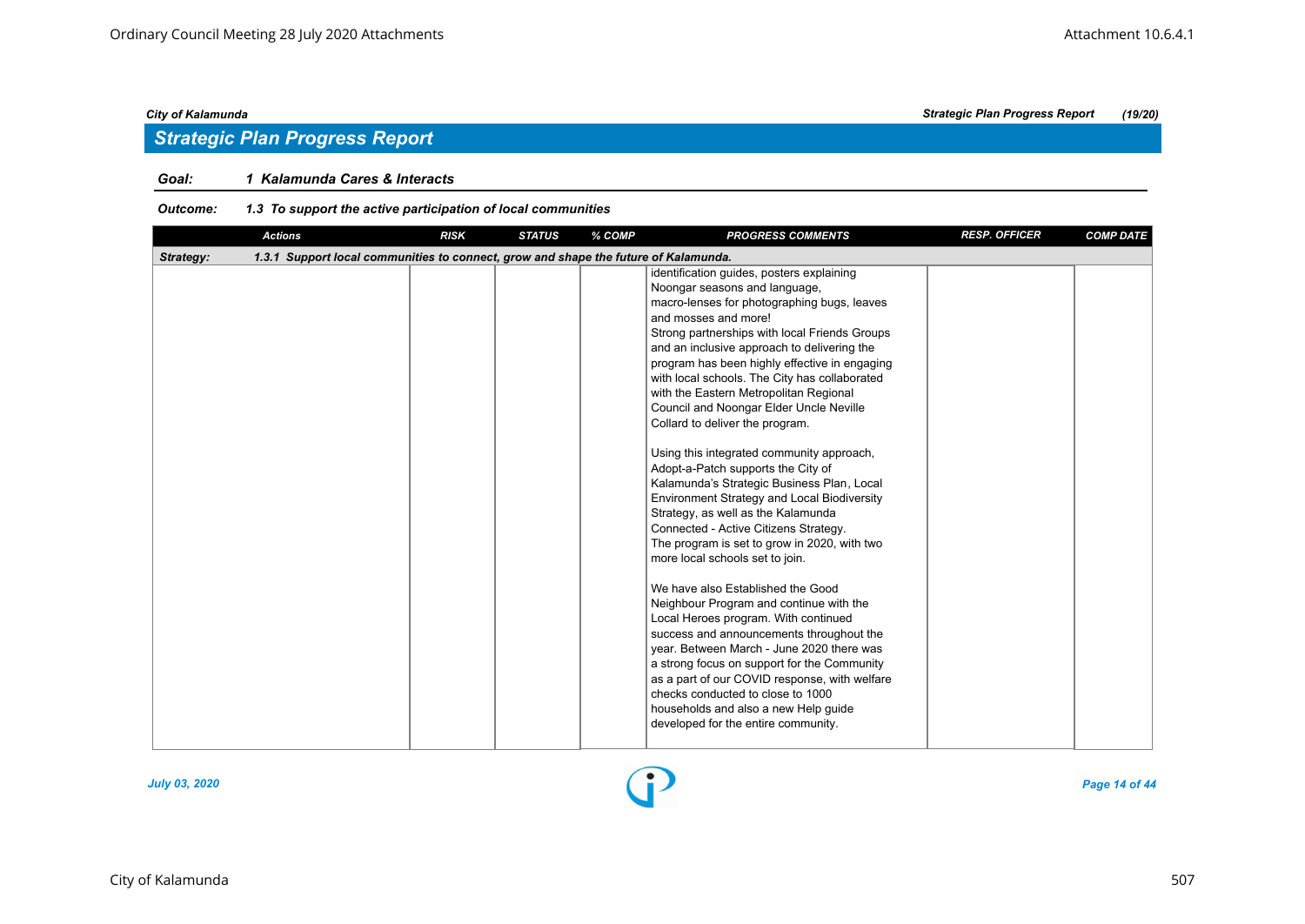## *Strategic Plan Progress Report*

### *Goal: 1 Kalamunda Cares & Interacts*

#### *Outcome: 1.3 To support the active participation of local communities*

| <b>Actions</b>                                                                                                                                              | <b>RISK</b> | <b>STATUS</b> | % COMP | <b>PROGRESS COMMENTS</b>                                                                                                                                                                                                                                                                                                                                                                                                                                                               | <b>RESP. OFFICER</b>                                 | <b>COMP DATE</b> |  |  |  |
|-------------------------------------------------------------------------------------------------------------------------------------------------------------|-------------|---------------|--------|----------------------------------------------------------------------------------------------------------------------------------------------------------------------------------------------------------------------------------------------------------------------------------------------------------------------------------------------------------------------------------------------------------------------------------------------------------------------------------------|------------------------------------------------------|------------------|--|--|--|
| 1.3.2 Encourage and promote active participation in social and cultural events.<br>Strategy:                                                                |             |               |        |                                                                                                                                                                                                                                                                                                                                                                                                                                                                                        |                                                      |                  |  |  |  |
| 1.3.2.1 Develop and implement the<br>Community Events Program for the<br>current year, delivering high quality<br>community events.                         | None        | Completed     | 100%   | Perth Hills Spring Festival complete<br>- Seniors Week program complete<br>- Thank a Volunteer day held the first Friday<br>in December.<br>- Christmas Festival and Summer Series<br>complete<br>- Corymbia Festival - Complete<br>NAIDOC events - Cancelled due to<br>COVID-19.<br>Emergency Services Dinner-Postponed until<br>further notice due to COVID-19 - request to<br>hold in early 2021.                                                                                   | Manager Customer &<br>Public Relations<br>(DE00008)  | 30/06/2020       |  |  |  |
| 1.3.2.2 Develop and implement Building<br>Asset Plans for KPAC to ensure ongoing<br>maintenance and required renewal works<br>are programmed and delivered. | None        | In Progress   | 75%    | A plan is being prepared for KPAC that will<br>include an accessibility audit and a renewal<br>program for major components. The long term<br>renewal plan for the various building<br>components has been scoped and estimated.<br>The final plan is anticipated to be reported to<br>Council in October 2020.                                                                                                                                                                        | Manager Asset<br>Planning (TO00018)                  | 30/06/2021       |  |  |  |
| 1.3.2.3 Implementation of Arts Strategy.                                                                                                                    | None        | In Progress   | 90%    | Completed various actions from the Arts<br>Strategy including:<br>- Public Arts Contribution policy was adopted<br>by Council at November OCM.<br>- Commencement of the development of a<br>Public Arts Masterplan - consultant appointed<br>in Q1 2020 and works underway.<br>- Engagement of a Coordinator Arts, Culture<br>and Libraries in March 2020.<br>- Bringing to life the newly adopted<br>Reconciliation Action Plan with various<br>actions, initiatives and engagements. | Coordinator Culture,<br>Arts & Libraries<br>(CSS002) | 30/06/2020       |  |  |  |

![](_page_14_Figure_8.jpeg)

*July 03, 2020 Page 15 of 44*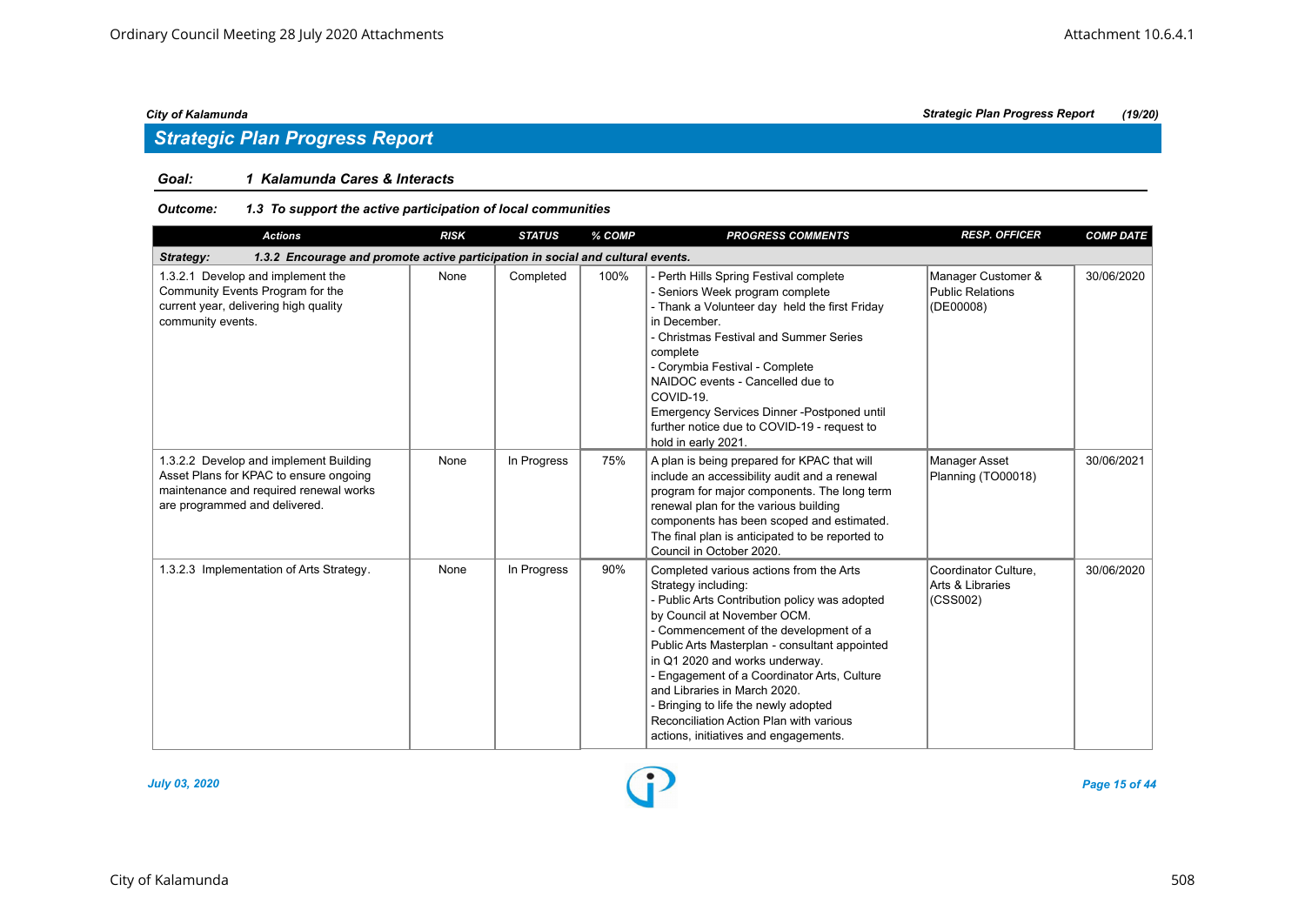## *Strategic Plan Progress Report*

#### *Goal: 1 Kalamunda Cares & Interacts*

#### *Outcome: 1.3 To support the active participation of local communities*

| <b>Actions</b>                                                                               | <b>RISK</b> | <b>STATUS</b> | % COMP | <b>PROGRESS COMMENTS</b>                                                                                                                                                                                                                                                                                                                                                                                                                                                                                                                                                                                                                                                                                                                                                                                                                                                | <b>RESP. OFFICER</b>                            | <b>COMP DATE</b> |  |  |  |  |
|----------------------------------------------------------------------------------------------|-------------|---------------|--------|-------------------------------------------------------------------------------------------------------------------------------------------------------------------------------------------------------------------------------------------------------------------------------------------------------------------------------------------------------------------------------------------------------------------------------------------------------------------------------------------------------------------------------------------------------------------------------------------------------------------------------------------------------------------------------------------------------------------------------------------------------------------------------------------------------------------------------------------------------------------------|-------------------------------------------------|------------------|--|--|--|--|
| 1.3.2 Encourage and promote active participation in social and cultural events.<br>Strategy: |             |               |        |                                                                                                                                                                                                                                                                                                                                                                                                                                                                                                                                                                                                                                                                                                                                                                                                                                                                         |                                                 |                  |  |  |  |  |
|                                                                                              |             |               |        | Investment in arts professional development<br>with visitation planned for Ellenbrook with<br>leading arts and design practitioners.<br>- Engagement via the Arts Advisory<br>Committee to provide guidance and direction<br>on the actions from the Arts Strategy.                                                                                                                                                                                                                                                                                                                                                                                                                                                                                                                                                                                                     |                                                 |                  |  |  |  |  |
| 1.3.2.4 Promotion of the Kalamunda<br>History Village.                                       | None        | Completed     | 100%   | - Students are travelling from Beijing to attend<br>the education programme with accompanying<br>television promotion.<br>- January School Holiday programme<br>completed and successful, April School<br>Holiday Programme suspended due to<br>COVID-19 Crisis.<br>- History Village closed from late March due to<br>COVID-19 Crisis with staff redeployed to to<br>other duties and nominated projects.<br>- Ongoing discussions with Historical Society<br>with regard to opening hours being more<br>reflective of Visitor Centre hours.<br>- History Village has reopened with COVID<br>Safe plans.<br>- School Excursions recommencing week<br>commencing 29 June 2020.<br>- School programme fully booked for next<br>term.<br>- Completed marketing film for Kalamunda<br>History Village.<br>- History Village a finalist in the WA State<br>Heritage Awards. | Coordinator Tourism<br>Development<br>(AC00017) | 30/06/2020       |  |  |  |  |
|                                                                                              |             |               |        |                                                                                                                                                                                                                                                                                                                                                                                                                                                                                                                                                                                                                                                                                                                                                                                                                                                                         |                                                 |                  |  |  |  |  |

![](_page_15_Figure_8.jpeg)

*July 03, 2020 Page 16 of 44*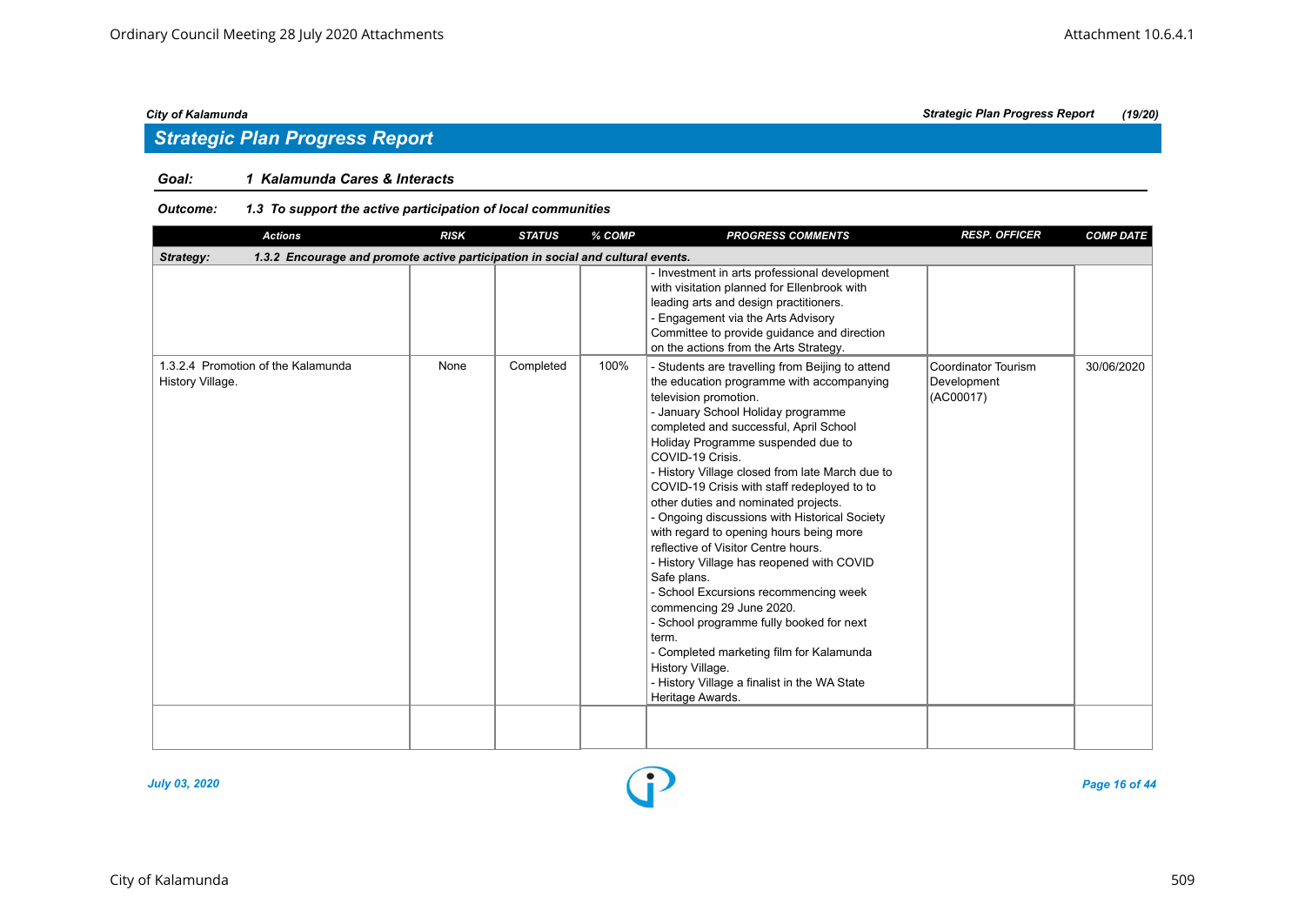## *Strategic Plan Progress Report*

### *Goal: 1 Kalamunda Cares & Interacts*

#### *Outcome: 1.3 To support the active participation of local communities*

| <b>Actions</b>                                                                               | <b>RISK</b> | <b>STATUS</b> | % COMP | <b>PROGRESS COMMENTS</b>                                                                                                                                                                                                                                                                                                                                                                                                         | <b>RESP. OFFICER</b>                                  | <b>COMP DATE</b> |  |  |  |  |
|----------------------------------------------------------------------------------------------|-------------|---------------|--------|----------------------------------------------------------------------------------------------------------------------------------------------------------------------------------------------------------------------------------------------------------------------------------------------------------------------------------------------------------------------------------------------------------------------------------|-------------------------------------------------------|------------------|--|--|--|--|
| 1.3.2 Encourage and promote active participation in social and cultural events.<br>Strategy: |             |               |        |                                                                                                                                                                                                                                                                                                                                                                                                                                  |                                                       |                  |  |  |  |  |
| 1.3.2.5 Implement KPAC Actions from<br>review, subject to funding.                           | None        | In Progress   | 90%    | Coordinator of Culture, Arts & Libraries<br>commenced 31 March. Stand down of<br>facility due to COVID-19 Government<br>restrictions. Facility downtime used to<br>undertake front-of-house and staff office<br>improvements. Electronic signage proposal<br>reviewed and deemed unsatisfactory. New<br>signage proposal finalised in line with the<br>Corporate Signage Strategy and statutory<br>approvals application lodged. | Coordinator Culture,<br>Arts & Libraries<br>(CSS002)  | 30/06/2020       |  |  |  |  |
| 1.3.2.6 Implement actions from Zig Zag<br>Gallery Review, subject to funding.                | None        | In Progress   | 90%    | Coordinator Culture, Arts and Libraries<br>commenced 31 March 2020. Coordinator has<br>been on-boarded, this action will move<br>forward within the Cultural team. Decision to<br>employ 0.5FTE deferred due to COVID-19<br>employment freeze, subsequently impacting<br>completion of some FY19/20 actions of the<br>review.                                                                                                    | Manager Commercial &<br>Cultural Services<br>(CSS001) | 30/06/2020       |  |  |  |  |

![](_page_16_Figure_8.jpeg)

*July 03, 2020 Page 17 of 44*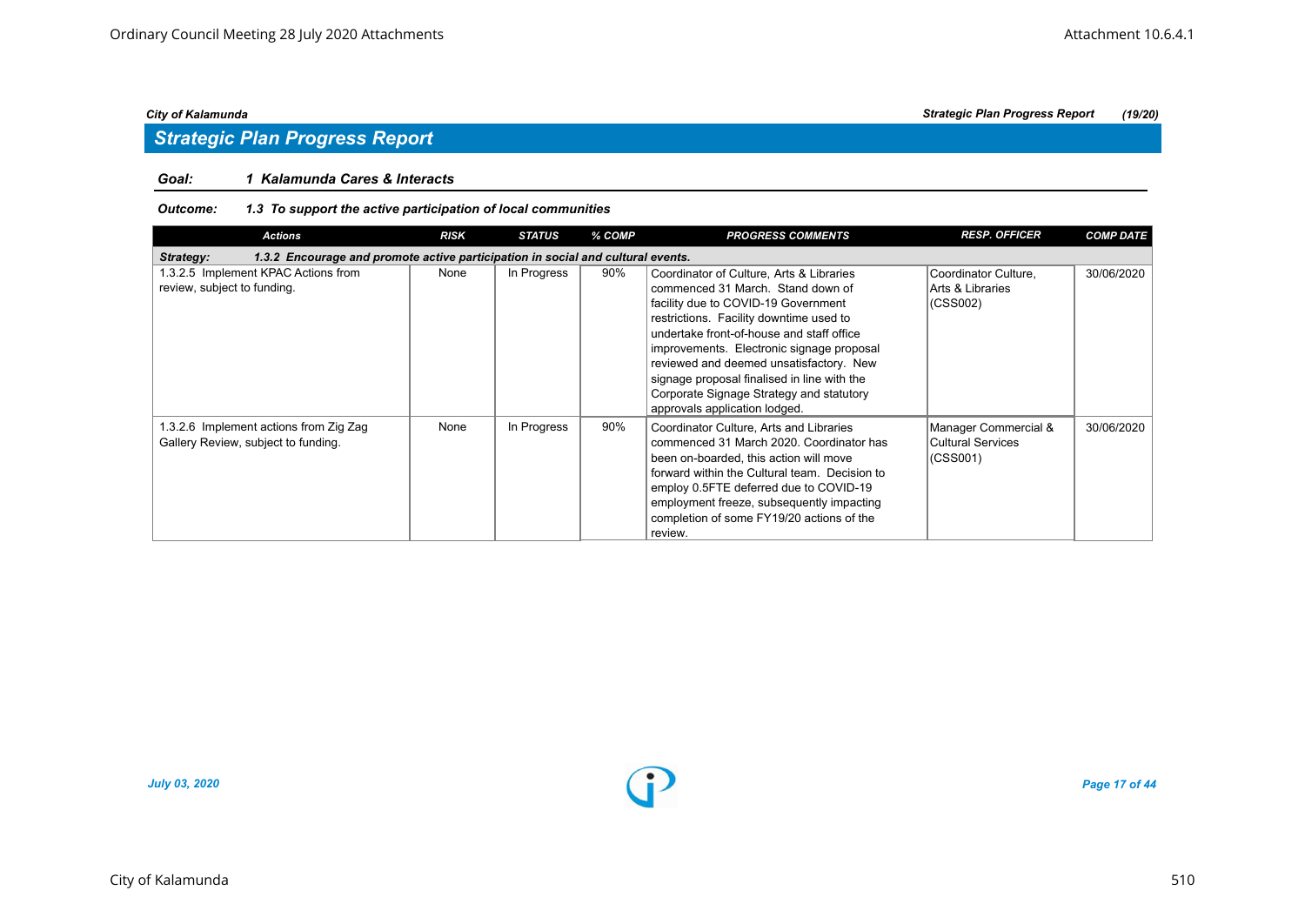## *Strategic Plan Progress Report*

#### *Goal: 2 Kalamunda Clean & Green*

#### *Outcome: 2.1 To protect and enhance the environmental values of the City*

| <b>Actions</b>                                                                                                                              | <b>RISK</b> | <b>STATUS</b> | % COMP | <b>PROGRESS COMMENTS</b>                                                                                                                                                                                                                                                                                                                                                                                                                                                                                                                                                                                                                                                                                                                                                                     | <b>RESP. OFFICER</b>                                          | <b>COMP DATE</b> |  |  |  |
|---------------------------------------------------------------------------------------------------------------------------------------------|-------------|---------------|--------|----------------------------------------------------------------------------------------------------------------------------------------------------------------------------------------------------------------------------------------------------------------------------------------------------------------------------------------------------------------------------------------------------------------------------------------------------------------------------------------------------------------------------------------------------------------------------------------------------------------------------------------------------------------------------------------------------------------------------------------------------------------------------------------------|---------------------------------------------------------------|------------------|--|--|--|
| Strategy:<br>2.1.1 Enhance our bushland, natural areas, waterways and reserves.                                                             |             |               |        |                                                                                                                                                                                                                                                                                                                                                                                                                                                                                                                                                                                                                                                                                                                                                                                              |                                                               |                  |  |  |  |
| 2.1.1.1 Significant Tree Protection -<br>Develop and implement policy and<br>practices to protect trees of significance<br>across the City. | None        | Completed     | 100%   | The Council considered a preliminary<br>advertising process for the future Significant<br>Tree Policy in October 2019. Community<br>engagement will commence in early 2020.<br>Submissions will inform the preparation of a<br>draft Local Planning Policy regarding<br>significant trees, to be progressed in the first<br>half of 2020.                                                                                                                                                                                                                                                                                                                                                                                                                                                    | Principal Strategic<br>Planner (TO00038)                      | 30/06/2021       |  |  |  |
| 2.1.1.2 Implement actions and plans from<br>the Local Environment Strategy.                                                                 | None        | In Progress   | 99%    | The following actions identified within the<br>Local Environment Strategy have<br>commenced:<br>Preparation of Policy regarding POS<br>Development<br>Assessment of Parks & Reserves for<br>recreational, sport & environmental values<br>(POS Strategy)<br>Kalamunda Urban Forest Strategy<br>Review of 2008 Local Biodiversity Strategy as<br>above<br>Catchment Management (as part of<br>Kalamunda Flowing)<br>Water Resources for parks (Non Potable<br>Water Strategy)<br>Water Efficiency (Waterwise program)<br>2nd Managed Aquifer Recharge<br><b>Water Wise Council</b><br>Investigations into Renewable Power<br>Support for Friends Groups, Adopt a Patch<br>and School Education<br>Preparation of Local Biodiversity Strategy<br>Policy regarding Significant Trees on Private | Manager Parks &<br><b>Environmental Services</b><br>(TO00019) | 30/06/2023       |  |  |  |

![](_page_17_Figure_8.jpeg)

*July 03, 2020 Page 18 of 44*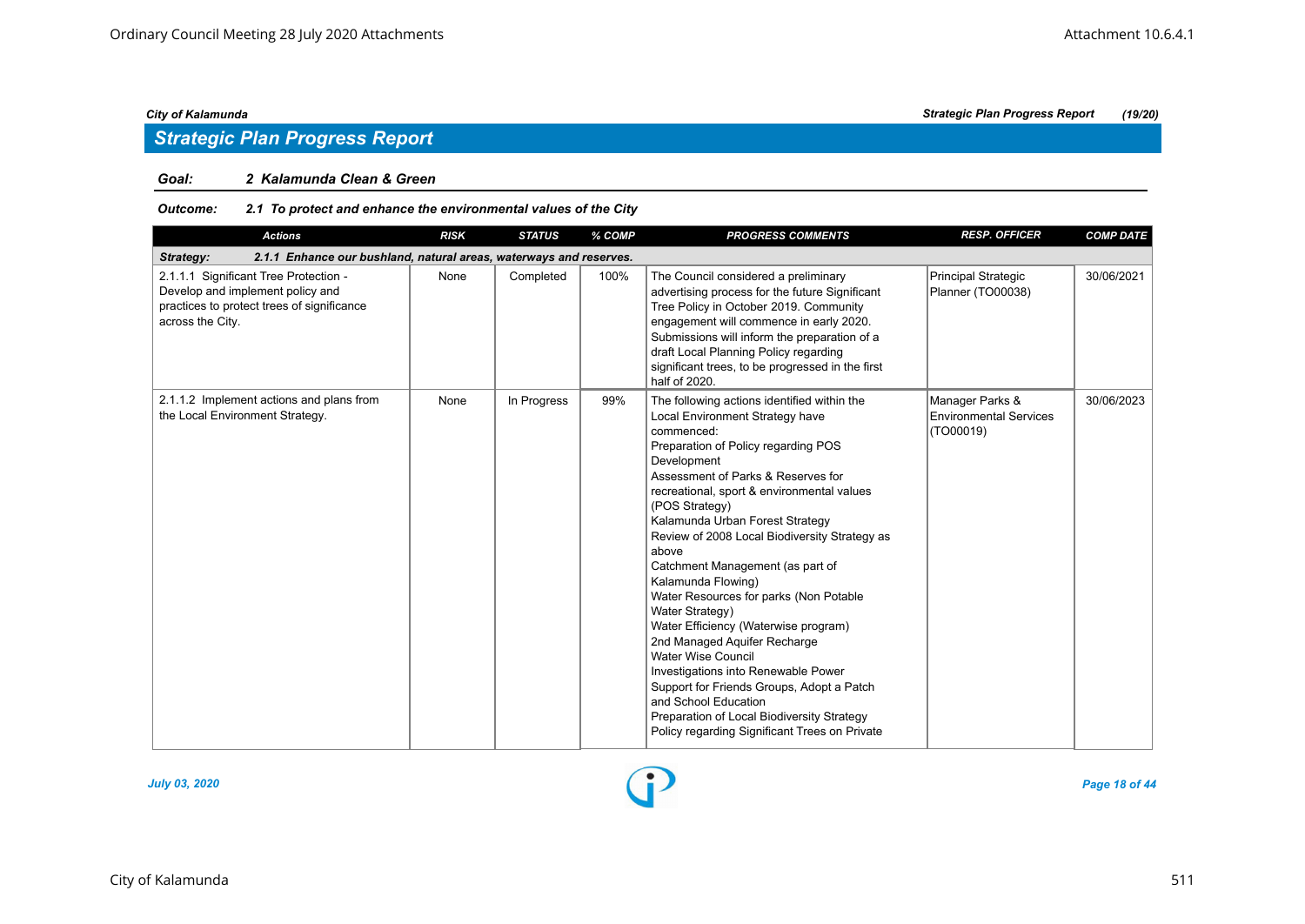## *Strategic Plan Progress Report*

#### *Goal: 2 Kalamunda Clean & Green*

### *Outcome: 2.1 To protect and enhance the environmental values of the City*

| <b>Actions</b>                                                                                                                                                                                               | <b>RISK</b> | <b>STATUS</b> | % COMP | <b>PROGRESS COMMENTS</b>                                                                                                                                                                                                                                                                                                                  | <b>RESP. OFFICER</b>                                          | <b>COMP DATE</b> |  |  |  |
|--------------------------------------------------------------------------------------------------------------------------------------------------------------------------------------------------------------|-------------|---------------|--------|-------------------------------------------------------------------------------------------------------------------------------------------------------------------------------------------------------------------------------------------------------------------------------------------------------------------------------------------|---------------------------------------------------------------|------------------|--|--|--|
| 2.1.1 Enhance our bushland, natural areas, waterways and reserves.<br>Strategy:                                                                                                                              |             |               |        |                                                                                                                                                                                                                                                                                                                                           |                                                               |                  |  |  |  |
|                                                                                                                                                                                                              |             |               |        | Property<br>Waste Plan 2030<br><b>Litter Reduction</b><br>This is an ongoing program of works,<br>requiring continual work. All tasks proposed<br>for completion by end June 2020 have been<br>completed or largely completed, awaiting<br>KEAC comment (which has been impacted<br>by COVID-19 and suspension of KEAC for 1<br>session)  |                                                               |                  |  |  |  |
| <b>Actions</b>                                                                                                                                                                                               | <b>RISK</b> | <b>STATUS</b> | % COMP | <b>PROGRESS COMMENTS</b>                                                                                                                                                                                                                                                                                                                  | <b>RESP. OFFICER</b>                                          | <b>COMP DATE</b> |  |  |  |
| 2.1.2 Support the conservation and enhancement of our biodiversity.<br>Strategy:                                                                                                                             |             |               |        |                                                                                                                                                                                                                                                                                                                                           |                                                               |                  |  |  |  |
| 2.1.2.1 Develop the 2020 Local<br><b>Biodiversity Strategy</b>                                                                                                                                               | None        | In Progress   | 95%    | Final draft completed. To be presented to<br>KEAC 16 July and Council 11 August 2020 at<br>Public Briefing forum. Urban Forest Strategy<br>at same point in development.<br>Project and KEAC interaction has been<br>impacted by the COVID-19 suspension of<br>meetings. This project will be completed<br>ready for Council by end July. | Manager Parks &<br><b>Environmental Services</b><br>(TO00019) | 30/06/2020       |  |  |  |
| <b>Actions</b>                                                                                                                                                                                               | <b>RISK</b> | <b>STATUS</b> | % COMP | <b>PROGRESS COMMENTS</b>                                                                                                                                                                                                                                                                                                                  | <b>RESP. OFFICER</b>                                          | <b>COMP DATE</b> |  |  |  |
| Strategy:<br>2.1.3 Community engagement and education in environmental management.                                                                                                                           |             |               |        |                                                                                                                                                                                                                                                                                                                                           |                                                               |                  |  |  |  |
| 2.1.3.1 Environmental Education<br>Program<br>[A] Deliver targeted environmental<br>education events to improve community<br>skills and awareness<br>[B] Engage local schools in the<br>Adopt-A-Spot program | None        | Completed     | 100%   | Programs on track prior to COVD-19. New<br>delivery model developed and<br>implemented. Has been well received.                                                                                                                                                                                                                           | Manager Parks &<br><b>Environmental Services</b><br>(TO00019) | 30/06/2020       |  |  |  |

*July 03, 2020 Page 19 of 44*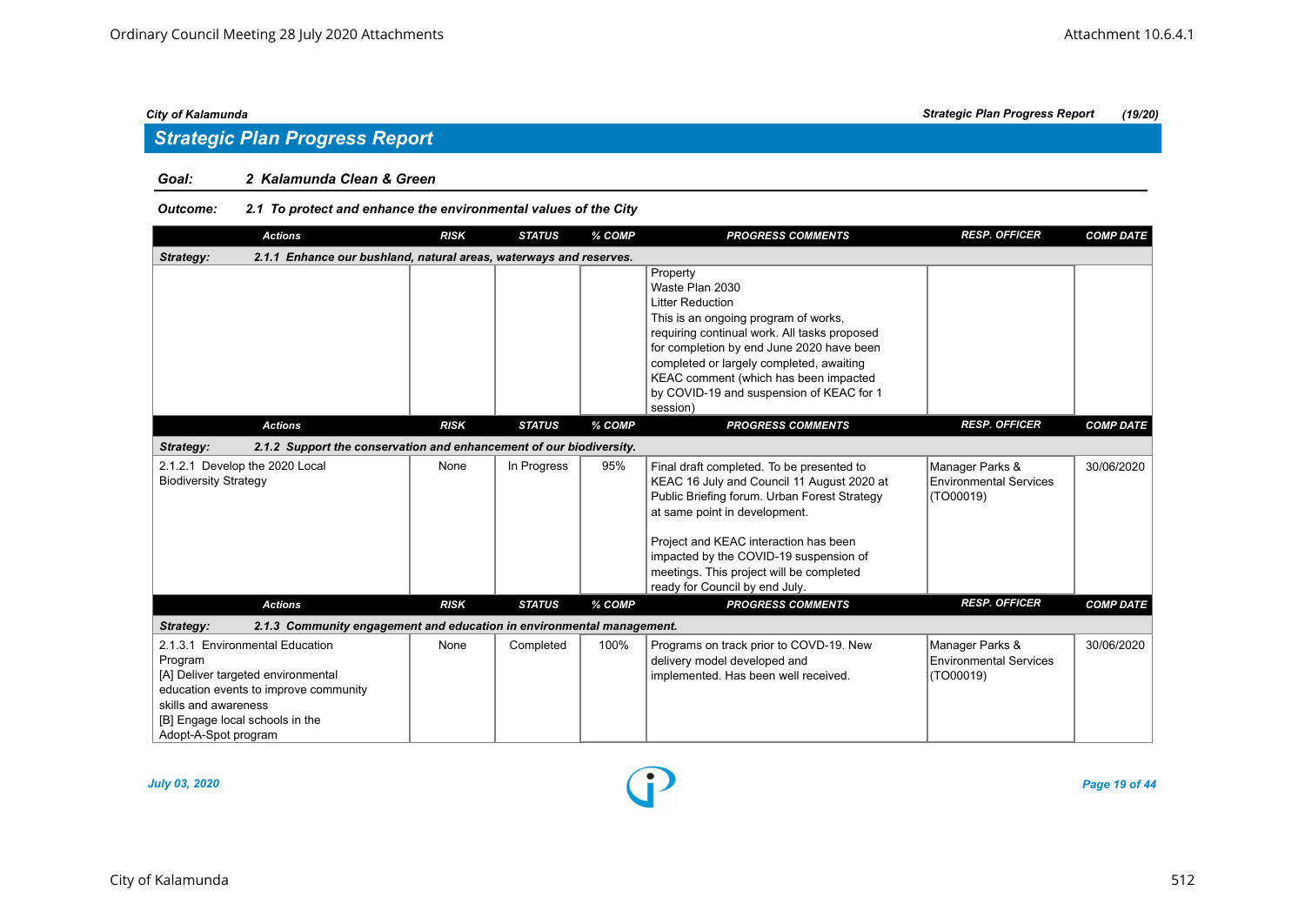## *Strategic Plan Progress Report*

#### *Goal: 2 Kalamunda Clean & Green*

### *Outcome: 2.2 To achieve environmental sustainability through effective natural resource management*

| <b>Actions</b>                                                                                                                                                                                                    | <b>RISK</b> | <b>STATUS</b> | % COMP | <b>PROGRESS COMMENTS</b>                                                                                                                                                                                                                                                                                                                                                                                                                                                                                                                                                                                                                                                        | <b>RESP. OFFICER</b>                                    | <b>COMP DATE</b> |  |  |  |
|-------------------------------------------------------------------------------------------------------------------------------------------------------------------------------------------------------------------|-------------|---------------|--------|---------------------------------------------------------------------------------------------------------------------------------------------------------------------------------------------------------------------------------------------------------------------------------------------------------------------------------------------------------------------------------------------------------------------------------------------------------------------------------------------------------------------------------------------------------------------------------------------------------------------------------------------------------------------------------|---------------------------------------------------------|------------------|--|--|--|
| 2.2.1 Facilitate the appropriate use of water and energy supplies for the City.<br>Strategy:                                                                                                                      |             |               |        |                                                                                                                                                                                                                                                                                                                                                                                                                                                                                                                                                                                                                                                                                 |                                                         |                  |  |  |  |
| 2.2.1.1 Develop a potable water plan<br>aimed at ensuring efficient and effective<br>use of potable water within City operated<br>facilities.                                                                     | None        | In Progress   | 40%    | Work commenced on identifying key sites and<br>outcomes for a potable water plan. City has<br>received Water Corporation Waterwise<br>Council certification. Plan is now being<br>developed in line with Waterwise principles.<br>Efficiency measures introduced such as new<br>taps at Woodlupine Community Centre<br>resulting in a reduction of 2 litres per minute.<br>Covid-19 restrictions delayed project<br>scheduled for Quarter 4 with Officer working<br>on Covid-19 responsibilities, as well as<br>difficulties meeting and working with<br>consultants and the ability to access<br>properties for onsite inspections. Progress<br>would have been closer to 90%. | Manager Asset &<br><b>Waste Operations</b><br>(TO00017) | 30/06/2020       |  |  |  |
| 2.2.1.2 Energy Management Plan -<br>analyse energy consumption by type in<br>City managed and owned facilities.<br>Develop a plan to reduce consumption,<br>including energy auditing and efficiency<br>measures. | None        | In Progress   | 90%    | Energy Management Plan has commenced<br>through data gathering of all buildings to<br>identify gaps where energy analysis will<br>require further work. Discussions undertaken<br>with consultants specialising in this field of<br>work to undertake energy auditing leading to<br>the plan to reduce consumption.<br>Efficiency measures continue with works to<br>roll out LED lighting in key areas, for example<br>Hartfield Park Recreation Centre with the<br>replacement of old high bay lights with LED.<br>Likewise Ray Owen Recreation Centre Courts<br>5 & 6 high bay lights also replaced with LED.<br>Formalised Energy Management Project Plan                   | Manager Asset &<br><b>Waste Operations</b><br>(TO00017) | 30/06/2021       |  |  |  |

![](_page_19_Figure_7.jpeg)

*July 03, 2020 Page 20 of 44*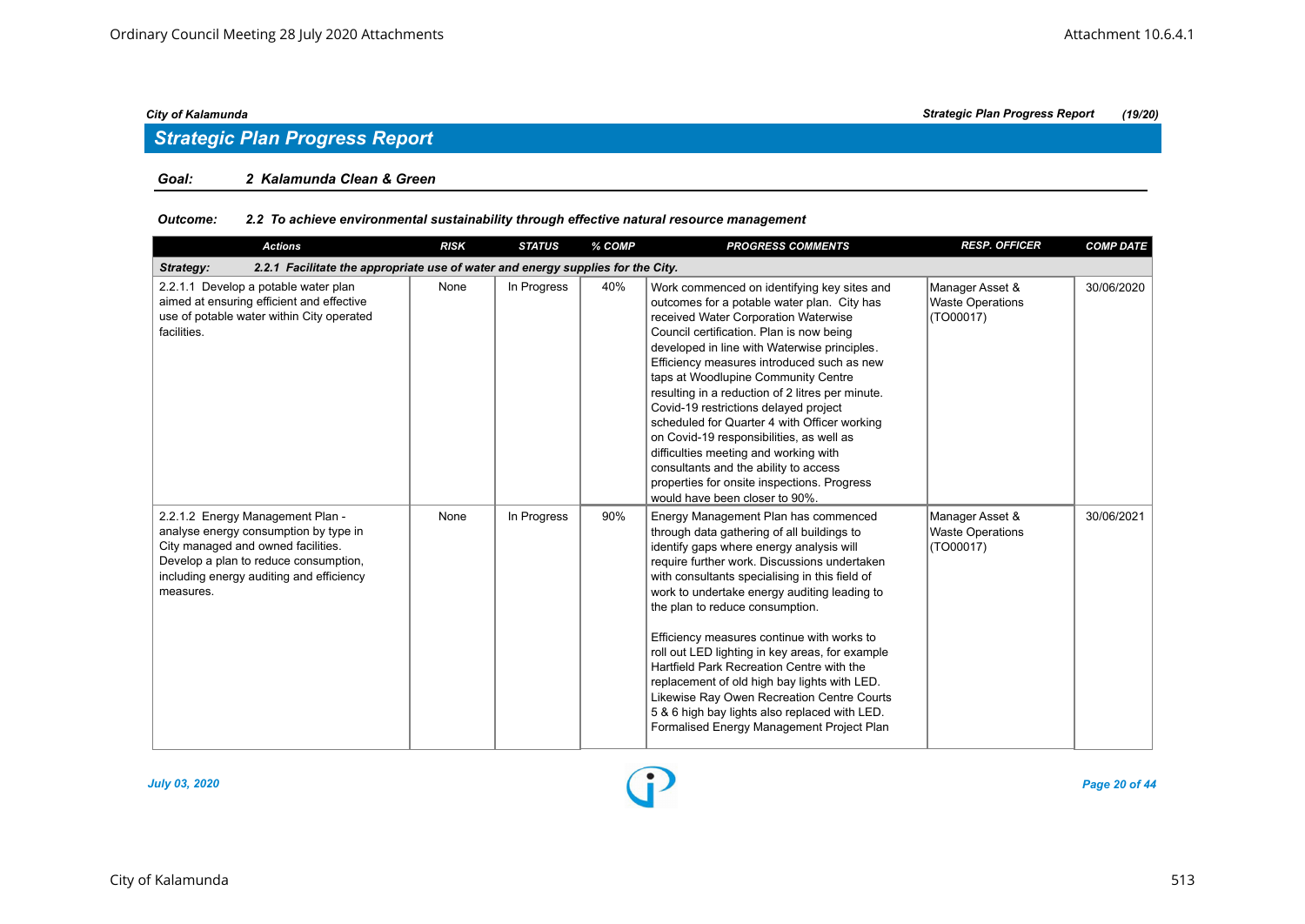## *Strategic Plan Progress Report*

#### *Goal: 2 Kalamunda Clean & Green*

#### *Outcome: 2.2 To achieve environmental sustainability through effective natural resource management*

| <b>Actions</b>                                                                                                                                                                                                                  | <b>RISK</b> | <b>STATUS</b> | % COMP | <b>PROGRESS COMMENTS</b>                                                                                                                                                                                                               | <b>RESP. OFFICER</b>                                          | <b>COMP DATE</b> |  |  |  |
|---------------------------------------------------------------------------------------------------------------------------------------------------------------------------------------------------------------------------------|-------------|---------------|--------|----------------------------------------------------------------------------------------------------------------------------------------------------------------------------------------------------------------------------------------|---------------------------------------------------------------|------------------|--|--|--|
| 2.2.1 Facilitate the appropriate use of water and energy supplies for the City.<br>Strategy:                                                                                                                                    |             |               |        |                                                                                                                                                                                                                                        |                                                               |                  |  |  |  |
|                                                                                                                                                                                                                                 |             |               |        | will be drafted by end June 2021.                                                                                                                                                                                                      |                                                               |                  |  |  |  |
| 2.2.1.3 Waterwise - The City is<br>recognised as a Waterwise Council by the<br>Water Corporation.                                                                                                                               | None        | Completed     | 100%   | City's Waterwise Plan has been endorsed<br>by Water Corporation.                                                                                                                                                                       | Manager Parks &<br><b>Environmental Services</b><br>(TO00019) | 31/12/2019       |  |  |  |
| <b>Actions</b>                                                                                                                                                                                                                  | <b>RISK</b> | <b>STATUS</b> | % COMP | <b>PROGRESS COMMENTS</b>                                                                                                                                                                                                               | <b>RESP. OFFICER</b>                                          | <b>COMP DATE</b> |  |  |  |
| 2.2.2 Use technology to produce innovative solutions to reduce power and water usage.<br>Strategy:                                                                                                                              |             |               |        |                                                                                                                                                                                                                                        |                                                               |                  |  |  |  |
| 2.2.2.1 Water Resource Plan<br>(Non-Potable) - Develop a non-potable<br>water master plan for irrigation of parks,<br>reserves and other POS to reduce use of<br>potable supply including MAR.                                  | None        | Completed     | 100%   | Draft Non Potable Water Action Plan was<br>endorsed by Council at the 23 June Ordinary<br>Council Meeting for referral to KEAC and<br>then Community Consultation.                                                                     | Manager Asset Delivery<br>(PD00004)                           | 31/03/2020       |  |  |  |
| 2.2.2.2 Renewable Electricity Plan -<br>Undertake a feasibility study into the<br>potential for the City to facilitate a<br>large-scale solar PV farm on City land to<br>offset its carbon footprint from electricity<br>usage. | None        | In Progress   | 80%    | Significant progress has been made in<br>determining the feasibility of a solar farm for<br>the City. The consultant requires further<br>analysis from Western Power which is<br>progressing (albeit at Western Power's<br>timetable). | Director Asset Services<br>(DE00002)                          | 30/06/2020       |  |  |  |

#### *Outcome: 2.3 To reduce the amount of waste produced and increase the amount of reuse and recycling of waste*

| <b>Actions</b>                                   | <b>RISK</b>                                              | STATUS    | % COMP | <b>PROGRESS COMMENTS</b>                                                                                                                                                                                                                                | <b>RESP. OFFICER</b>                                    | <b>COMP DATE</b> |  |  |  |  |
|--------------------------------------------------|----------------------------------------------------------|-----------|--------|---------------------------------------------------------------------------------------------------------------------------------------------------------------------------------------------------------------------------------------------------------|---------------------------------------------------------|------------------|--|--|--|--|
| Strategy:                                        | 2.3.1 Identify and implement strategies to reduce waste. |           |        |                                                                                                                                                                                                                                                         |                                                         |                  |  |  |  |  |
| 2.3.1.1 Develop the Kalamunda Waste<br>Plan 2030 | None                                                     | Completed | 100%   | Draft Waste Plan in required DWER format<br>has been finalised and submitted to DWER for<br>review, being one of the first Councils to do<br>SO.<br>Community survey on waste & recycling has<br>been conducted which will feed into the<br>Waste Plan. | Manager Asset &<br><b>Waste Operations</b><br>(TO00017) | 30/06/2020       |  |  |  |  |

![](_page_20_Figure_10.jpeg)

*July 03, 2020 Page 21 of 44*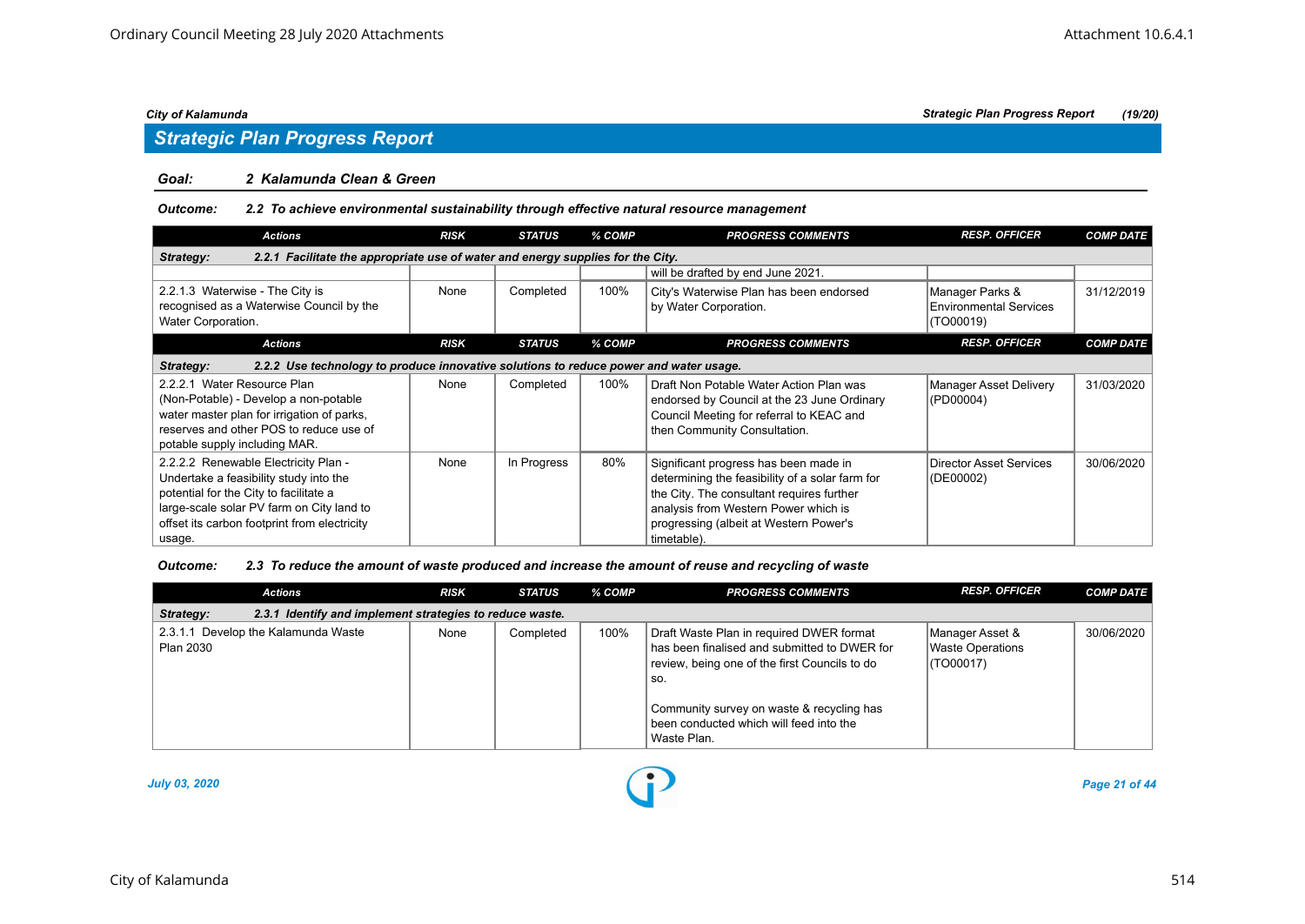## *Strategic Plan Progress Report*

#### *Goal: 2 Kalamunda Clean & Green*

#### *Outcome: 2.3 To reduce the amount of waste produced and increase the amount of reuse and recycling of waste*

| <b>Actions</b>                                                                                                                                                                           | <b>RISK</b> | <b>STATUS</b> | % COMP | <b>PROGRESS COMMENTS</b>                                                                                                                  | <b>RESP. OFFICER</b>                                    | <b>COMP DATE</b> |  |  |  |
|------------------------------------------------------------------------------------------------------------------------------------------------------------------------------------------|-------------|---------------|--------|-------------------------------------------------------------------------------------------------------------------------------------------|---------------------------------------------------------|------------------|--|--|--|
| 2.3.1 Identify and implement strategies to reduce waste.<br>Strategy:                                                                                                                    |             |               |        |                                                                                                                                           |                                                         |                  |  |  |  |
|                                                                                                                                                                                          |             |               |        | Works progress with EMRC on a FOGO<br>solution. Waste Plan adopted by Council at<br>June OCM.                                             |                                                         |                  |  |  |  |
| 2.3.1.2 Walliston Resource Recovery<br>Facility review - Investigate and develop<br>options for upgrading the Walliston<br>Resource Recovery in accordance with<br>licencing conditions. | None        | Completed     | 100%   | DWER have provided the City with a 40<br>year conditional licence, with improvements<br>to infrastructure to be completed by June<br>2023 | Manager Asset &<br><b>Waste Operations</b><br>(TO00017) | 30/06/2020       |  |  |  |

#### *Outcome: 2.4 To ensure contaminated sites are safe and managed to ultimate use*

| <b>Actions</b>                                                                                                                                                                                                                                                | <b>RISK</b> | STATUS    | % COMP | <b>PROGRESS COMMENTS</b>                                                                                                                                                                                                                                                                                                                                                                                                                                                                                                                                                                                                                                 | <b>RESP. OFFICER</b>                                      | <b>COMP DATE</b> |  |  |  |
|---------------------------------------------------------------------------------------------------------------------------------------------------------------------------------------------------------------------------------------------------------------|-------------|-----------|--------|----------------------------------------------------------------------------------------------------------------------------------------------------------------------------------------------------------------------------------------------------------------------------------------------------------------------------------------------------------------------------------------------------------------------------------------------------------------------------------------------------------------------------------------------------------------------------------------------------------------------------------------------------------|-----------------------------------------------------------|------------------|--|--|--|
| 2.4.1 Identify, examine and manage risk associated with contaminated sites.<br>Strategy:                                                                                                                                                                      |             |           |        |                                                                                                                                                                                                                                                                                                                                                                                                                                                                                                                                                                                                                                                          |                                                           |                  |  |  |  |
| 2.4.1.1 Contaminated Site Investigation<br>and Management - appropriately<br>investigate all City controlled<br>contaminated sites and identify potential<br>risks and issues that require mitigation in<br>line with policy and legislative<br>requirements. | None        | Completed | 100%   | - Brand Rd - Stage 2 Detailed Site<br>Investigation has commenced, the installation<br>of bores and other sampling equipment has<br>been completed. Private Bore Sampling<br>concluded, all samples came through clear.<br>Affected sites have been reported to DWER<br>and it looks likely that none will require a<br>contaminated classification.<br>- Dawson Avenue/Pioneer Park - Summary<br>document of works to date has been prepared.<br>awaiting completion of tender scope<br>documentation.<br>- Ledger Rd - Biannual emu pick to remove<br>asbestos has occurred, dam has been<br>sampled and asbestos management plan has<br>been updated. | Coordinator<br>Environmental Health<br>Services (CS00006) | 30/06/2020       |  |  |  |

![](_page_21_Figure_10.jpeg)

*July 03, 2020 Page 22 of 44*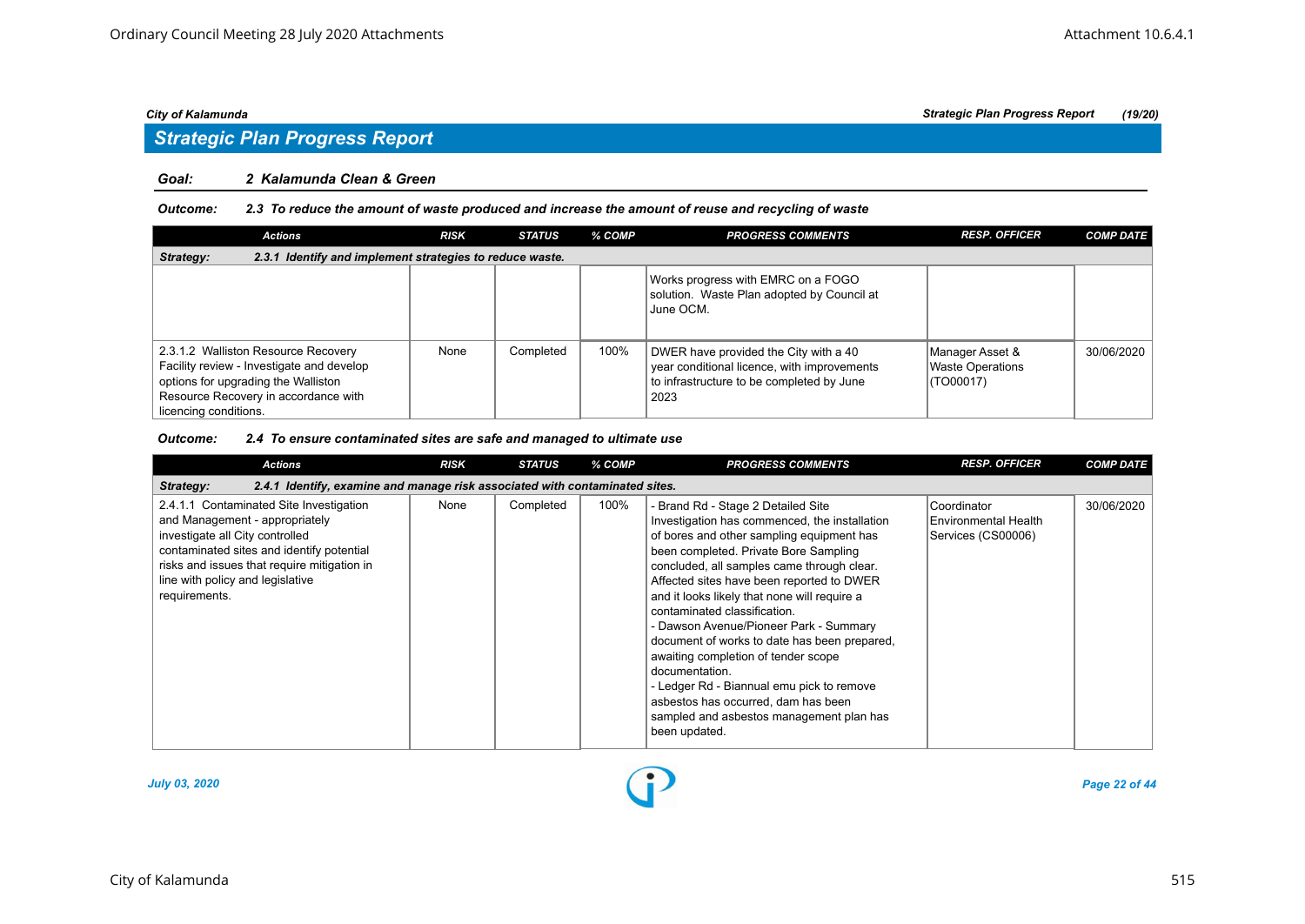## *Strategic Plan Progress Report*

#### *Goal: 2 Kalamunda Clean & Green*

### *Outcome: 2.4 To ensure contaminated sites are safe and managed to ultimate use*

|           | Actions                                                                     | <b>RISK</b> | STATUS | % COMP | <b>PROGRESS COMMENTS</b>                      | <b>RESP. OFFICER</b> | <b>COMP DATE</b> |
|-----------|-----------------------------------------------------------------------------|-------------|--------|--------|-----------------------------------------------|----------------------|------------------|
| Strategy: | 2.4.1 Identify, examine and manage risk associated with contaminated sites. |             |        |        |                                               |                      |                  |
|           |                                                                             |             |        |        | - Maida Vale Reserve - Preliminary Site       |                      |                  |
|           |                                                                             |             |        |        | Investigation has been undertaken, copy to be |                      |                  |
|           |                                                                             |             |        |        | sent to DWER. Recommendations for             |                      |                  |
|           |                                                                             |             |        |        | asbestos removal, bunting/fencing and         |                      |                  |
|           |                                                                             |             |        |        | signage to be actioned.                       |                      |                  |

![](_page_22_Figure_8.jpeg)

*July 03, 2020 Page 23 of 44*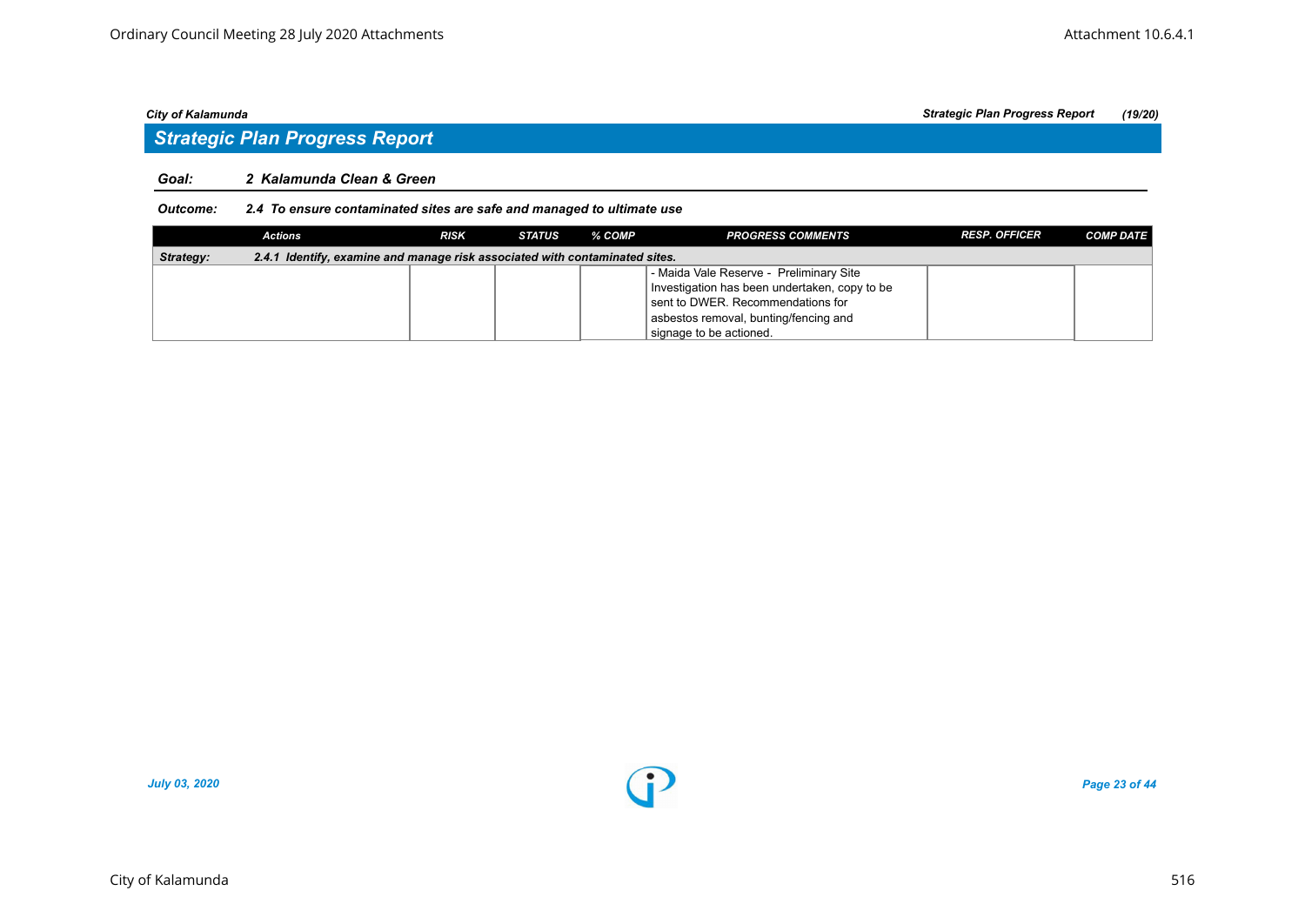## *Strategic Plan Progress Report*

### *Goal: 3 Kalamunda Develops*

#### *Outcome: 3.1 To plan for sustainable population growth*

| <b>Actions</b>                                                                                                                                                                                | <b>RISK</b> | <b>STATUS</b> | % COMP | <b>PROGRESS COMMENTS</b>                                                                                                                                                                                                                                                                                                                                                                                                                                                                                                                                                                                                                                                                                                                                                                                                                                                                                                                                                                                                                                                    | <b>RESP. OFFICER</b>                     | <b>COMP DATE</b> |
|-----------------------------------------------------------------------------------------------------------------------------------------------------------------------------------------------|-------------|---------------|--------|-----------------------------------------------------------------------------------------------------------------------------------------------------------------------------------------------------------------------------------------------------------------------------------------------------------------------------------------------------------------------------------------------------------------------------------------------------------------------------------------------------------------------------------------------------------------------------------------------------------------------------------------------------------------------------------------------------------------------------------------------------------------------------------------------------------------------------------------------------------------------------------------------------------------------------------------------------------------------------------------------------------------------------------------------------------------------------|------------------------------------------|------------------|
| Strategy:                                                                                                                                                                                     |             |               |        | 3.1.1 Plan for diverse and sustainable housing, community facilities and industrial development to meet changing social and economic needs.                                                                                                                                                                                                                                                                                                                                                                                                                                                                                                                                                                                                                                                                                                                                                                                                                                                                                                                                 |                                          |                  |
| 3.1.1.1 Local Planning Strategy and<br>Scheme Review - Review the Local<br>Planning Strategy, ensuring sustainable<br>development and preservation of<br>environmental values are recognised. | None        | Completed     | 100%   | Public Open Space Strategy:<br>- Public Open Space Strategy adopted by<br>Council in July 2018 and is currently in<br>implementation phase.<br>Industrial Development Strategy:<br>- Industrial Development Strategy adopted by<br>Council in December 2018 and is currently in<br>implementation phase.<br>Environmental Land Use Planning Strategy:<br>- Environmental Land Use Planning Strategy<br>adopted by Council in July 2019 and is<br>currently in implementation phase.<br><b>Activity Centres Strategy:</b><br>- Draft Activity Centre Strategy has been<br>prepared.<br>- Feedback from Councillors' Strategic Retreat<br>in Feb 2019 has been assimilated into the<br>document.<br>- Scheduled to be presented to Council for<br>public advertising at the same time as the<br>Kalamunda Activity Centre Plan in Q1 of 2020.<br>Housing Strategy:<br>- The draft Housing Strategy has been<br>prepared and preliminary community<br>engagement is complete.<br>- Scheduled to be presented to Council in Q4<br>of 2019 or Q1 of 2020 for public advertising. | Principal Strategic<br>Planner (TO00038) | 30/06/2022       |

![](_page_23_Figure_8.jpeg)

*July 03, 2020 Page 24 of 44*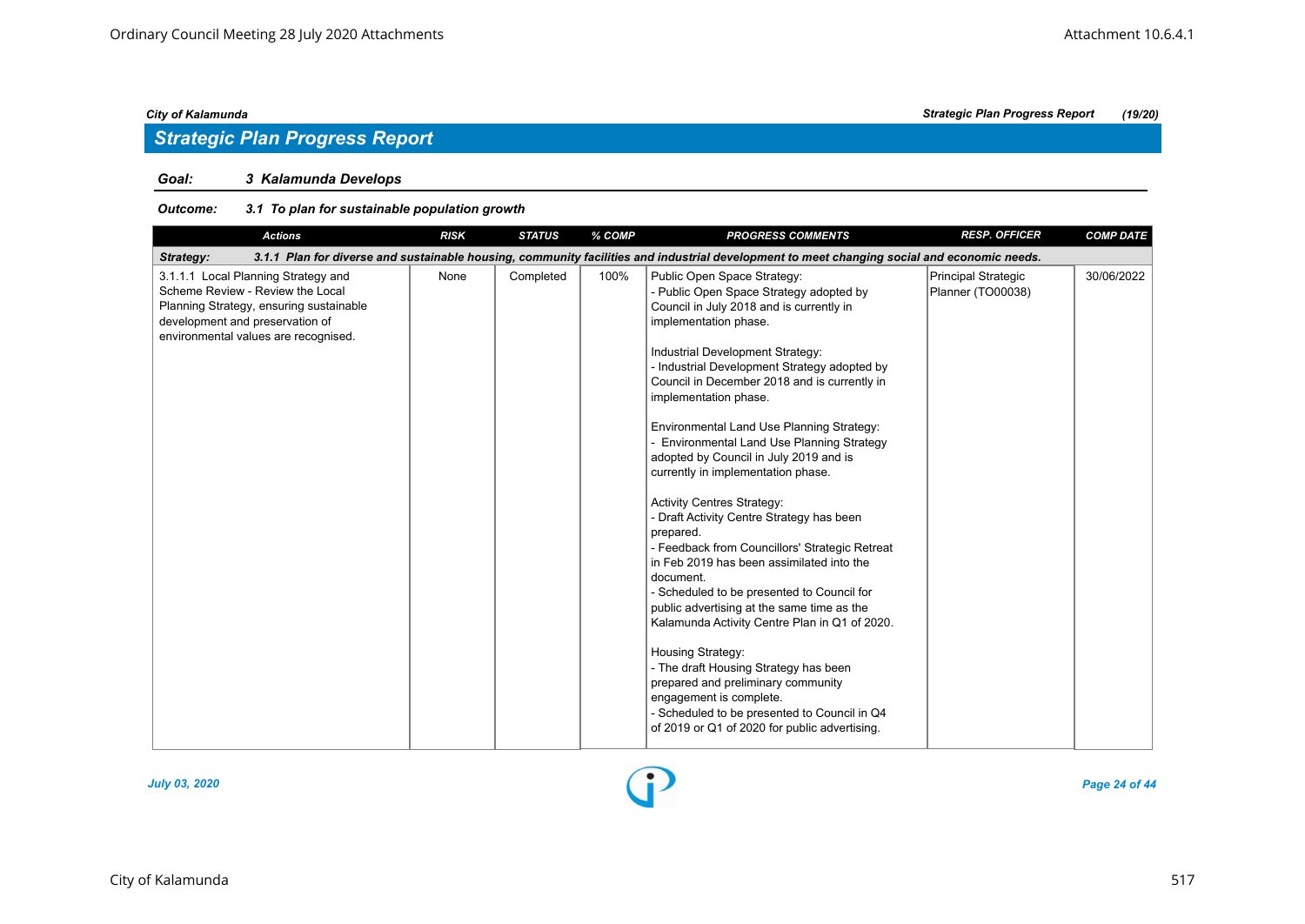## *Strategic Plan Progress Report*

### *Goal: 3 Kalamunda Develops*

#### *Outcome: 3.1 To plan for sustainable population growth*

| <b>Actions</b>                                                                                             | <b>RISK</b> | <b>STATUS</b> | % COMP | <b>PROGRESS COMMENTS</b>                                                                                                                                                                                                                                                                                                                                                                                                                                                                                                                                                                                                       | <b>RESP. OFFICER</b>                            | <b>COMP DATE</b> |
|------------------------------------------------------------------------------------------------------------|-------------|---------------|--------|--------------------------------------------------------------------------------------------------------------------------------------------------------------------------------------------------------------------------------------------------------------------------------------------------------------------------------------------------------------------------------------------------------------------------------------------------------------------------------------------------------------------------------------------------------------------------------------------------------------------------------|-------------------------------------------------|------------------|
| Strategy:                                                                                                  |             |               |        | 3.1.1 Plan for diverse and sustainable housing, community facilities and industrial development to meet changing social and economic needs.                                                                                                                                                                                                                                                                                                                                                                                                                                                                                    |                                                 |                  |
|                                                                                                            |             |               |        | <b>Rural Strategy:</b><br>- Draft Rural Strategy has been scoped with<br>parts progressed.<br>- Considers preliminary outcomes from<br>investigations undertaken by Department of<br>Primary Industries and Regional Development<br>and the Department of Water and<br>Environment Regulation.<br>- Further progress is pending outcomes from<br>the State Government Pickering Brook and<br>Surrounds Sustainability and Tourism<br>Taskforce and Working Group.<br>Infrastructure and Servicing Strategy:<br>- the final sub-strategy to the above, to be<br>assimilated into the future Local Planning<br>Strategy in 2020. |                                                 |                  |
| 3.1.1.2 Develop activity centre plans for<br>the City's district centres in Kalamunda<br>and Forrestfield. | None        | Completed     | 100%   | - The draft Kalamunda Activity Centre Plan<br>(KACP) was adopted by the Council for<br>advertising in May 2019;<br>- Public advertising completed September<br>2019:<br>- Currently considering submissions and<br>preparing a detailed schedule of modifications<br>to draft Kalamunda Activity Centre Plan and<br>associated information. This is expected to be<br>in a position to be presented to the Council by<br>early 2020.<br>WAPC endorsement of the KACP will<br>subsequently be required.                                                                                                                         | <b>Principal Strategic</b><br>Planner (TO00038) | 30/06/2020       |

![](_page_24_Figure_8.jpeg)

*July 03, 2020 Page 25 of 44*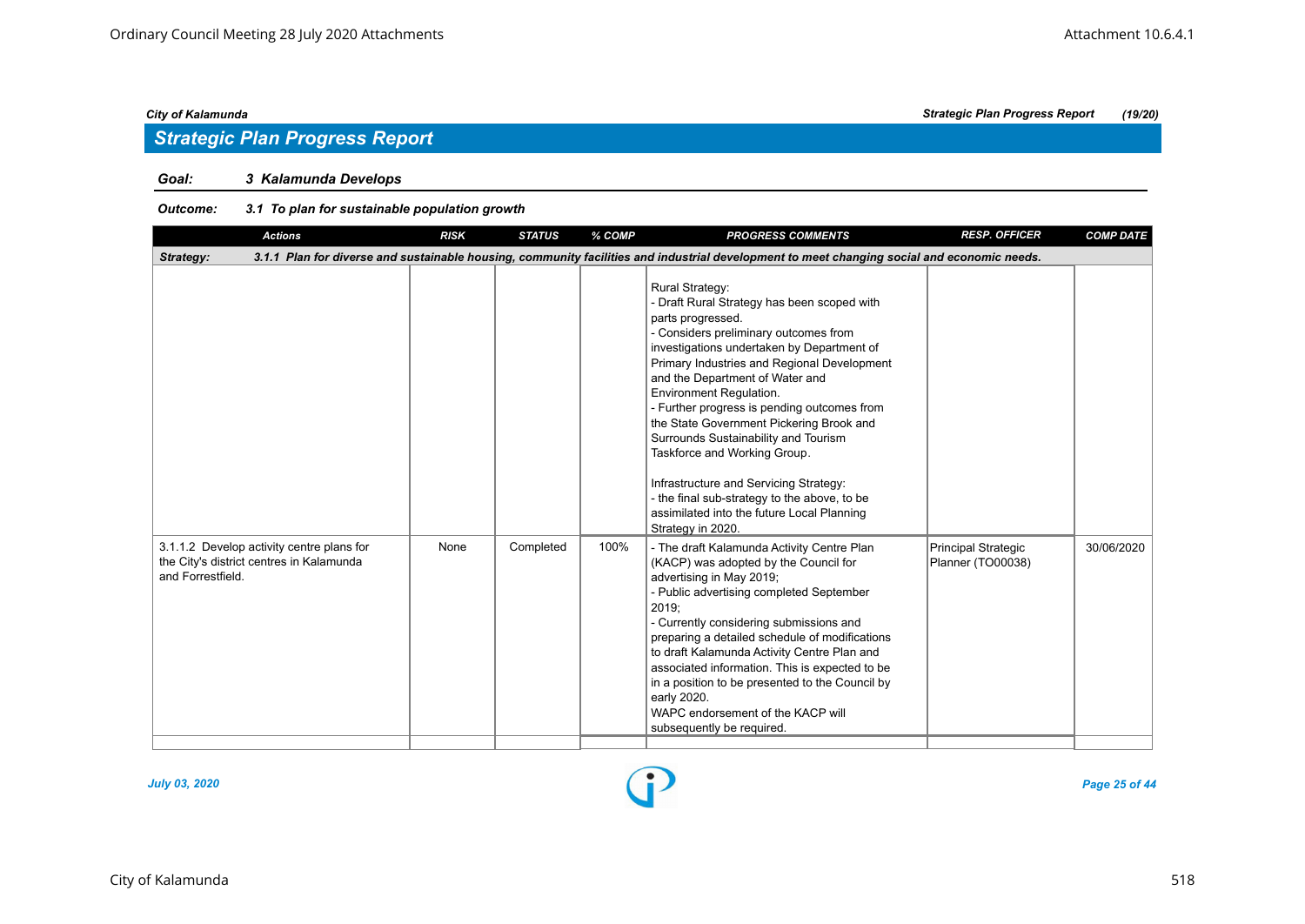## *Strategic Plan Progress Report*

#### *Goal: 3 Kalamunda Develops*

#### *Outcome: 3.1 To plan for sustainable population growth*

| <b>Actions</b>                                                                                                                                                                                                                   | <b>RISK</b> | <b>STATUS</b> | % COMP | <b>PROGRESS COMMENTS</b>                                                                                                                                                                                                                                                                                                                                                                                                                                                                                                                                                                                                                                                                                                                                                                                                                                                                                                                                                                                                                                                                                                                                                                                    | <b>RESP. OFFICER</b>                     | <b>COMP DATE</b> |
|----------------------------------------------------------------------------------------------------------------------------------------------------------------------------------------------------------------------------------|-------------|---------------|--------|-------------------------------------------------------------------------------------------------------------------------------------------------------------------------------------------------------------------------------------------------------------------------------------------------------------------------------------------------------------------------------------------------------------------------------------------------------------------------------------------------------------------------------------------------------------------------------------------------------------------------------------------------------------------------------------------------------------------------------------------------------------------------------------------------------------------------------------------------------------------------------------------------------------------------------------------------------------------------------------------------------------------------------------------------------------------------------------------------------------------------------------------------------------------------------------------------------------|------------------------------------------|------------------|
| Strategy:                                                                                                                                                                                                                        |             |               |        | 3.1.1 Plan for diverse and sustainable housing, community facilities and industrial development to meet changing social and economic needs.                                                                                                                                                                                                                                                                                                                                                                                                                                                                                                                                                                                                                                                                                                                                                                                                                                                                                                                                                                                                                                                                 |                                          |                  |
| 3.1.1.3 Forrestfield North Structure<br>Plans: Plan for sustainable land use<br>options around the future railway station.<br>Manage consultant team to deliver<br>structure plans to facilitate subdivision<br>and development. | None        | Completed     | 100%   | <b>Residential Precinct Local Structure Plan:</b><br>- Draft LSP adopted by Council and forwarded<br>to WAPC in Dec 2018.<br>- MRS Amendment initiation request also<br>forwarded to WAPC.<br>- WAPC's Statutory Planning Committee<br>deferred consideration of the Residential<br>Precinct LSP in May 2019 to address how<br>environmental values would be retained and<br>managed.<br>- Council resolved to appeal the WAPC on the<br>basis that no decision has been made. The<br>City is currently working through SAT to<br>resolve the environmental issues.<br>- WAPC resolved to request modifications to<br>the LSP and resubmit for approval. The<br>modifications are expected to be resubmitted<br>to the WAPC in Q2 of 2020.<br><b>Transit Oriented Development Precinct Local</b><br>Structure Plan:<br>- TOD Precinct LSP in the process of being<br>prepared with key inputs required by State<br>Government agencies.<br>- Preliminary Draft TOD Precinct LSP<br>presented to Council at Feb 2019 Strategic<br>Retreat.<br>- Preliminary Draft TOD Precinct LSP<br>forwarded to METRONET for State<br>Government Agency review March 2019.<br>- Draft TOD expected to be presented to the | Principal Strategic<br>Planner (TO00038) | 30/06/2020       |

![](_page_25_Figure_7.jpeg)

*July 03, 2020 Page 26 of 44*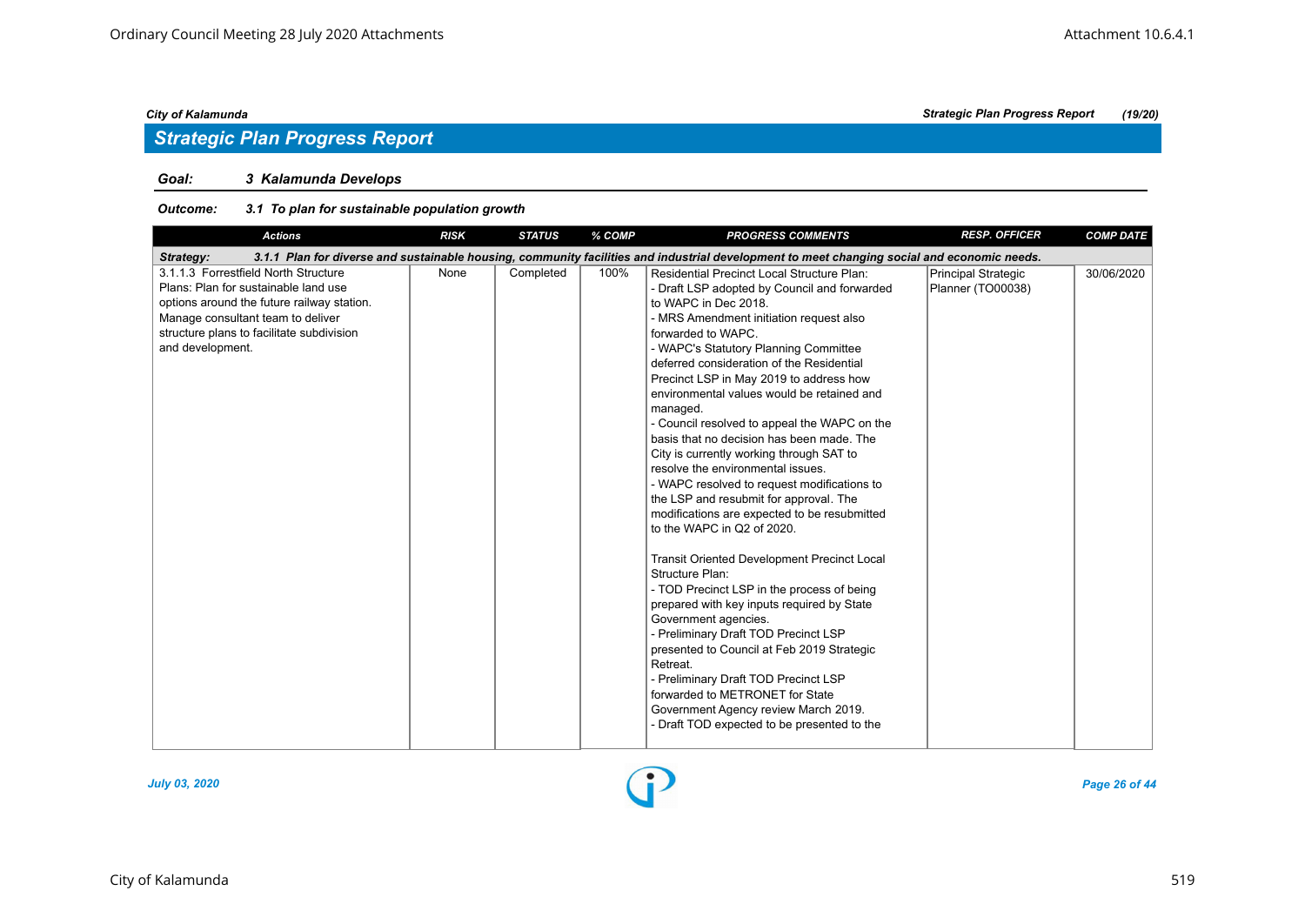## *Strategic Plan Progress Report*

#### *Goal: 3 Kalamunda Develops*

#### *Outcome: 3.1 To plan for sustainable population growth*

| <b>Actions</b>                                                                                                                                                                                                                                                                                               | <b>RISK</b> | <b>STATUS</b> | % COMP | <b>PROGRESS COMMENTS</b>                                                                                                                                                                                                                                                                                                                                                                                                                                                                                                                                                                                                                                                                                                                                                                                                                                                                                                                                                               | <b>RESP. OFFICER</b>                     | <b>COMP DATE</b> |
|--------------------------------------------------------------------------------------------------------------------------------------------------------------------------------------------------------------------------------------------------------------------------------------------------------------|-------------|---------------|--------|----------------------------------------------------------------------------------------------------------------------------------------------------------------------------------------------------------------------------------------------------------------------------------------------------------------------------------------------------------------------------------------------------------------------------------------------------------------------------------------------------------------------------------------------------------------------------------------------------------------------------------------------------------------------------------------------------------------------------------------------------------------------------------------------------------------------------------------------------------------------------------------------------------------------------------------------------------------------------------------|------------------------------------------|------------------|
| Strategy:                                                                                                                                                                                                                                                                                                    |             |               |        | 3.1.1 Plan for diverse and sustainable housing, community facilities and industrial development to meet changing social and economic needs.                                                                                                                                                                                                                                                                                                                                                                                                                                                                                                                                                                                                                                                                                                                                                                                                                                            |                                          |                  |
|                                                                                                                                                                                                                                                                                                              |             |               |        | Council by mid 2020 for the purposes of<br>initiating public advertising.<br>- TOD Precinct LSP expected to be inherited<br>by Development WA in the context of a<br>Redevelopment Scheme.                                                                                                                                                                                                                                                                                                                                                                                                                                                                                                                                                                                                                                                                                                                                                                                             |                                          |                  |
| 3.1.1.4 Planning investigation areas -<br>progress the planning, community<br>engagement and technical investigations<br>for [A] Pickering Brook townsite<br>expansion, [B] Wattle Grove South, [C]<br>Cambridge Reserve, [D] Heidelberg Park,<br>[E] Maddington Kenwick Strategic<br><b>Employment Area</b> | None        | Completed     | 100%   | Pickering Brook townsite investigations are<br>being considered in the context of, and is<br>pending, the recommendations coming out of<br>the Pickering Brook and Surrounds<br>Sustainability and Tourism Taskforce.<br><b>Wattle Grove South</b><br>The City has appointed a planning consultant<br>to progress comprehensive community<br>engagement and land use concept plans for<br>Wattle Grove South. The community<br>engagement process commenced first with<br>online/digital engagement in late 2019.<br>Visioning workshops are expected to occur in<br>early 2020. Flora and fauna surveys were<br>undertaken in spring 2019.<br>Cambridge Reserve concept plan is currently<br>being updated to address environmental and<br>water management constraints, expected<br>completion of concept by early 2020. An<br>amendment will subsequently be required to<br>commence the transfer process, to be<br>progressed in 2020.<br>Heidelberg Park - community consultation | Principal Strategic<br>Planner (TO00038) | 30/06/2023       |

![](_page_26_Figure_8.jpeg)

*July 03, 2020 Page 27 of 44*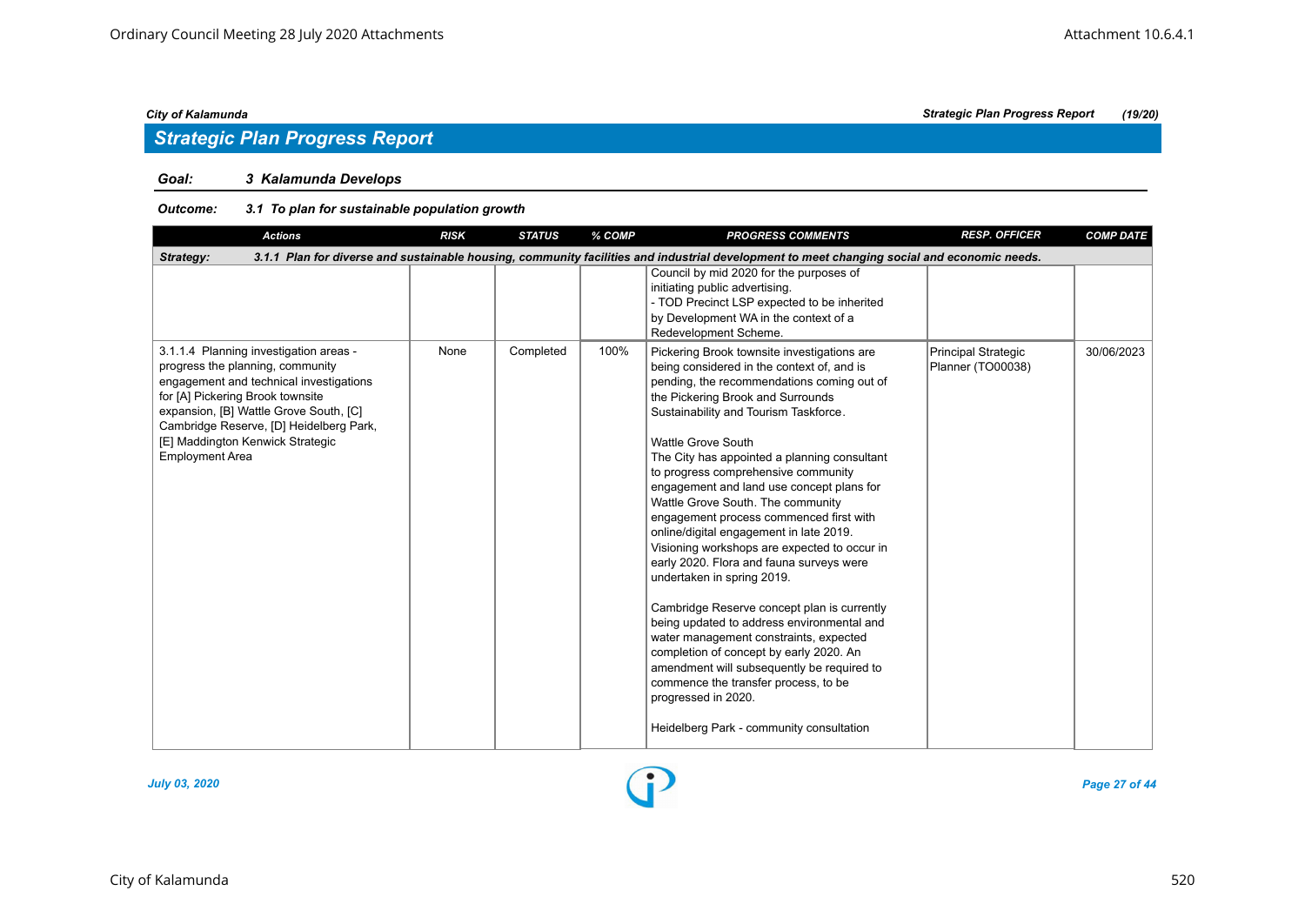#### *Goal: 3 Kalamunda Develops*

#### *Outcome: 3.1 To plan for sustainable population growth*

| <b>Actions</b>                                                                                                                                                                                                                                                                          | <b>RISK</b> | <b>STATUS</b> | % COMP | <b>PROGRESS COMMENTS</b>                                                                                                                                                                                                                                                                                                                                                                                                                                                                                                                                                                                                                                                                                                                                                  | <b>RESP. OFFICER</b>                            | <b>COMP DATE</b> |
|-----------------------------------------------------------------------------------------------------------------------------------------------------------------------------------------------------------------------------------------------------------------------------------------|-------------|---------------|--------|---------------------------------------------------------------------------------------------------------------------------------------------------------------------------------------------------------------------------------------------------------------------------------------------------------------------------------------------------------------------------------------------------------------------------------------------------------------------------------------------------------------------------------------------------------------------------------------------------------------------------------------------------------------------------------------------------------------------------------------------------------------------------|-------------------------------------------------|------------------|
| Strategy:                                                                                                                                                                                                                                                                               |             |               |        | 3.1.1 Plan for diverse and sustainable housing, community facilities and industrial development to meet changing social and economic needs.                                                                                                                                                                                                                                                                                                                                                                                                                                                                                                                                                                                                                               |                                                 |                  |
|                                                                                                                                                                                                                                                                                         |             |               |        | indicated significant support for aged care and<br>public open space upgrades. The City lodged<br>a request for a Metropolitan Region Scheme<br>amendment in December 2019. The City is<br>progressing with the development of a<br>preliminary concept plan that is expected to be<br>to the Council in early 2020.<br>Maddington Kenwick Strategic Employment<br>Area<br>Area north-west of Coldwell Road requires<br>finalisation of DCP in liaison with the City of<br>Gosnells, this is underway. Flora and fauna<br>surveys are being undertaken in spring 2019<br>for area between Coldwell and Brook Road.<br>Hydrological investigations in this area are on<br>hold pending a detailed brief being prepared<br>by the City of Gosnells in liaison with the EPA. |                                                 |                  |
| 3.1.1.5 Wattle Grove Cell 9 Project<br>Management - Undertake an annual<br>review of the Cell 9 Development<br>Contribution Plan.                                                                                                                                                       | None        | Completed     | 100%   | This is likely to take well into 2020 to finalise.<br>DCP adopted by the Council in August 2019,<br>changing the rate from \$26,588 per lot to<br>\$24,187 per lot.<br>2020 annual review to be commenced in early<br>2020.                                                                                                                                                                                                                                                                                                                                                                                                                                                                                                                                               | <b>Principal Strategic</b><br>Planner (TO00038) | 30/06/2020       |
| 3.1.1.6 Operational Strategic Planning -<br>[A] FF/HW stage 1 annual DCP review,<br>FF/HW stage 1 project management. [B]<br>Review planning design guidelines. [C]<br>Incorporate review and response to<br>Government policy at strategic level as<br>required. Monitor and implement | None        | Completed     | 100%   | FF/HW Stage 1 annual DCP review<br>commenced for 2018/19 & 2019/20. Currently<br>finalising infrastructure cost analysis. Currently<br>undertaking analysis of DCP infrastructure<br>and administrative costs with regard to the<br>appropriate calculation method - expected to<br>be initiated by the Council in 2020.                                                                                                                                                                                                                                                                                                                                                                                                                                                  | Principal Strategic<br>Planner (TO00038)        | 30/06/2020       |

*July 03, 2020 Page 28 of 44*

*City of Kalamunda Strategic Plan Progress Report (19/20)*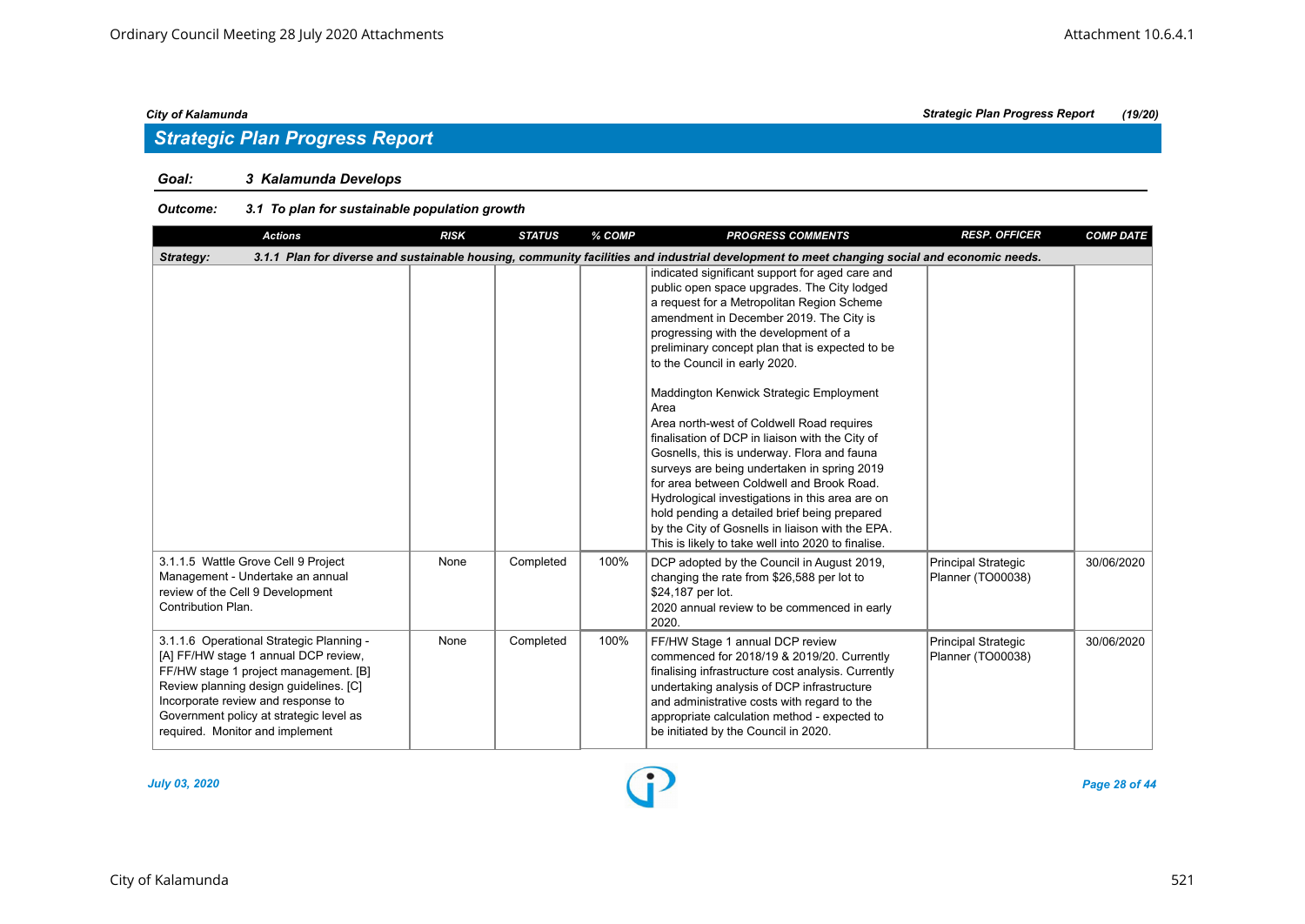## *Strategic Plan Progress Report*

### *Goal: 3 Kalamunda Develops*

#### *Outcome: 3.1 To plan for sustainable population growth*

| <b>Actions</b>                                                                                                                                                | <b>RISK</b> | <b>STATUS</b> | % COMP | <b>PROGRESS COMMENTS</b>                                                                                                                                                                                                                                                                                                                                                                                                                                                                                                                                                                                                                                               | <b>RESP. OFFICER</b>                   | <b>COMP DATE</b> |
|---------------------------------------------------------------------------------------------------------------------------------------------------------------|-------------|---------------|--------|------------------------------------------------------------------------------------------------------------------------------------------------------------------------------------------------------------------------------------------------------------------------------------------------------------------------------------------------------------------------------------------------------------------------------------------------------------------------------------------------------------------------------------------------------------------------------------------------------------------------------------------------------------------------|----------------------------------------|------------------|
| Strategy:                                                                                                                                                     |             |               |        | 3.1.1 Plan for diverse and sustainable housing, community facilities and industrial development to meet changing social and economic needs.                                                                                                                                                                                                                                                                                                                                                                                                                                                                                                                            |                                        |                  |
| innovative strategic planning practice.                                                                                                                       |             |               |        | FF/HW Stage 1 design guidelines adopted by<br>the Council in August 2019.<br>Provided written submissions for:<br>- Draft SPP3.6 Infrastructure Contributions<br>completed in September 2019.<br>- Draft Perth Airport Masterplan 2020<br>completed in October 2019.<br>- Draft Perth Airport West (South) Major<br>Development Plan completed in September<br>2019.<br>- Design WA Precinct Design Planning<br>Framework submission completed in October<br>2019.<br>- Action Plan for Planning Reform (August<br>2019) submission completed in September<br>2019.<br>- WAPC Aged Care Position Statement<br>submission expected to be completed in<br>February 2019. |                                        |                  |
| 3.1.1.7 Statutory Planning Processes -<br>Biennial review of existing local planning<br>policies and implement of new Local<br>Planning Policies as required. | None        | Completed     | 100%   | Local Planning Policy 20 - Consulting Rooms<br>in Residential Areas was adopted by Council<br>for approval at the September 2019 OCM.<br>Local Planning Policy 23 - Retaining Walls<br>and Filling of Land was adopted by Council for<br>final approval at the December 2019 OCM<br>Local Planning Policy 27 - Forrestfield/High<br>Wycombe Industrial Area Stage 1 - Design<br>Guidelines was adopted by Council for<br>approval at the August 2019 OCM.                                                                                                                                                                                                              | Manager Approval<br>Services (TO00016) | 30/06/2020       |

![](_page_28_Figure_8.jpeg)

*July 03, 2020 Page 29 of 44*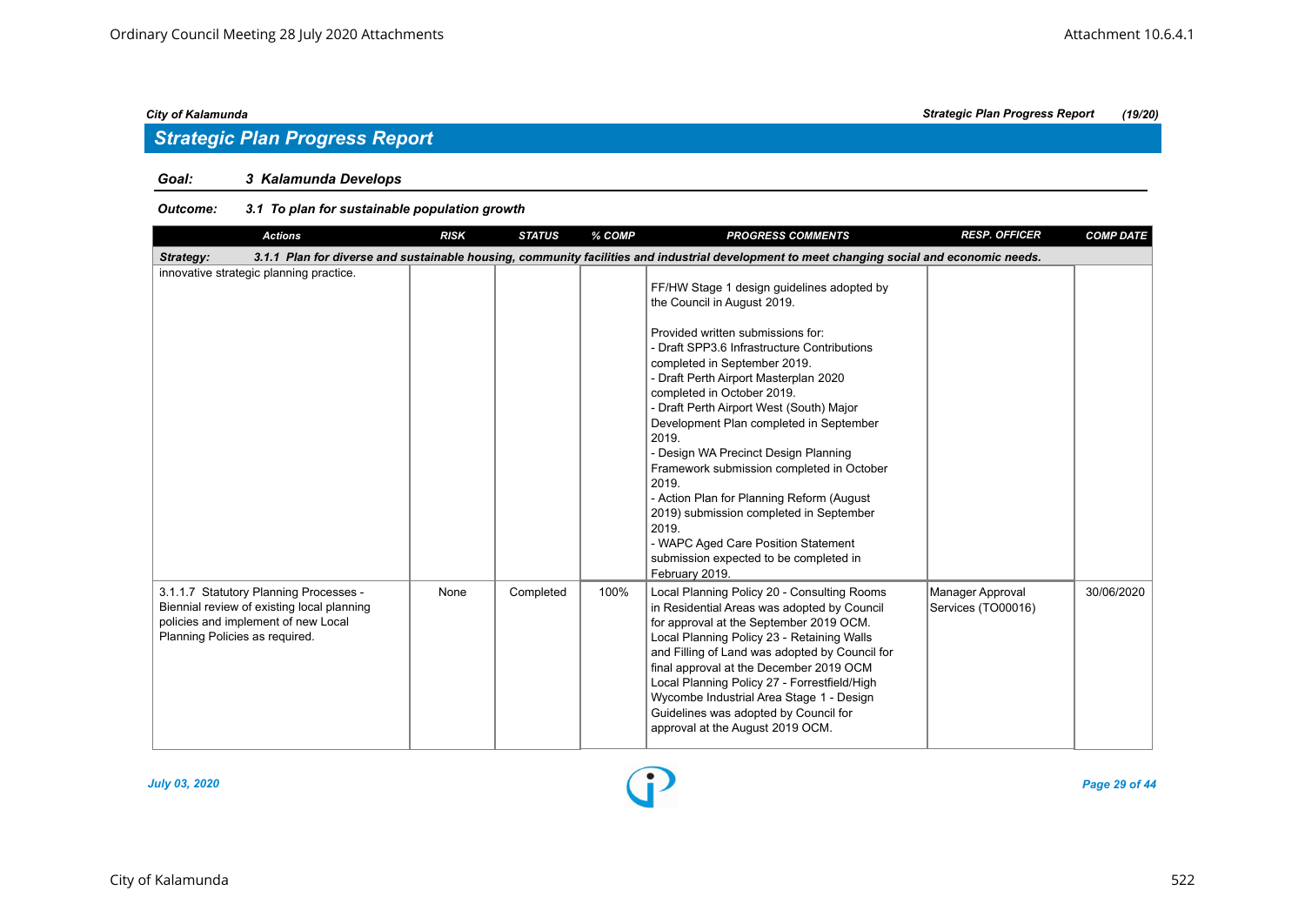### *Goal: 3 Kalamunda Develops*

#### *Outcome: 3.1 To plan for sustainable population growth*

| <b>Actions</b>                                                                                                  | <b>RISK</b> | <b>STATUS</b> | % COMP | <b>PROGRESS COMMENTS</b>                                                                                                                                                                                                                                                                                                                                                                                                                                                                                                                                                                                                                                 | <b>RESP. OFFICER</b>                            | <b>COMP DATE</b> |
|-----------------------------------------------------------------------------------------------------------------|-------------|---------------|--------|----------------------------------------------------------------------------------------------------------------------------------------------------------------------------------------------------------------------------------------------------------------------------------------------------------------------------------------------------------------------------------------------------------------------------------------------------------------------------------------------------------------------------------------------------------------------------------------------------------------------------------------------------------|-------------------------------------------------|------------------|
| Strategy:                                                                                                       |             |               |        | 3.1.1 Plan for diverse and sustainable housing, community facilities and industrial development to meet changing social and economic needs.                                                                                                                                                                                                                                                                                                                                                                                                                                                                                                              |                                                 |                  |
|                                                                                                                 |             |               |        | Local Planning Policy 25 - Interim Developer<br>Contributions was adopted by Council for<br>approval at the December 2019 OCM.<br>Local Planning Policy 26 - Public Art<br>Contributions was adopted by Council at the<br>November 2019 OCM.<br>Local Planning Policy 29 - Holiday Houses -<br>adopted at the April OCM for the purpose of<br>public advertising.<br>The following polices were adopted at the May<br>OCM for approval.<br>Local Planning Policy 10 - Family Day Care<br>and Child Care Premises<br>Local Planning Policy 11 - Public Notifications<br>on Planning Proposals<br>Local Planning Policy 16 - Design Advisory<br>Committees |                                                 |                  |
| 3.1.1.8 Planning Service Standards -<br>Customer survey form is provided with all<br>new planning applications. | None        | Completed     | 100%   | Planning - April - May 2020<br>17 responses were received, , with 77% either<br>satisfied, very satisfied or neutral, and 23% or<br>4 respondents unsatisfied and very<br>unsatisfied.<br>Building - April-May 2020<br>14 responses received, with 96% either<br>satisfied or very satisfied and 7% very<br>unsatisfied.                                                                                                                                                                                                                                                                                                                                 | Manager Approval<br>Services (TO00016)          | 30/06/2020       |
| 3.1.1.9 Residential Development Design<br>Policy - Policy is developed and endorsed<br>by Council.              | None        | In Progress   | 95%    | Local Planning Policy 21 - Residential Design<br>has been deferred pending the outcome of the<br>planning reform measures aimed at changes<br>to the R Codes.                                                                                                                                                                                                                                                                                                                                                                                                                                                                                            | <b>Principal Statutory</b><br>Planner (TO00026) | 30/06/2020       |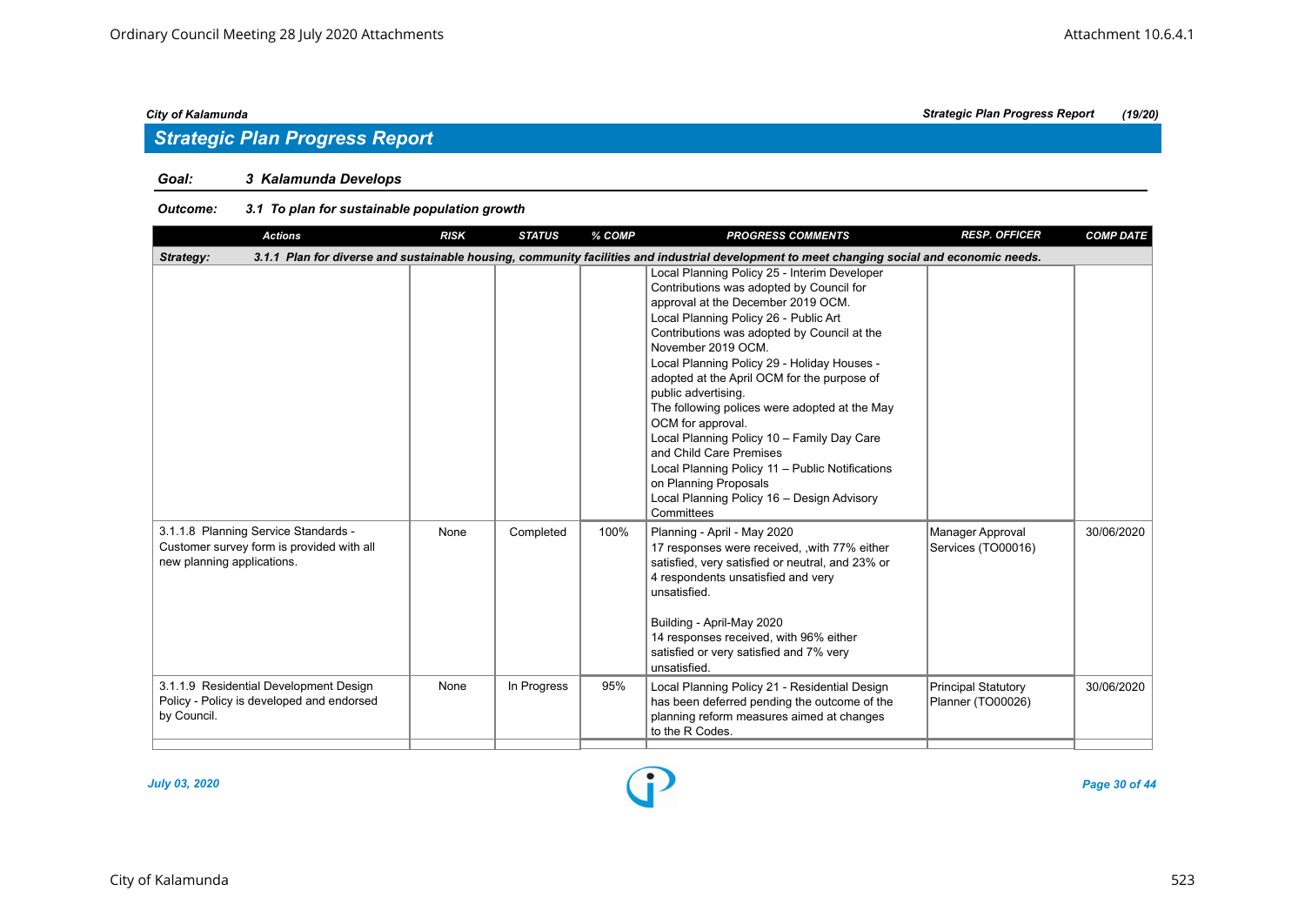#### *Goal: 3 Kalamunda Develops*

#### *Outcome: 3.1 To plan for sustainable population growth*

| <b>Actions</b>                                                                                                                                                                                                                                            | <b>RISK</b> | <b>STATUS</b> | % COMP | <b>PROGRESS COMMENTS</b>                                                                                                                                                                                                                                                                                                                                                                                                                                                                                                                                                                                                                                                                                                                                                                                                                                                                                                                                                         | <b>RESP. OFFICER</b>                   | <b>COMP DATE</b> |
|-----------------------------------------------------------------------------------------------------------------------------------------------------------------------------------------------------------------------------------------------------------|-------------|---------------|--------|----------------------------------------------------------------------------------------------------------------------------------------------------------------------------------------------------------------------------------------------------------------------------------------------------------------------------------------------------------------------------------------------------------------------------------------------------------------------------------------------------------------------------------------------------------------------------------------------------------------------------------------------------------------------------------------------------------------------------------------------------------------------------------------------------------------------------------------------------------------------------------------------------------------------------------------------------------------------------------|----------------------------------------|------------------|
| Strategy:                                                                                                                                                                                                                                                 |             |               |        | 3.1.1 Plan for diverse and sustainable housing, community facilities and industrial development to meet changing social and economic needs.                                                                                                                                                                                                                                                                                                                                                                                                                                                                                                                                                                                                                                                                                                                                                                                                                                      |                                        |                  |
| 3.1.1.10 Develop, monitor and report<br>KPIs to ensure all approvals are<br>processed within agreed timeframes and<br>are advertised and communicated broadly<br>and effectively. Approvals are<br>communicated and processed within<br>given timeframes. | None        | Completed     | 100%   | Planning statistics are reported for Basic (20<br>days), Standard (60 days) and Complex (90<br>days) development applications on a monthly<br>basis. The statistics are reviewed and<br>monitored to ensure compliance with the<br>statutory time frames.<br>Planning Applications processed January -<br>March period:<br>39 development applications processed -<br>97% completed within agreed time frames as<br>follows:<br>Basic development applications (20 days) 7<br>applications, 86% completed on time<br>Standard development applications (60 days)<br>15 applications, 100% completed on time<br>Complex development applications (90 days)<br>17 applications, 100% completed on time<br>Building Permits April - June period:<br>Certified Building Permits 93 permits<br>processed with 98% completed within the<br>statutory 10 day timeframe.<br>Uncertified Building Permits - 103 processed<br>with 93% completed within the statutory 25<br>day timeframe. | Manager Approval<br>Services (TO00016) | 30/06/2020       |

#### *Outcome: 3.2 To connect the community to quality amenities*

|                      | <b>Actions</b>                          | <b>RISK</b> | <b>STATUS</b> | % COMP | <b>PROGRESS COMMENTS</b> | <b>RESP. OFFICER</b> | <b>COMP DATE</b> |
|----------------------|-----------------------------------------|-------------|---------------|--------|--------------------------|----------------------|------------------|
| Strategy:            | 3.2.1 Optimal management of all assets. |             |               |        |                          |                      |                  |
|                      |                                         |             |               |        |                          |                      |                  |
| <b>July 03, 2020</b> |                                         |             |               |        |                          |                      | Page 31 of 44    |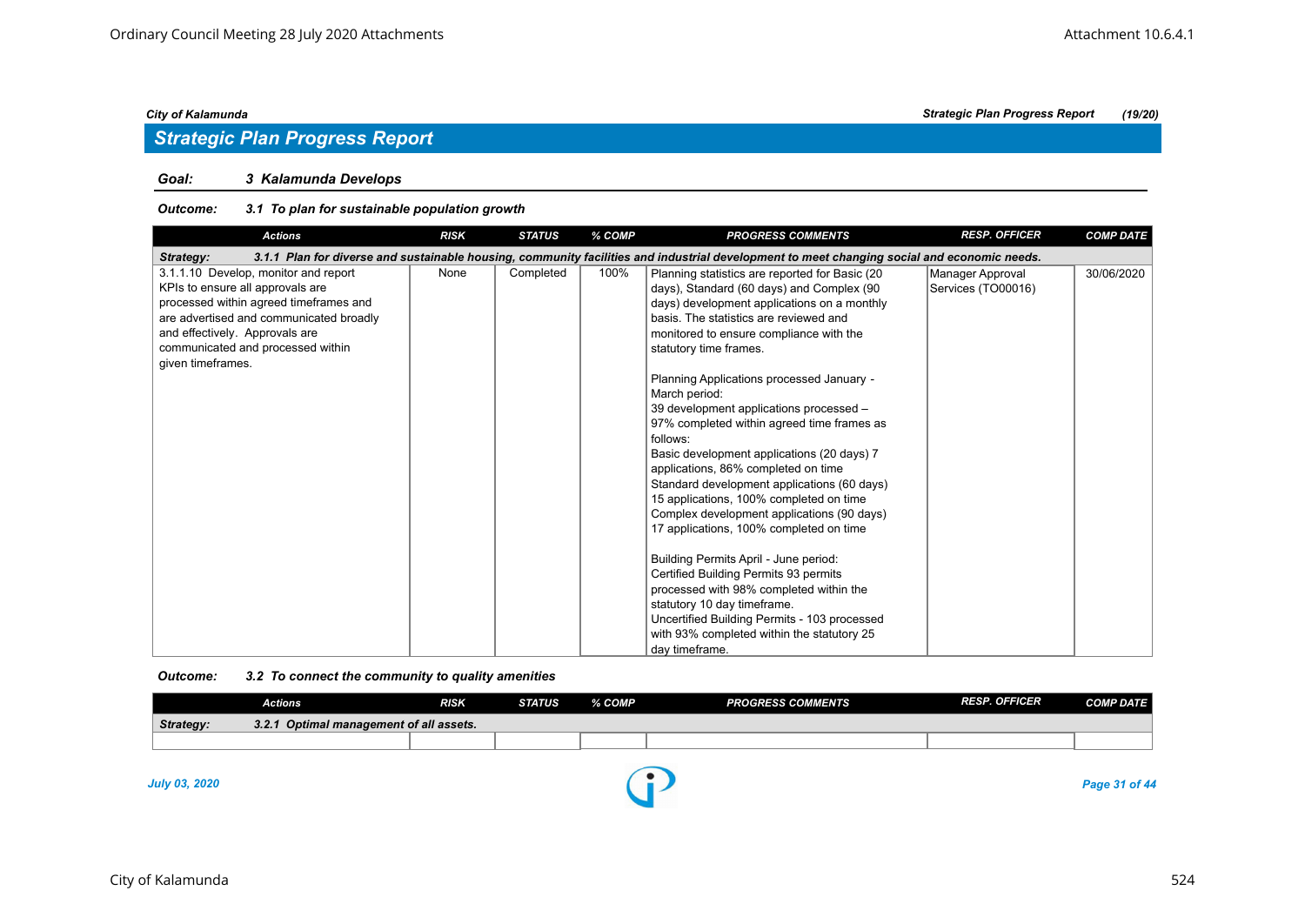#### *Goal: 3 Kalamunda Develops*

#### *Outcome: 3.2 To connect the community to quality amenities*

| <b>Actions</b>                                                                                                                                                                                                                                                              | <b>RISK</b> | <b>STATUS</b> | % COMP | <b>PROGRESS COMMENTS</b>                                                                                                                                                                                                                                                                                                                                                                                                                                                                                                                                                                                                                                                                                                                                                                                                             | <b>RESP. OFFICER</b>                                 | <b>COMP DATE</b> |  |  |  |  |
|-----------------------------------------------------------------------------------------------------------------------------------------------------------------------------------------------------------------------------------------------------------------------------|-------------|---------------|--------|--------------------------------------------------------------------------------------------------------------------------------------------------------------------------------------------------------------------------------------------------------------------------------------------------------------------------------------------------------------------------------------------------------------------------------------------------------------------------------------------------------------------------------------------------------------------------------------------------------------------------------------------------------------------------------------------------------------------------------------------------------------------------------------------------------------------------------------|------------------------------------------------------|------------------|--|--|--|--|
| 3.2.1 Optimal management of all assets.<br>Strategy:                                                                                                                                                                                                                        |             |               |        |                                                                                                                                                                                                                                                                                                                                                                                                                                                                                                                                                                                                                                                                                                                                                                                                                                      |                                                      |                  |  |  |  |  |
| 3.2.1.1 Civic Centre & High Wycombe<br>Hub Investigation - Identify potential site<br>locations, develop future concepts, as<br>well as funding sources for new Civic<br>Facilities and Community Digital Hub<br>located within the Forrestfield North<br>Station precinct. | None        | Completed     | 100%   | Relates to planning for the TOD Precinct LSP<br>in Forrestfield North. Subject to ongoing<br>discussions with the new Development WA<br>regarding land opportunities in Forrestfield<br>North TOD precinct.                                                                                                                                                                                                                                                                                                                                                                                                                                                                                                                                                                                                                          | Principal Strategic<br>Planner (TO00038)             | 30/06/2020       |  |  |  |  |
| 3.2.1.2 Undertake a review of the 10 year<br>priority actions outlined within the<br>Community Facilities Plan.                                                                                                                                                             | None        | Completed     | 100%   | Annual priorities will be workshopped with<br>Councillors during May and June 2020 as part<br>of the Annual Budget Deliberation Process<br>and Long Term Financial Plan.                                                                                                                                                                                                                                                                                                                                                                                                                                                                                                                                                                                                                                                             | Manager Community<br>Development<br>(DE00007)        | 30/06/2020       |  |  |  |  |
| 3.2.1.3 Implement Stirk Park Master Plan<br>subject to securing external funding.                                                                                                                                                                                           | None        | In Progress   | 95%    | In July 2018, Council approved an<br>amendment to the Stirk Park Master Plan to<br>include a Skate Park within the Youth<br>Precinct area, in lieu of a pump track. Council<br>also resolved to progress the detailed<br>designs for the following stage one priorities:<br>Playground upgrade.<br>$\bullet$<br>Youth precinct.<br>$\bullet$<br>Path network upgrade.<br>$\bullet$<br><b>Skate Park</b><br>Playground Progress - 'Design by Enquiry':<br>In September 2019, the City held a Design by<br>Enquiry workshop with local school students<br>to help guide the concept design stage of the<br>playground and youth precinct area. The<br>concept designs have now been developed<br>with cost estimates. This was provided to<br>Councillors at the March 2020 Strategic<br>Retreat.<br>Skate Park - 'Design by Enquiry': | <b>Manager Community</b><br>Development<br>(DE00007) | 30/06/2020       |  |  |  |  |

![](_page_31_Figure_9.jpeg)

*July 03, 2020 Page 32 of 44*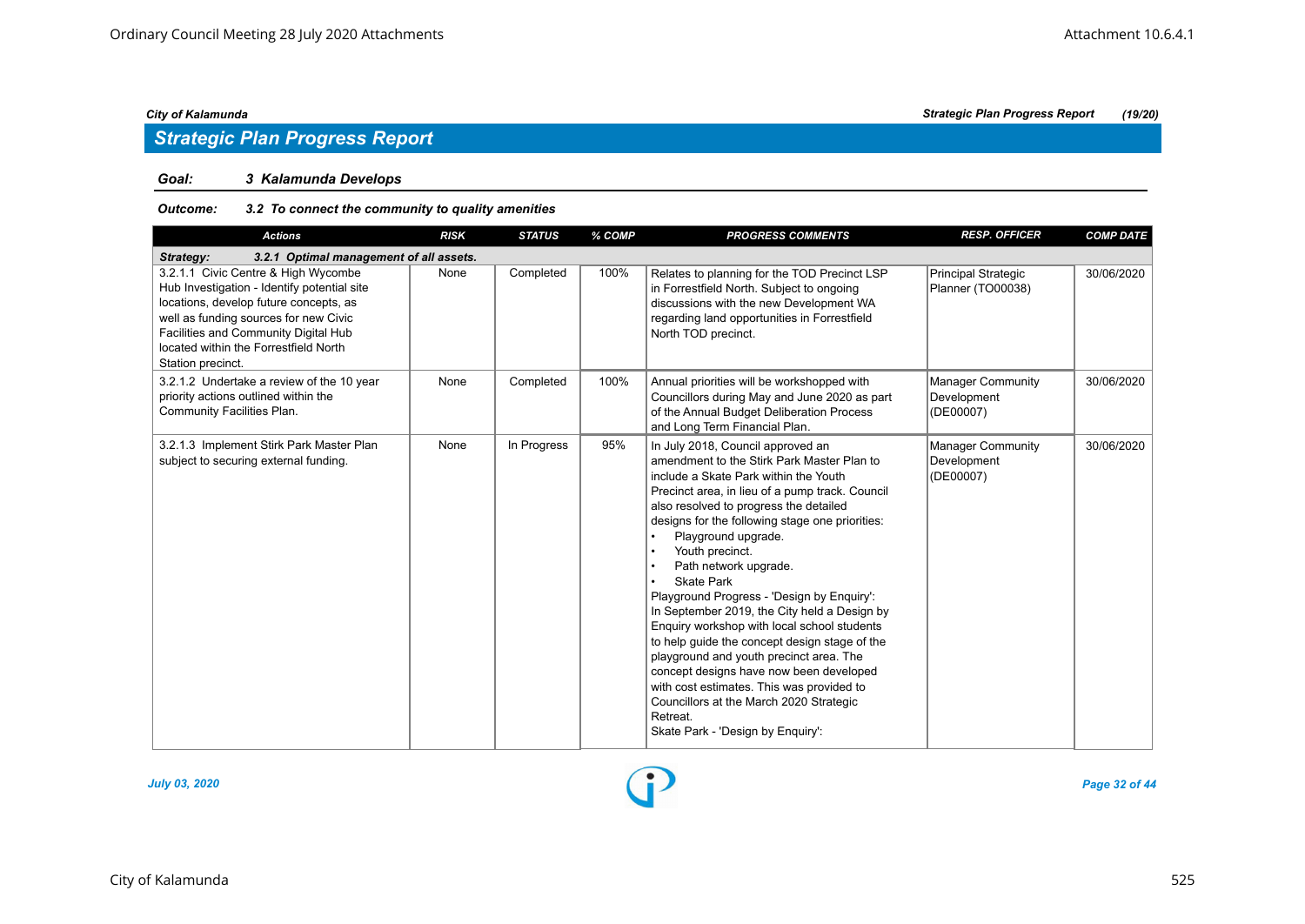## *Strategic Plan Progress Report*

#### *Goal: 3 Kalamunda Develops*

#### *Outcome: 3.2 To connect the community to quality amenities*

| <b>Actions</b>                                                                                                                                           | <b>RISK</b> | <b>STATUS</b> | % COMP | <b>PROGRESS COMMENTS</b>                                                                                                                                                                                                                                                                                                                                                                                                                                                                                                                                                                                                   | <b>RESP. OFFICER</b>                | <b>COMP DATE</b> |  |  |  |  |
|----------------------------------------------------------------------------------------------------------------------------------------------------------|-------------|---------------|--------|----------------------------------------------------------------------------------------------------------------------------------------------------------------------------------------------------------------------------------------------------------------------------------------------------------------------------------------------------------------------------------------------------------------------------------------------------------------------------------------------------------------------------------------------------------------------------------------------------------------------------|-------------------------------------|------------------|--|--|--|--|
| 3.2.1 Optimal management of all assets.<br>Strategy:                                                                                                     |             |               |        |                                                                                                                                                                                                                                                                                                                                                                                                                                                                                                                                                                                                                            |                                     |                  |  |  |  |  |
|                                                                                                                                                          |             |               |        | In March 2020, the City engaged Skate<br>Sculpture to deliver an online engagement<br>process with the community to develop a<br>concept design and cost estimate. The<br>engagement process is planned to be<br>undertaken during April 2020. Once<br>completed the playground and skate park<br>designs will be integrated to provide a<br>concept design for all stage one priorities.<br>This is anticipated to be completed in mid<br>2020.                                                                                                                                                                           |                                     |                  |  |  |  |  |
| 3.2.1.4 Implement the actions from the<br>adopted Asset Management Strategy to<br>improve the Asset Management practices<br>of the City.                 | None        | Completed     | 100%   | All Asset Management Plans have been<br>endorsed by Council including updated<br>Pathways and Parks plans. A series of<br>workshops have been completed to develop<br>the maintenance strategy associated with<br>roads, drainage, buildings and pathways. The<br>maintenance strategy is being completed by<br>the Asset Operations team. A presentation<br>has been prepared on Asset Management,<br>ready for presentation to SMG and to adopt<br>with staff inductions. The status of actions<br>from the Asset Management Strategy is being<br>regularly reviewed by the IAMSC with the next<br>review due July 2020. | Manager Asset<br>Planning (TO00018) | 30/06/2020       |  |  |  |  |
| 3.2.1.5 Capital Works Program - Prepare<br>and issue the 10 year Capital Works<br>Program aligned to the Long Term<br>Financial Plan on an annual basis. | None        | Completed     | 100%   | The Capital Works Program has been given a<br>significant overhaul and aligned through the<br>LTFP to be a fifteen year program. Due to the<br>dramatic changes arising from Covid-19 and<br>the City's financial ratios, the program was<br>very challenging to prepare and will require                                                                                                                                                                                                                                                                                                                                  | Manager Asset<br>Planning (TO00018) | 30/06/2020       |  |  |  |  |

![](_page_32_Figure_9.jpeg)

*July 03, 2020 Page 33 of 44*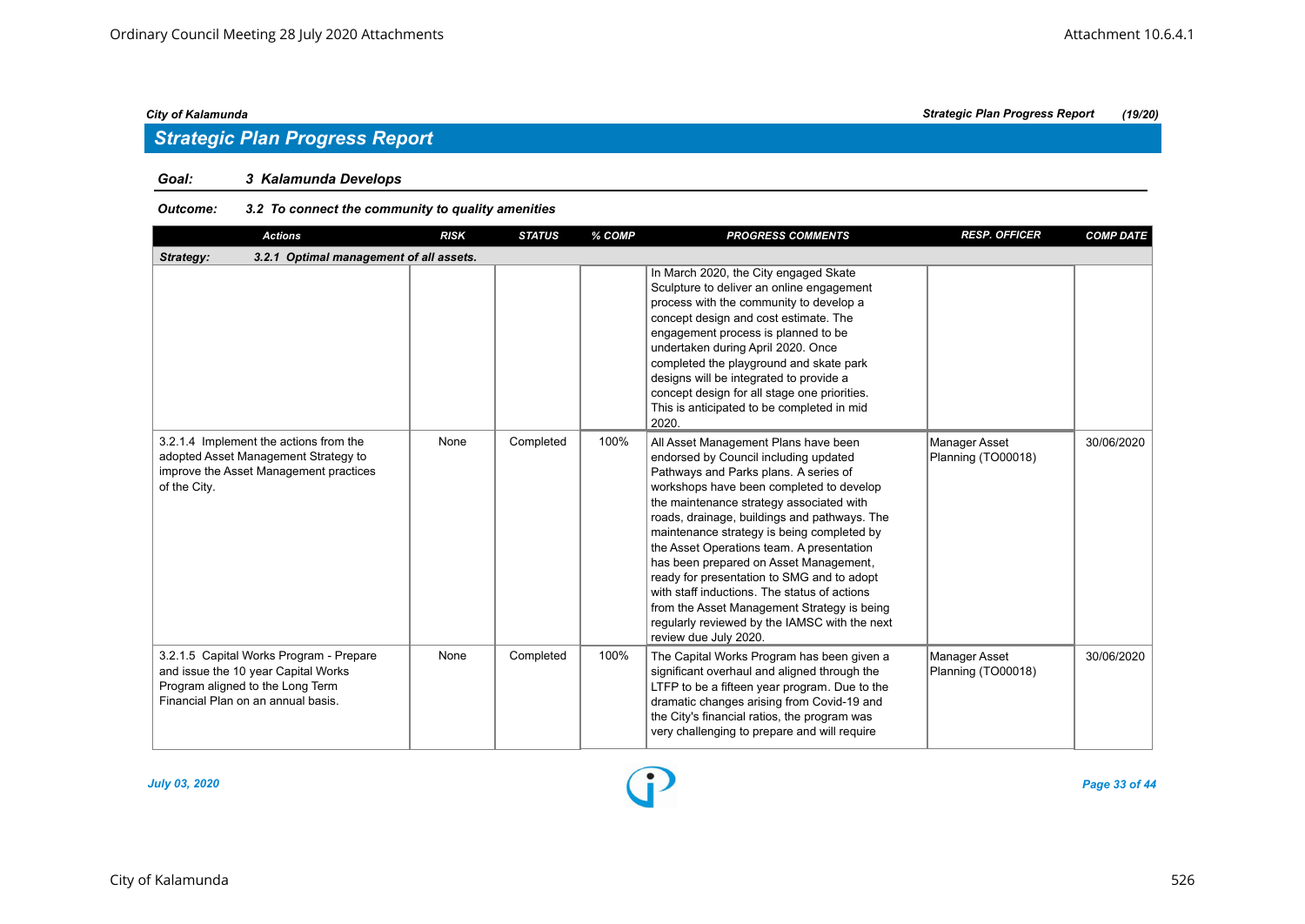## *Strategic Plan Progress Report*

#### *Goal: 3 Kalamunda Develops*

#### *Outcome: 3.2 To connect the community to quality amenities*

| <b>Actions</b>                                                                                                                  | <b>RISK</b> | <b>STATUS</b> | % COMP | <b>PROGRESS COMMENTS</b>                                                                                                                                                                                                                                                                                                                                                                                                                                                                                   | <b>RESP. OFFICER</b>                                          | <b>COMP DATE</b> |  |  |  |  |
|---------------------------------------------------------------------------------------------------------------------------------|-------------|---------------|--------|------------------------------------------------------------------------------------------------------------------------------------------------------------------------------------------------------------------------------------------------------------------------------------------------------------------------------------------------------------------------------------------------------------------------------------------------------------------------------------------------------------|---------------------------------------------------------------|------------------|--|--|--|--|
| Strategy:<br>3.2.1 Optimal management of all assets.                                                                            |             |               |        |                                                                                                                                                                                                                                                                                                                                                                                                                                                                                                            |                                                               |                  |  |  |  |  |
|                                                                                                                                 |             |               |        | significant amendment as different funding<br>sources arise through 2020/21.                                                                                                                                                                                                                                                                                                                                                                                                                               |                                                               |                  |  |  |  |  |
| 3.2.1.6 Develop area specific verge<br>landscaping quidelines.                                                                  | None        | In Progress   | 82%    | The first phase of this project is to undertake<br>an audit of existing street trees which will aid<br>in developing verge landscaping guidelines as<br>well as assisting in developing a robust street<br>tree planting program. RFQ drafted and<br>awarded, Contractor has been appointed and<br>is due to complete assessment 30 June 2020.<br>Draft Landscape Guidelines are currently<br>being developed, albeit progressing slower<br>than ideal. Anticipated completion date of draft<br>July 2020. | Manager Parks &<br><b>Environmental Services</b><br>(TO00019) | 30/06/2020       |  |  |  |  |
| 3.2.1.7 Implement the annual Capital<br>Works Program                                                                           | None        | Completed     | 100%   | Excluding projects that have been delayed<br>due to external approvals (eg MRWA) and<br>Kalamunda Community Centre (cash flow<br>forecast did not align to final construction<br>program) and minor projects that were<br>cancelled due to further investigations<br>demonstrating lack of need, the City<br>commenced all capital works in the 2019/20<br>program and achieved progress of 90% of<br>forecast cashflow.                                                                                   | Manager Asset Delivery<br>(PD00004)                           | 30/06/2020       |  |  |  |  |
| 3.2.1.8 Prepare the Drainage Strategy,<br>'Kalamunda Flowing: A Drainage and<br>Waterways Strategy" as per the project<br>plan. | None        | Completed     | 100%   | The Kalamunda Flowing Reference Group<br>has been setup as an internal group, following<br>insufficient interest from the community. To<br>assist with the strategy, a number of student<br>research projects have been proposed with<br>Curtin University and one has been taken up<br>in 2020. A new position, Senior Drainage                                                                                                                                                                           | <b>Manager Asset</b><br>Planning (TO00018)                    | 30/06/2022       |  |  |  |  |

![](_page_33_Figure_9.jpeg)

*July 03, 2020 Page 34 of 44*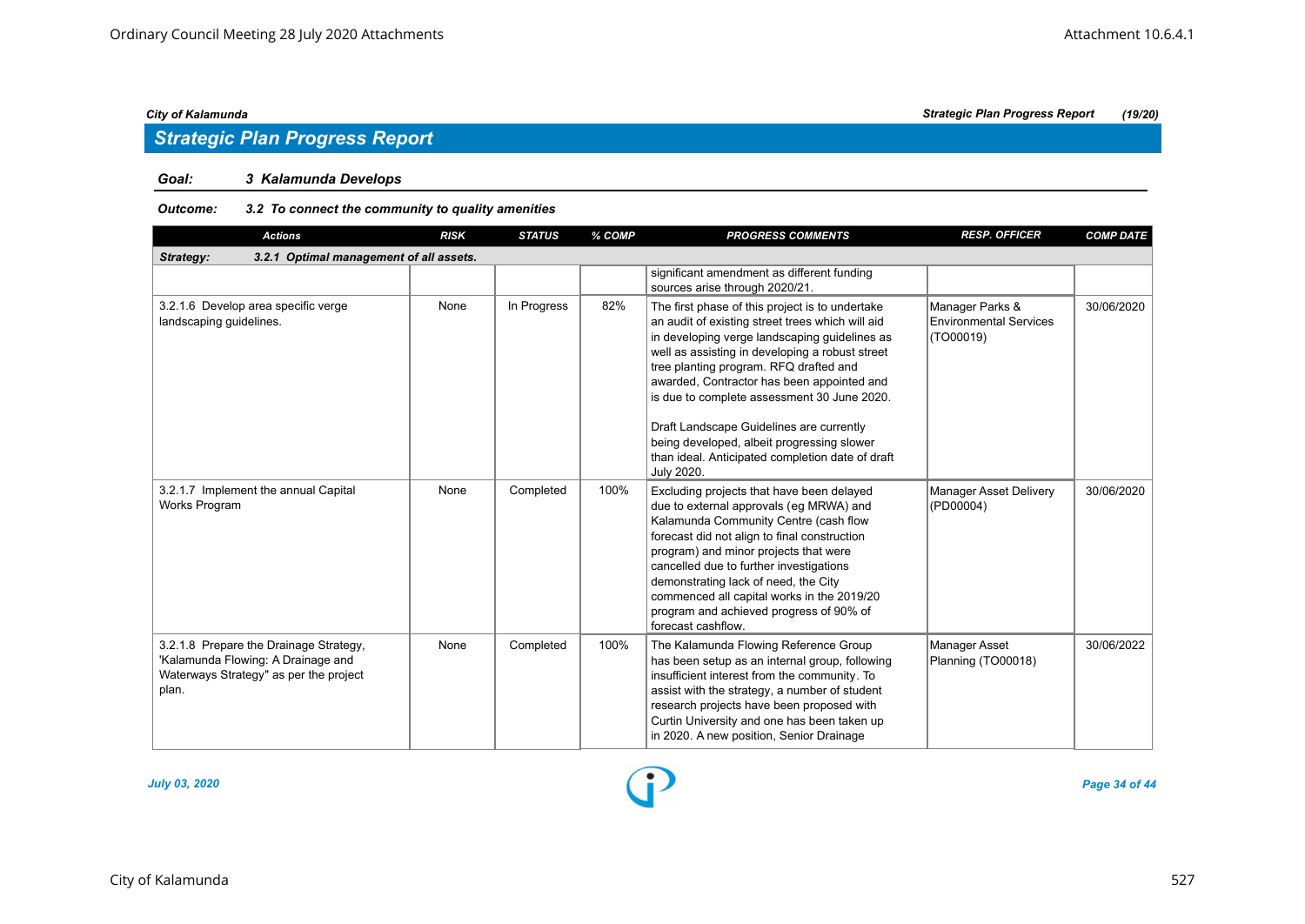## *Strategic Plan Progress Report*

#### *Goal: 3 Kalamunda Develops*

#### *Outcome: 3.2 To connect the community to quality amenities*

| <b>Actions</b>                                                                                                                     | <b>RISK</b>                                                                                                                | <b>STATUS</b> | % COMP | <b>PROGRESS COMMENTS</b>                                                                                                                                                                                                                                                                                                                                                                           | <b>RESP. OFFICER</b>                | <b>COMP DATE</b> |  |  |  |  |
|------------------------------------------------------------------------------------------------------------------------------------|----------------------------------------------------------------------------------------------------------------------------|---------------|--------|----------------------------------------------------------------------------------------------------------------------------------------------------------------------------------------------------------------------------------------------------------------------------------------------------------------------------------------------------------------------------------------------------|-------------------------------------|------------------|--|--|--|--|
| 3.2.1 Optimal management of all assets.<br>Strategy:                                                                               |                                                                                                                            |               |        |                                                                                                                                                                                                                                                                                                                                                                                                    |                                     |                  |  |  |  |  |
|                                                                                                                                    |                                                                                                                            |               |        | Engineer, has been recruited for with the new<br>person starting in July 2020. This position will<br>drive the delivery of the strategy.                                                                                                                                                                                                                                                           |                                     |                  |  |  |  |  |
| <b>Actions</b>                                                                                                                     | <b>RISK</b>                                                                                                                | <b>STATUS</b> | % COMP | <b>PROGRESS COMMENTS</b>                                                                                                                                                                                                                                                                                                                                                                           | <b>RESP. OFFICER</b>                | <b>COMP DATE</b> |  |  |  |  |
| Strategy:                                                                                                                          | 3.2.2 Provide and advocate for improved transport solutions and better connectivity through integrated transport planning. |               |        |                                                                                                                                                                                                                                                                                                                                                                                                    |                                     |                  |  |  |  |  |
| 3.2.2.1 Prepare the Transport Strategy<br>"Kalamunda Moving: A Transport and<br>Road Safety Strategy", as per the project<br>plan. | None                                                                                                                       | Completed     | 100%   | The Kalamunda Moving Reference Group has<br>been set up as an internal group following a<br>lack of interest from the community. To assist<br>with the strategy, a number of student<br>research projects have been proposed<br>through the universities, but there is no<br>interest so far. The Senior Traffic Engineer<br>(revised role) will drive the delivery of the<br>strategy in 2020/21. | Manager Asset<br>Planning (TO00018) | 30/06/2022       |  |  |  |  |

#### *Outcome: 3.3 To develop and enhance the City's economy*

| <b>Actions</b>                                                                                                           | <b>RISK</b> | <b>STATUS</b> | % COMP | <b>PROGRESS COMMENTS</b>                                                                                                                                                                                                                                                                                                                                                                                                                                                                                             | <b>RESP. OFFICER</b>                         | <b>COMP DATE</b> |  |  |  |  |
|--------------------------------------------------------------------------------------------------------------------------|-------------|---------------|--------|----------------------------------------------------------------------------------------------------------------------------------------------------------------------------------------------------------------------------------------------------------------------------------------------------------------------------------------------------------------------------------------------------------------------------------------------------------------------------------------------------------------------|----------------------------------------------|------------------|--|--|--|--|
| 3.3.1 Facilitate and support the success and growth of industry and businesses.<br>Strategy:                             |             |               |        |                                                                                                                                                                                                                                                                                                                                                                                                                                                                                                                      |                                              |                  |  |  |  |  |
| 3.3.1.1 Deliver the initiatives and targets<br>of the Economic Development Strategy<br>(2017-2022) for the current year. | None        | Completed     | 100%   | - Newly created economic development<br>website now live and undated with COVID-19<br>business initiatives and helpful links.<br>- Freight and Logistics Hub partnership with<br>Canning, Belmont and Swan has been<br>officially branded as Link WA with<br>accompanying website and media launch in<br>September. Steering Committee have<br>endorsed the stakeholder engagement plan.<br>Communication plan under development.<br>- LINK WA - Planning harmonisation - two<br>workshops completed with input from | Economic Development<br>Specialist (AC00047) | 30/06/2020       |  |  |  |  |

![](_page_34_Figure_10.jpeg)

*July 03, 2020 Page 35 of 44*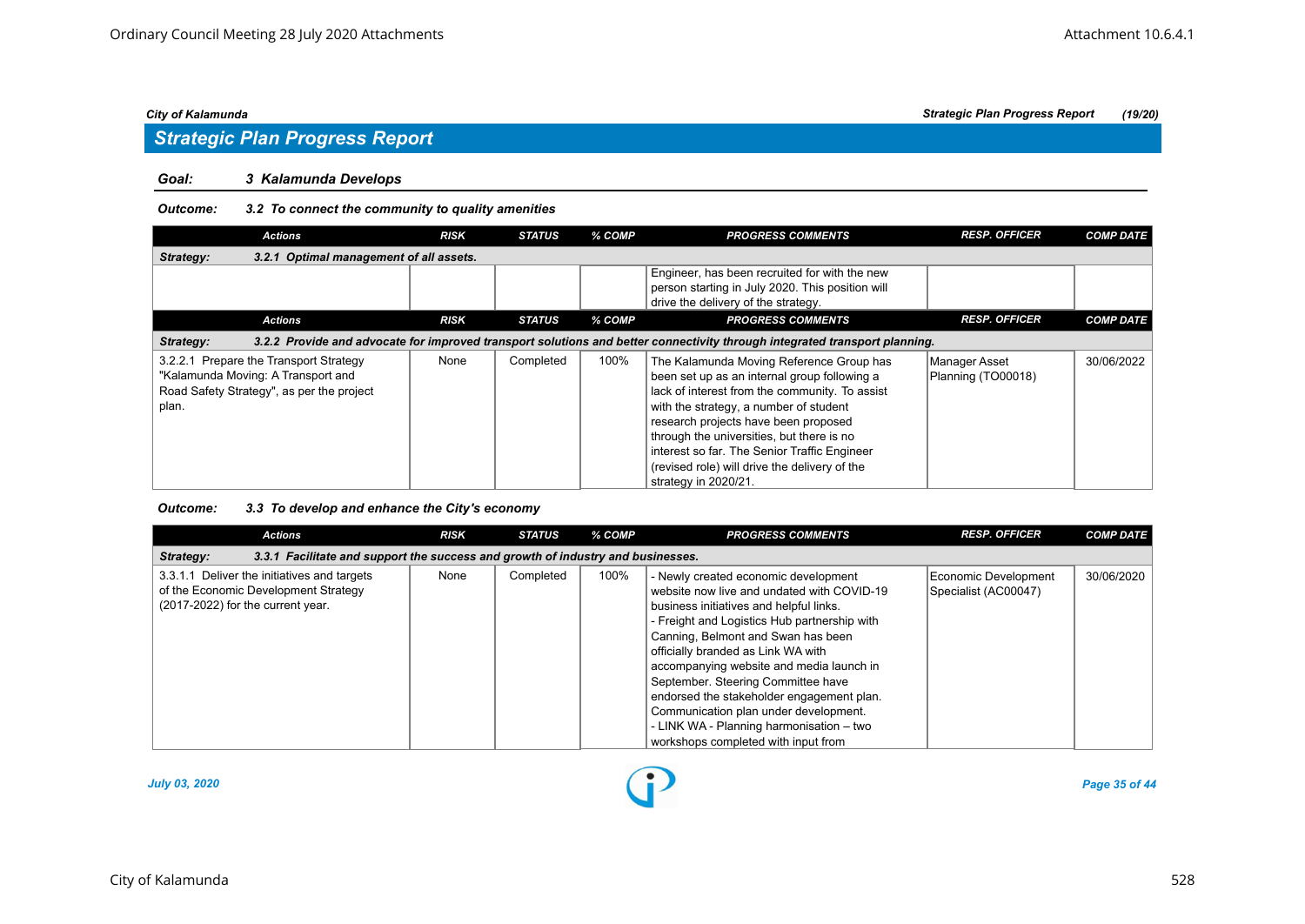## *Strategic Plan Progress Report*

#### *Goal: 3 Kalamunda Develops*

#### *Outcome: 3.3 To develop and enhance the City's economy*

| <b>Actions</b>                                                                                     | <b>RISK</b> | <b>STATUS</b> | % COMP | <b>PROGRESS COMMENTS</b>                                                                                                                                                                                                                                                                                                                                                                                                                                                                                                                                                                                                                                                                                                                                    | <b>RESP. OFFICER</b>                        | <b>COMP DATE</b> |  |  |  |
|----------------------------------------------------------------------------------------------------|-------------|---------------|--------|-------------------------------------------------------------------------------------------------------------------------------------------------------------------------------------------------------------------------------------------------------------------------------------------------------------------------------------------------------------------------------------------------------------------------------------------------------------------------------------------------------------------------------------------------------------------------------------------------------------------------------------------------------------------------------------------------------------------------------------------------------------|---------------------------------------------|------------------|--|--|--|
| 3.3.1 Facilitate and support the success and growth of industry and businesses.<br>Strategy:       |             |               |        |                                                                                                                                                                                                                                                                                                                                                                                                                                                                                                                                                                                                                                                                                                                                                             |                                             |                  |  |  |  |
|                                                                                                    |             |               |        | planners from each municipality working<br>towards harmonisation on planning matters<br>in relation to freight and logistics.<br>- Small Business Friendly LG Strategy<br>received CEO and Mayoral endorsement and<br>lodged with SBDC. Initiatives under way.<br>- ED Operational Implementation plan<br>developed and initiatives underway.<br>- Roll out of free one-on-one business advisor<br>services to local small business to provide<br>quidance in the face of the COVID-19 crisis.<br>To conclude June 30.<br>- COVID-19 Business survey initiated and<br>local impacts reported on to Executive and<br>Council via CIB.<br>- Partnership Agreement negotiated with<br>Kalamunda Chamber of Commerce and is<br>awaiting endorsement by Council. |                                             |                  |  |  |  |
| <b>Actions</b>                                                                                     | <b>RISK</b> | <b>STATUS</b> | % COMP | <b>PROGRESS COMMENTS</b>                                                                                                                                                                                                                                                                                                                                                                                                                                                                                                                                                                                                                                                                                                                                    | <b>RESP. OFFICER</b>                        | <b>COMP DATE</b> |  |  |  |
| 3.3.2 Attract new investment opportunities and businesses with a focus on innovation.<br>Strategy: |             |               |        |                                                                                                                                                                                                                                                                                                                                                                                                                                                                                                                                                                                                                                                                                                                                                             |                                             |                  |  |  |  |
| 3.3.2.1 Smart Cities - Adopt and<br>implement a Digital Strategy.                                  | None        | In Progress   | 92%    | Collaborating with IT on moving the Strategy<br>into the next phase of planning.<br>Research is currently being undertaken on<br>Digital and Smart City strategies that have<br>been adopted by other levels of government<br>throughout Australia.<br>Smart City Strategy project approach and high<br>level time lines presented to Smart City<br>Project group, along with detailed research                                                                                                                                                                                                                                                                                                                                                             | Manager Information<br>Technology (IT00008) | 30/06/2020       |  |  |  |

![](_page_35_Figure_7.jpeg)

*July 03, 2020 Page 36 of 44*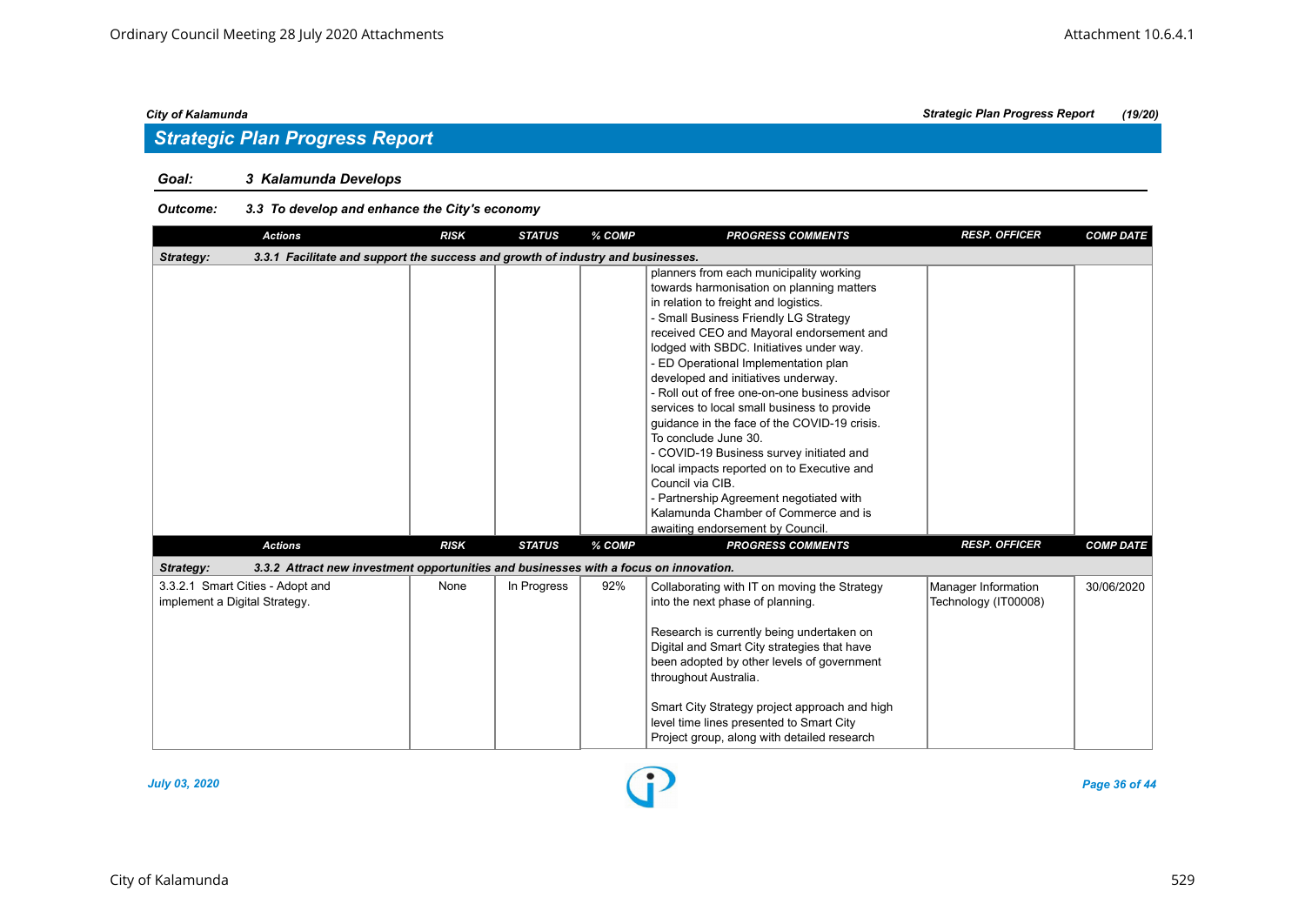## *Strategic Plan Progress Report*

#### *Goal: 3 Kalamunda Develops*

#### *Outcome: 3.3 To develop and enhance the City's economy*

|                                                                                                    | <b>Actions</b> | <b>RISK</b> | <b>STATUS</b> | % COMP | <b>PROGRESS COMMENTS</b>                                                                                                                                                                            | <b>RESP. OFFICER</b> | <b>COMP DATE</b> |  |  |
|----------------------------------------------------------------------------------------------------|----------------|-------------|---------------|--------|-----------------------------------------------------------------------------------------------------------------------------------------------------------------------------------------------------|----------------------|------------------|--|--|
| 3.3.2 Attract new investment opportunities and businesses with a focus on innovation.<br>Strategy: |                |             |               |        |                                                                                                                                                                                                     |                      |                  |  |  |
|                                                                                                    |                |             |               |        | papers for feedback.                                                                                                                                                                                |                      |                  |  |  |
|                                                                                                    |                |             |               |        | Research is continuing on Smart City Project<br>with three themes currently being reviewed.<br>The fostering of innovation, simplifying<br>systems and the development of an IoT<br>sensor network. |                      |                  |  |  |

#### *Outcome: 3.4 To be recognised as a preferred tourism destination*

| <b>Actions</b>                                                                     | <b>RISK</b> | <b>STATUS</b> | % COMP | <b>PROGRESS COMMENTS</b>                                                                                                                                                                                                                                                                                                                                                                                                                                                                                                                                                                                                                                                                                                                                    | <b>RESP. OFFICER</b>                            | <b>COMP DATE</b> |  |  |  |  |
|------------------------------------------------------------------------------------|-------------|---------------|--------|-------------------------------------------------------------------------------------------------------------------------------------------------------------------------------------------------------------------------------------------------------------------------------------------------------------------------------------------------------------------------------------------------------------------------------------------------------------------------------------------------------------------------------------------------------------------------------------------------------------------------------------------------------------------------------------------------------------------------------------------------------------|-------------------------------------------------|------------------|--|--|--|--|
| 3.4.1 Facilitate, support and promote activities and places to visit.<br>Strategy: |             |               |        |                                                                                                                                                                                                                                                                                                                                                                                                                                                                                                                                                                                                                                                                                                                                                             |                                                 |                  |  |  |  |  |
| 3.4.1.1 Tourism Development Vision &<br>Strategy.                                  | None        | Completed     | 100%   | Completed various actions from the Tourism<br>Development Strategy including:<br>Fostered strong awareness of Experience<br>Perth Hills - awarded Gold Award for<br>Excellence in Government Tourism<br>Strong partnerships developed with key<br>tourism stakeholders and industry bodies<br>Signage - locations identified for entry<br>stacks signage<br>Developed/completed new self-drive<br>maps to improve visitor access and navigation<br>Promoted key attractions in Kalamunda,<br>securing reputation as a premier tourist<br>destination through Experience Perth Hills and<br>collaboration with Destination Perth<br>Worked with 4 other LGA's on cohesive<br>and connected branding and marketing<br>including integrated maps of the region | Coordinator Tourism<br>Development<br>(AC00017) | 30/06/2020       |  |  |  |  |

![](_page_36_Figure_10.jpeg)

*July 03, 2020 Page 37 of 44*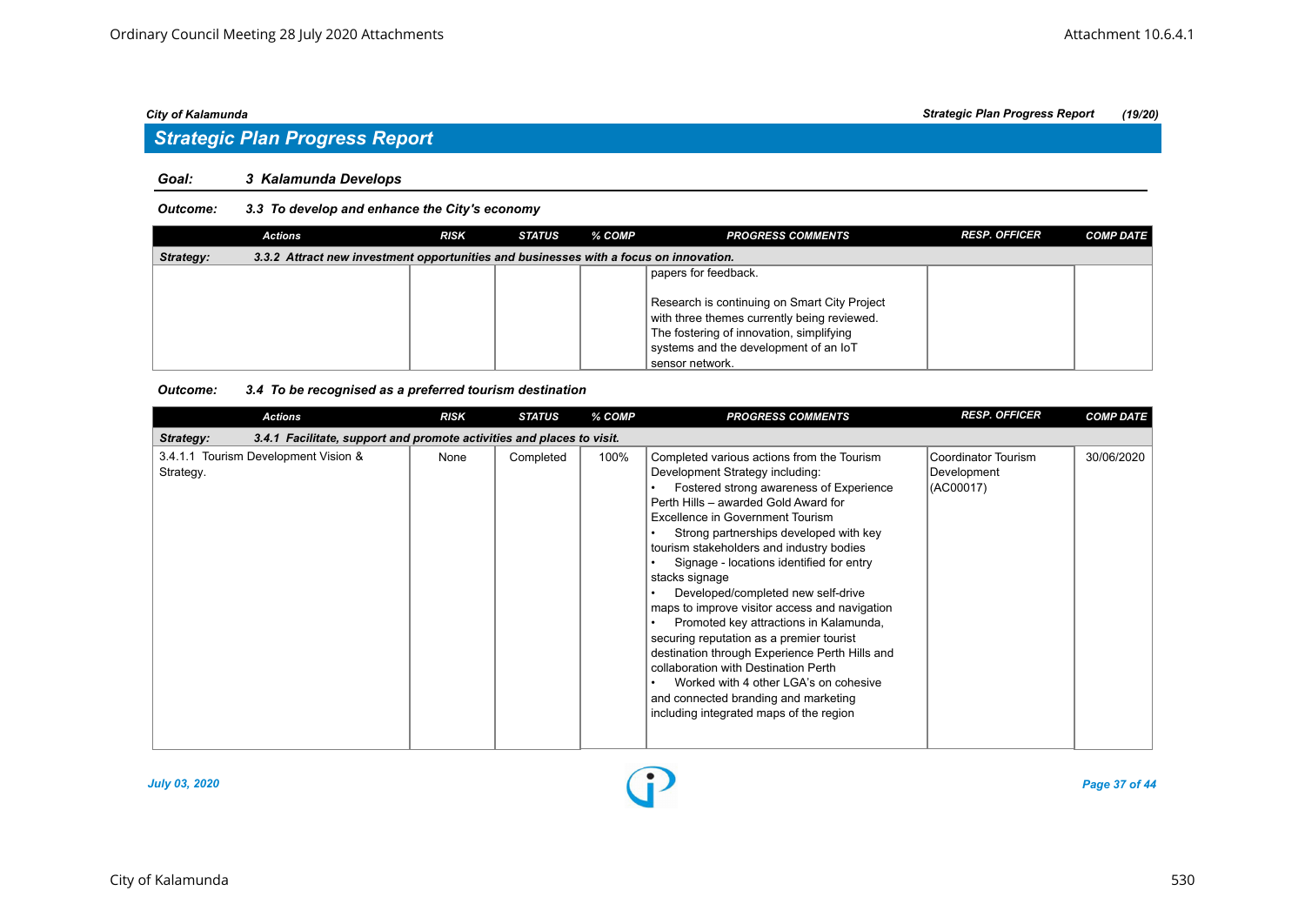#### *Goal: 3 Kalamunda Develops*

#### *Outcome: 3.4 To be recognised as a preferred tourism destination*

| <b>Actions</b>                                                                                        | <b>RISK</b> | <b>STATUS</b> | % COMP | <b>PROGRESS COMMENTS</b>                                                                                                                                                                                                                                                                                                                                                                                                                                                                                                                                                                                                                        | <b>RESP. OFFICER</b>                 | <b>COMP DATE</b> |
|-------------------------------------------------------------------------------------------------------|-------------|---------------|--------|-------------------------------------------------------------------------------------------------------------------------------------------------------------------------------------------------------------------------------------------------------------------------------------------------------------------------------------------------------------------------------------------------------------------------------------------------------------------------------------------------------------------------------------------------------------------------------------------------------------------------------------------------|--------------------------------------|------------------|
| 3.4.1 Facilitate, support and promote activities and places to visit.<br>Strategy:                    |             |               |        |                                                                                                                                                                                                                                                                                                                                                                                                                                                                                                                                                                                                                                                 |                                      |                  |
|                                                                                                       |             |               |        | Worked with The West to promote the<br>٠<br>region<br>Tourism Advisory Committee activity to<br>٠<br>provide guidance and direction on the actions<br>arising from the Tourism Strategy<br>Worked with Sunrise to promote the region<br>Finalist State Heritage Awards 2020<br>Worked with Tourism businesses on stand<br>up following COVID-19<br>Created a new Facebook presence for<br>Perth Hills Takeaway, encouraging all local<br>businesses to post about their offerings<br>Worked with Health and Comms Team to<br>produce a printed guide of Takeaway Food<br>Venues for local residents and visitors during<br>the COVID-19 Crisis. |                                      |                  |
| <b>Actions</b>                                                                                        | <b>RISK</b> | <b>STATUS</b> | % COMP | <b>PROGRESS COMMENTS</b>                                                                                                                                                                                                                                                                                                                                                                                                                                                                                                                                                                                                                        | <b>RESP. OFFICER</b>                 | <b>COMP DATE</b> |
| 3.4.2 Advocate and facilitate diversification options for rural properties to flourish.<br>Strategy:  |             |               |        |                                                                                                                                                                                                                                                                                                                                                                                                                                                                                                                                                                                                                                                 |                                      |                  |
| 3.4.2.1 Develop an advocacy campaign<br>to support rural land diversification and<br>review annually. | None        | Completed     | 100%   | Phase 1 outcomes of the working group<br>technical studies are nearing conclusion with<br>Pickering Brook townsite expansion<br>recommendations to be presented to the<br>Taskforce in late 2020, and Council likely early<br>2021.<br>Phase 2 relating to tourism and surrounds<br>anticipated 2021.                                                                                                                                                                                                                                                                                                                                           | Chief Executive Officer<br>(DE00001) | 30/06/2020       |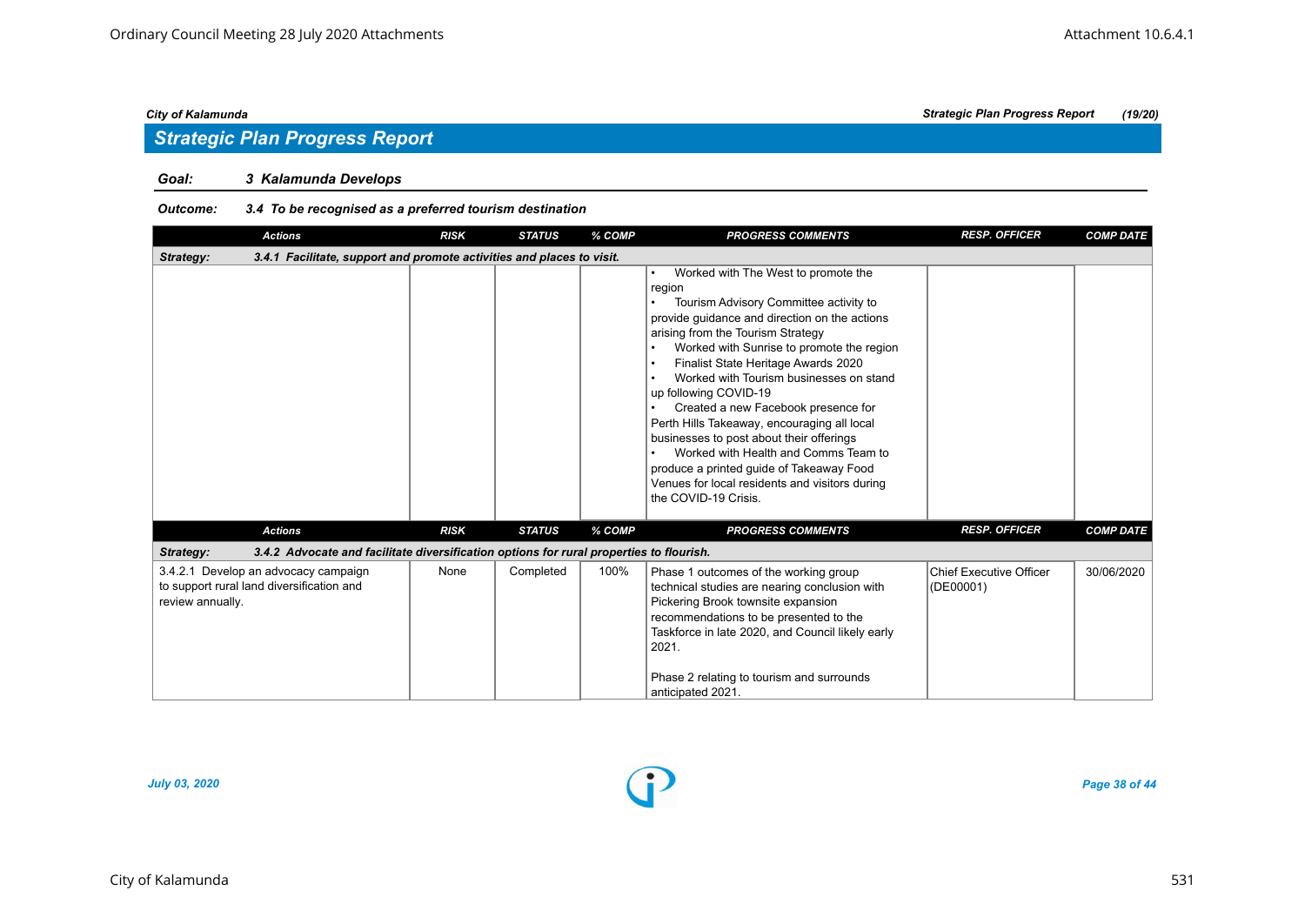## *Strategic Plan Progress Report*

#### *Goal: 4 Kalamunda Leads*

#### *Outcome: 4.1 To provide leadership through transparent governance*

| <b>Actions</b>                                                                                                                                   | <b>RISK</b> | <b>STATUS</b> | % COMP | <b>PROGRESS COMMENTS</b>                                                                                                                                                                                                                                                                       | <b>RESP. OFFICER</b>                            | <b>COMP DATE</b> |  |  |  |  |
|--------------------------------------------------------------------------------------------------------------------------------------------------|-------------|---------------|--------|------------------------------------------------------------------------------------------------------------------------------------------------------------------------------------------------------------------------------------------------------------------------------------------------|-------------------------------------------------|------------------|--|--|--|--|
| 4.1.1 Provide good governance.<br>Strategy:                                                                                                      |             |               |        |                                                                                                                                                                                                                                                                                                |                                                 |                  |  |  |  |  |
| 4.1.1.1 Corporate Business Plan<br>(2019-2023) - CBP is reviewed annually<br>and adopted by Council.                                             | None        | Completed     | 100%   | Managers have reviewed priority actions for<br>the current financial year and underlying<br>operating plans to support measurement of<br>% complete. Managers have provided<br>quarterly updates for Q4-2020 in this<br>report. New managers have been provided<br>with coaching and training. | Manager People<br>Services (DE00009)            | 30/06/2020       |  |  |  |  |
| 4.1.1.2 Develop and implement a<br>Contract Management Framework.                                                                                | None        | In Progress   | 92%    | Review of the City Policy for Purchasing is<br>currently underway, in preparation for the draft<br>Contract Management Framework to be<br>completed.                                                                                                                                           | Manager Financial<br>Services (FS00009)         | 30/06/2020       |  |  |  |  |
| 4.1.1.3 Develop and review the Long<br>Term Financial Plan for the sustainability<br>of the City. Monitor and report on key<br>financial ratios. | None        | Completed     | 100%   | LTFP was refined prior to the COVID-19<br>Pandemic. As per the Circular 03/2020 from<br>the Department the Annual budget is not<br>required to consider the plan for the future<br>during current conditions. To that end the<br>LTFP will be reviewed again for 2021/22.                      | Manager Financial<br>Services (FS00009)         | 30/06/2020       |  |  |  |  |
| 4.1.1.4 Strategic Risk Management is<br>reviewed annually, updated and reported<br>quarterly, and risk profile is maintained.                    | None        | Completed     | 100%   | Strategic Risk Register reviewed and<br>endorsed by the Audit and Risk Committee.<br>Six monthly report on progress for risk<br>mitigation actions provided to the Audit and<br>Risk Committee.                                                                                                | <b>Director Corporate</b><br>Services (DE00003) | 30/06/2020       |  |  |  |  |
| 4.1.1.5 Ensure the Governance & Policy<br>Framework is used to guide Councillors<br>and the City.                                                | None        | Completed     | 100%   | The Governance and Policy Framework has<br>been reviewed and updated in readiness for<br>the Councillor Induction program. The<br>Council Policy manual was adopted by<br>Council in August 2019.                                                                                              | Governance Advisor<br>(DE00006)                 | 30/06/2020       |  |  |  |  |
| 4.1.1.7 Develop and review the Long<br>Term Financial Plan, Present draft LTFP<br>to Council Strategy Session in February                        | None        | Completed     | 100%   | The LTFP review was commenced before the<br>COVID-19 Pandemic. The City's immediate<br>focus is on the COVID recovery plan with                                                                                                                                                                | <b>Director Corporate</b><br>Services (DE00003) | 30/06/2020       |  |  |  |  |

*July 03, 2020 Page 39 of 44*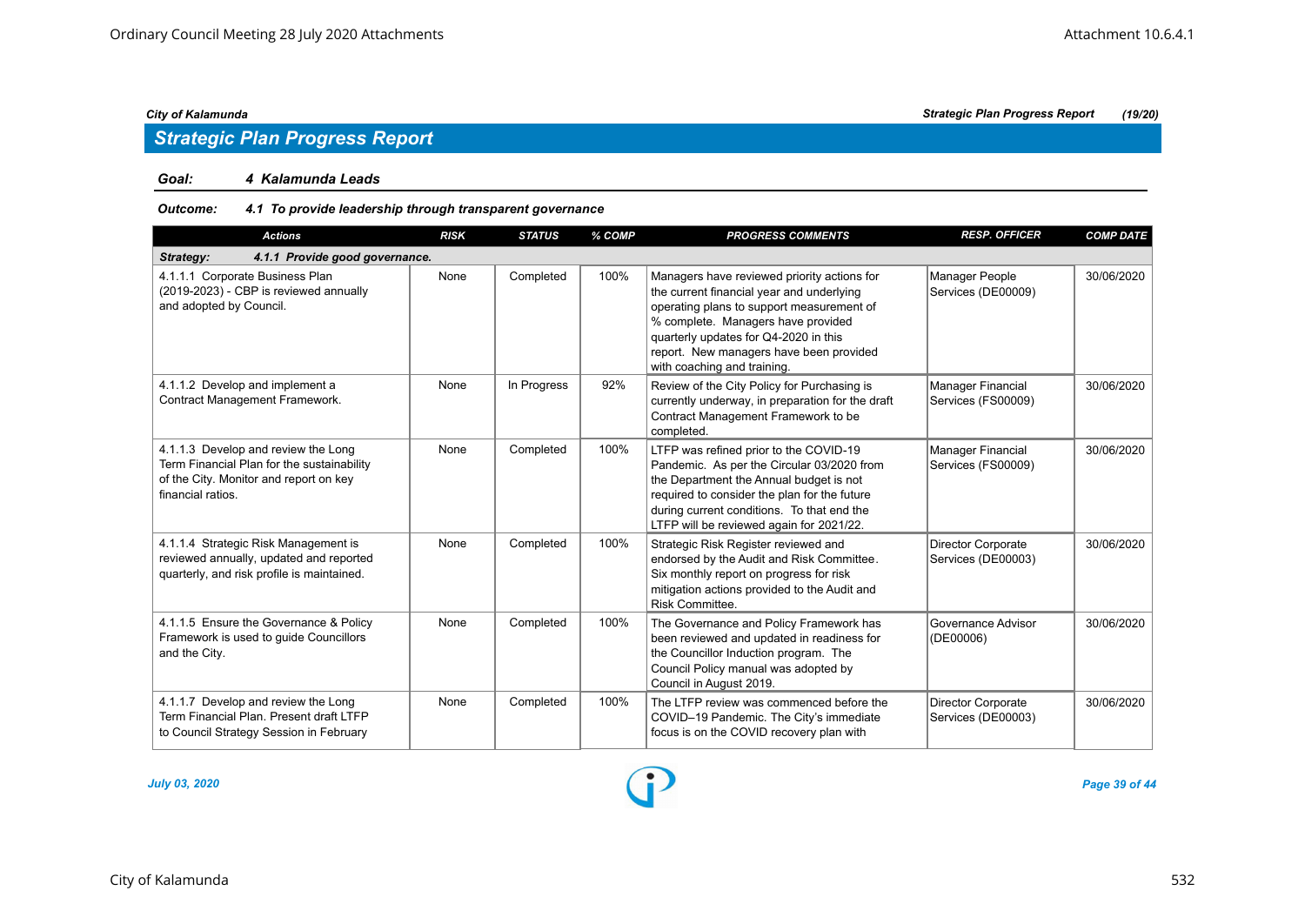## *Strategic Plan Progress Report*

#### *Goal: 4 Kalamunda Leads*

#### *Outcome: 4.1 To provide leadership through transparent governance*

| <b>Actions</b>                                                                                                  | <b>RISK</b> | <b>STATUS</b> | % COMP | <b>PROGRESS COMMENTS</b>                                                                                                                                                                                                                                                                                                                                                                                                                                                                                                                                                                                                                                                                                                                                                                                                        | <b>RESP. OFFICER</b>                                   | <b>COMP DATE</b> |  |  |  |
|-----------------------------------------------------------------------------------------------------------------|-------------|---------------|--------|---------------------------------------------------------------------------------------------------------------------------------------------------------------------------------------------------------------------------------------------------------------------------------------------------------------------------------------------------------------------------------------------------------------------------------------------------------------------------------------------------------------------------------------------------------------------------------------------------------------------------------------------------------------------------------------------------------------------------------------------------------------------------------------------------------------------------------|--------------------------------------------------------|------------------|--|--|--|
| 4.1.1 Provide good governance.<br>Strategy:                                                                     |             |               |        |                                                                                                                                                                                                                                                                                                                                                                                                                                                                                                                                                                                                                                                                                                                                                                                                                                 |                                                        |                  |  |  |  |
| 2020. Incorporate strategies from Council<br>Strategy session into the LTFP in March                            |             |               |        | budget set for the next two years.                                                                                                                                                                                                                                                                                                                                                                                                                                                                                                                                                                                                                                                                                                                                                                                              |                                                        |                  |  |  |  |
| 2020.                                                                                                           |             |               |        | A detailed review of the LTFP will be<br>undertaken post COVID.                                                                                                                                                                                                                                                                                                                                                                                                                                                                                                                                                                                                                                                                                                                                                                 |                                                        |                  |  |  |  |
| <b>Actions</b>                                                                                                  | <b>RISK</b> | <b>STATUS</b> | % COMP | <b>PROGRESS COMMENTS</b>                                                                                                                                                                                                                                                                                                                                                                                                                                                                                                                                                                                                                                                                                                                                                                                                        | <b>RESP. OFFICER</b>                                   | <b>COMP DATE</b> |  |  |  |
| 4.1.2 Build an effective and efficient service based organisation.<br>Strategy:                                 |             |               |        |                                                                                                                                                                                                                                                                                                                                                                                                                                                                                                                                                                                                                                                                                                                                                                                                                                 |                                                        |                  |  |  |  |
| 4.1.2.1 Workforce Plan Review - Review<br>and implement the Workforce Plan<br>initiatives for the current year. | None        | Completed     | 100%   | Workforce plan has been reviewed and<br>updated.                                                                                                                                                                                                                                                                                                                                                                                                                                                                                                                                                                                                                                                                                                                                                                                | Manager People<br>Services (DE00009)                   | 30/06/2022       |  |  |  |
| 4.1.2.2 Organisational Culture Plan<br>"GROW"                                                                   | None        | Completed     | 100%   | Staff now have greater access to training<br>opportunities through an increase of in-house<br>programs, internal nominations and open<br>access to online training. In-house programs<br>have covered a variety of areas including<br>customer service, emotional intelligence and<br>managing stress. In addition all training has<br>been captured on the EON system allowing<br>managers and employees access to their<br>training records.<br>All Managers and high potential coordinators<br>completed the Synergistics 360 leadership<br>development programs and an additional<br>twenty-eight instructor led or online programs<br>have been completed in managing safety or<br>performance.<br>The development sessions for the safety<br>cultural change program have been<br>completed with all Asset Services staff | Organisational<br>Development<br>Coordinator (AC00084) | 30/06/2020       |  |  |  |

![](_page_39_Figure_8.jpeg)

*July 03, 2020 Page 40 of 44*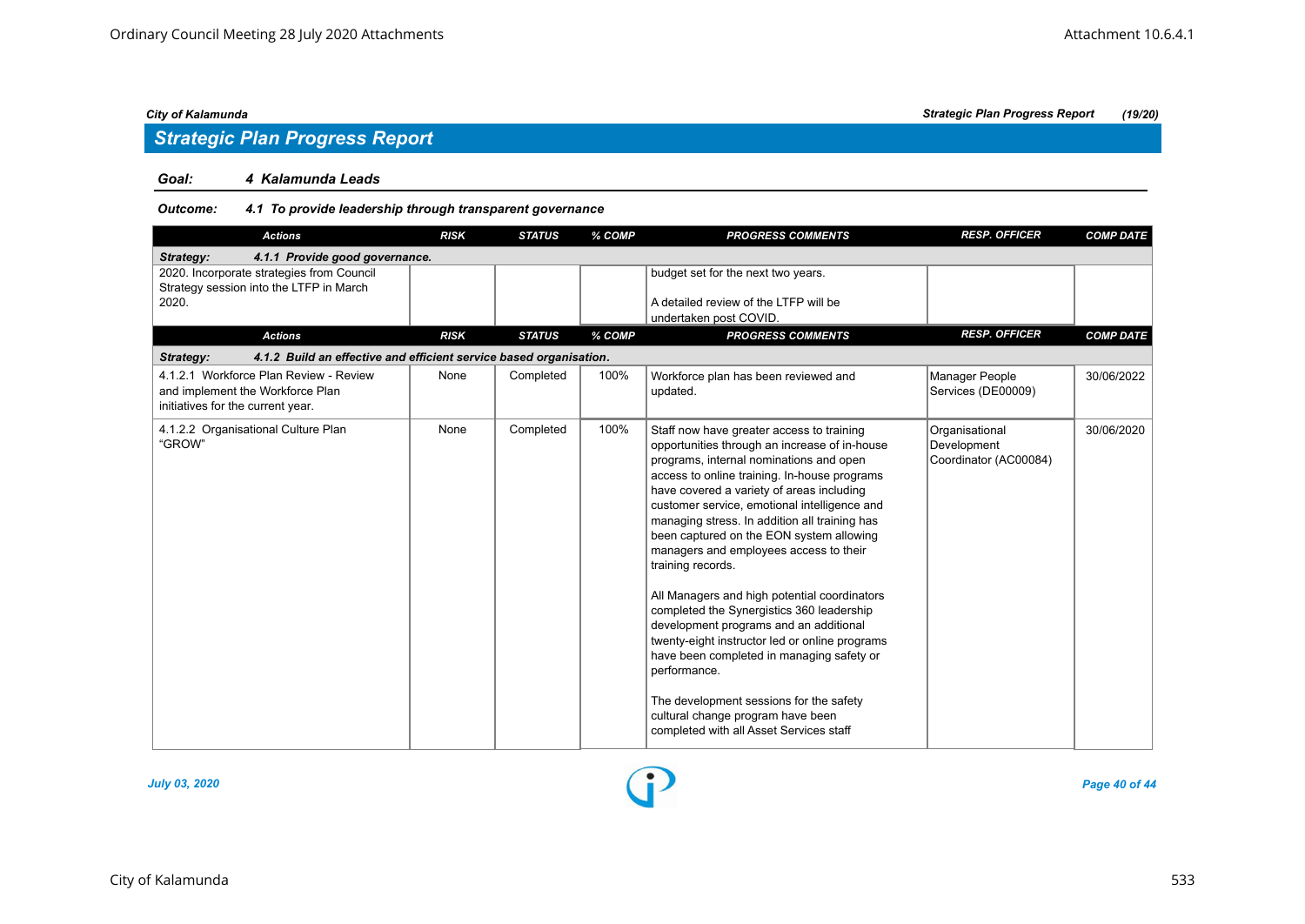## *Strategic Plan Progress Report*

#### *Goal: 4 Kalamunda Leads*

#### *Outcome: 4.1 To provide leadership through transparent governance*

| <b>Actions</b>                                                                                             | <b>RISK</b> | <b>STATUS</b> | % COMP | <b>PROGRESS COMMENTS</b>                                                                                                                                                                                                                                                                                                                                                                                                                                                                                                                                                                                                                                                                                                                                                                                                                                                                                                                                                                                                                             | <b>RESP. OFFICER</b>                        | <b>COMP DATE</b> |  |  |  |  |
|------------------------------------------------------------------------------------------------------------|-------------|---------------|--------|------------------------------------------------------------------------------------------------------------------------------------------------------------------------------------------------------------------------------------------------------------------------------------------------------------------------------------------------------------------------------------------------------------------------------------------------------------------------------------------------------------------------------------------------------------------------------------------------------------------------------------------------------------------------------------------------------------------------------------------------------------------------------------------------------------------------------------------------------------------------------------------------------------------------------------------------------------------------------------------------------------------------------------------------------|---------------------------------------------|------------------|--|--|--|--|
| 4.1.2 Build an effective and efficient service based organisation.<br>Strategy:                            |             |               |        |                                                                                                                                                                                                                                                                                                                                                                                                                                                                                                                                                                                                                                                                                                                                                                                                                                                                                                                                                                                                                                                      |                                             |                  |  |  |  |  |
|                                                                                                            |             |               |        | participating. Staff evaluations for the<br>sessions were over 75% and recent survey<br>results demonstrate an increase in safety<br>awareness for the Asset Services Directorate.<br>The focus on compliance continued with the<br>development of a Risk Education program. In<br>addition, online training programs in<br>harassment, bullying, safety & IT security are<br>now part of the probation conditions for all<br>new staff.<br>The City's values and competencies have<br>been added into all internal training programs<br>and are now a part of the annual appraisal<br>process for all staff and incorporated into the<br>probation assessment. This focus on one City<br>team has continued through inclusive Team<br>Kalamunda events and communications<br>through staff emails and Friday Focus.<br>The staff survey has been completed. The<br>City's results indicate employee engagement<br>has improved from the last survey and is<br>above the WA average. The overall workplace<br>rating is at 97%. An excellent result. |                                             |                  |  |  |  |  |
| 4.1.2.4 Implement the current year<br>initiatives in the Information<br>Communication Technology Strategy. | None        | In Progress   | 95%    | - Process mapping of business units prior to<br>developing Altus modules for them is<br>continuing.<br>- Participated in three audits which have<br>demonstrated the transparency and<br>accountability of ICT.<br>- Change management process and policies                                                                                                                                                                                                                                                                                                                                                                                                                                                                                                                                                                                                                                                                                                                                                                                          | Manager Information<br>Technology (IT00008) | 30/06/2020       |  |  |  |  |

![](_page_40_Figure_7.jpeg)

*July 03, 2020 Page 41 of 44*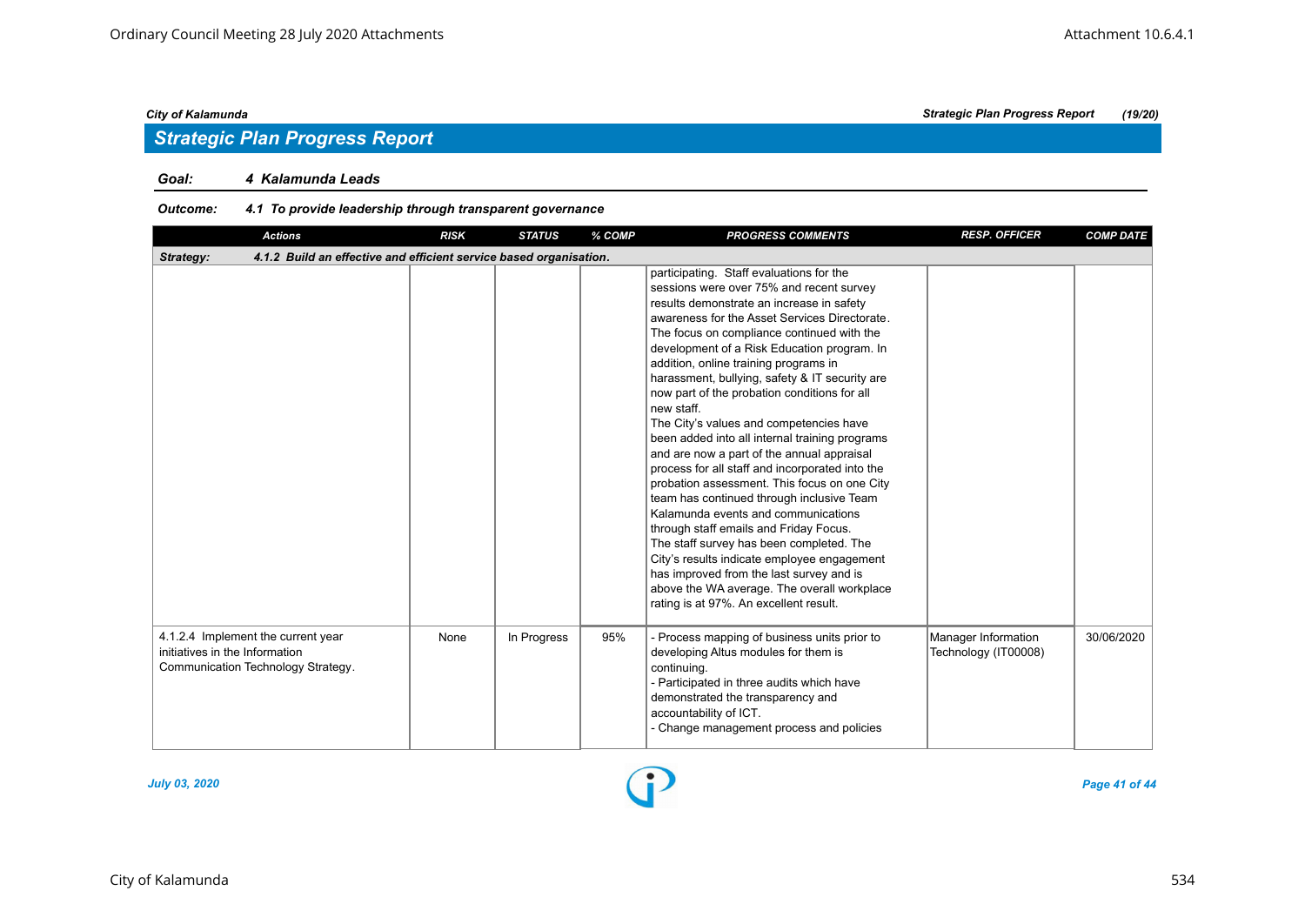## *Strategic Plan Progress Report*

#### *Goal: 4 Kalamunda Leads*

#### *Outcome: 4.1 To provide leadership through transparent governance*

| <b>Actions</b>                                                                                                                                       | <b>RISK</b> | <b>STATUS</b> | % COMP | <b>PROGRESS COMMENTS</b>                                                                                                                                                                                                                                                                                                                                                                                                                                                                                                                                                                                                                                                                                                                                                                                                                                                                                        | <b>RESP. OFFICER</b>                        | <b>COMP DATE</b> |
|------------------------------------------------------------------------------------------------------------------------------------------------------|-------------|---------------|--------|-----------------------------------------------------------------------------------------------------------------------------------------------------------------------------------------------------------------------------------------------------------------------------------------------------------------------------------------------------------------------------------------------------------------------------------------------------------------------------------------------------------------------------------------------------------------------------------------------------------------------------------------------------------------------------------------------------------------------------------------------------------------------------------------------------------------------------------------------------------------------------------------------------------------|---------------------------------------------|------------------|
| Strategy:<br>4.1.2 Build an effective and efficient service based organisation.                                                                      |             |               |        |                                                                                                                                                                                                                                                                                                                                                                                                                                                                                                                                                                                                                                                                                                                                                                                                                                                                                                                 |                                             |                  |
|                                                                                                                                                      |             |               |        | developed to ensure the City's IT changeover<br>of systems happens in a structured manner.<br>- IT Disaster Recovery Plan tested in August<br>2019 and IT participated in the November<br>2019 Business Continuity test.<br>- IT have migrated across to a new Service<br>Desk platform to allow for better reporting of<br>issues.<br>- IT have commissioned a new VPN<br>connection that allows a connection to the<br>datacentre regardless of whether or not the<br>Administration Centre has power or not.<br>- IT DR capability and capacity tested via City<br>staff working from home. No issues with<br>capacity, performance or connectivity.<br>- Remote access tests have been conducted<br>in a live environment with a large number of<br>staff currently working from home.<br>- Customer Service Portal proof of concept<br>currently underway with positive feedback<br>from all stakeholders. |                                             |                  |
| 4.1.2.16 Altus Collaboration Consortium<br>Project: Continue to work positively within<br>the collaboration to upgrade all key<br>corporate systems. | None        | In Progress   | 95%    | - Altus Fire Inspections module is being used<br>this fire season<br>- Work continues to progress Altus Core<br>Financials with a large portion of this module<br>in progress<br>- Work has commenced on Altus Extended<br>Financials with process mapping started for<br>this module<br>- Altus Customer Experience is currently being<br>scoped                                                                                                                                                                                                                                                                                                                                                                                                                                                                                                                                                               | Manager Information<br>Technology (IT00008) | 30/06/2020       |

![](_page_41_Figure_7.jpeg)

*July 03, 2020 Page 42 of 44*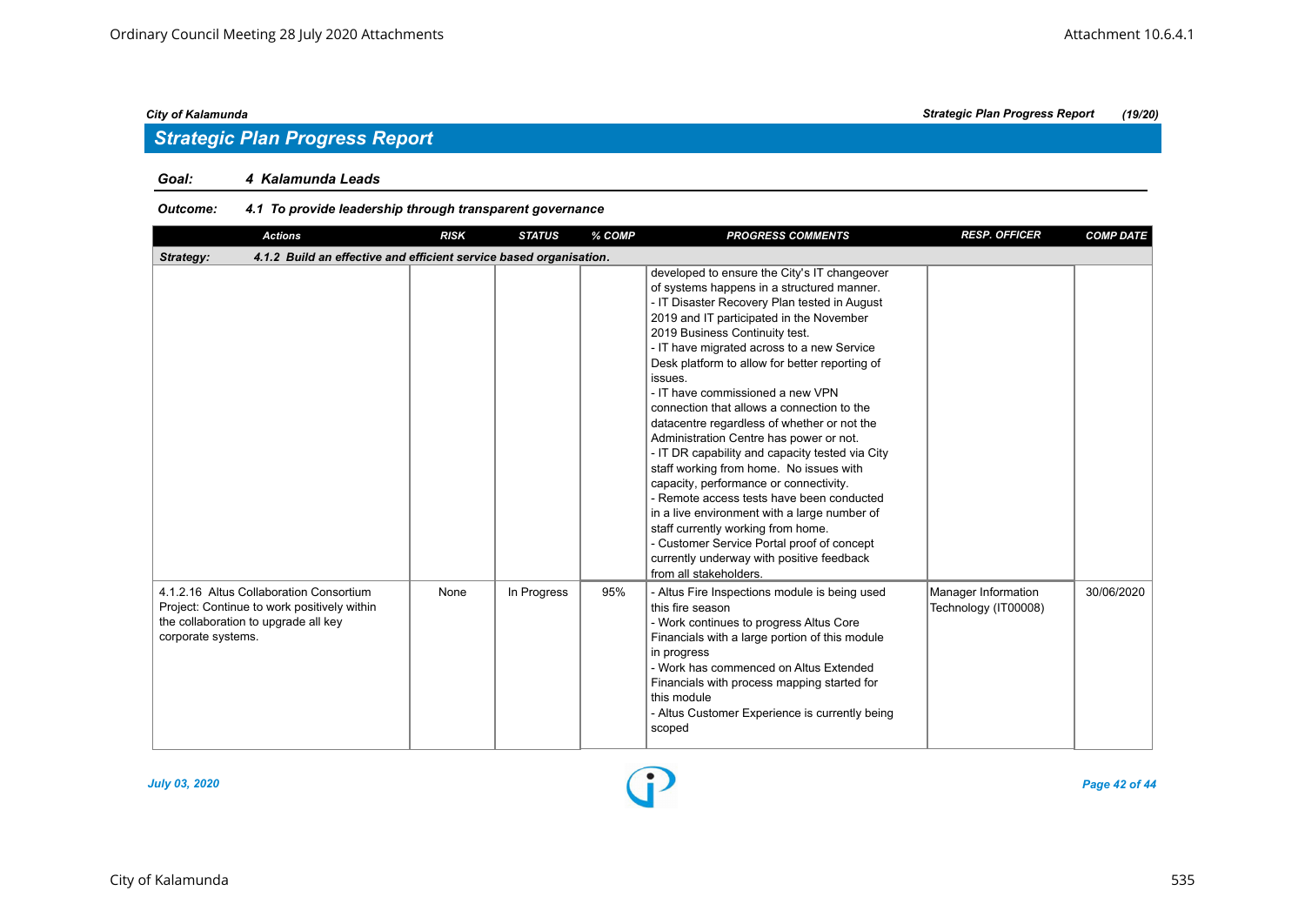#### *Goal: 4 Kalamunda Leads*

#### *Outcome: 4.1 To provide leadership through transparent governance*

| <b>Actions</b>                                                                  | <b>RISK</b> | <b>STATUS</b> | % COMP | <b>PROGRESS COMMENTS</b>                                                                                                                                                                                                                                                                                                                                                                                                                                 | <b>RESP. OFFICER</b> | <b>COMP DATE</b> |  |  |  |
|---------------------------------------------------------------------------------|-------------|---------------|--------|----------------------------------------------------------------------------------------------------------------------------------------------------------------------------------------------------------------------------------------------------------------------------------------------------------------------------------------------------------------------------------------------------------------------------------------------------------|----------------------|------------------|--|--|--|
| 4.1.2 Build an effective and efficient service based organisation.<br>Strategy: |             |               |        |                                                                                                                                                                                                                                                                                                                                                                                                                                                          |                      |                  |  |  |  |
|                                                                                 |             |               |        | - More in depth testing is being undertaken for<br>the Altus Core Financials module<br>- In depth testing continues for the Altus Core<br>Financials module and will continue for a large<br>part of 2020<br>- Modules within Extended Financials are now<br>being tested<br>- Internal testing regime being created in<br>preparation for significant testing of Core<br>Financials over the next 12mths.<br>- CFSuite (Altus Customer Service) project |                      |                  |  |  |  |
|                                                                                 |             |               |        | commenced on 28 April 2020.<br>- City of Kalamunda has completed its Altus<br>Testing Strategy in readiness for the testing of<br>Altus Finance modules as they become<br>available.                                                                                                                                                                                                                                                                     |                      |                  |  |  |  |

#### *Outcome: 4.2 To proactively engage and partner for the benefit of the community*

| <b>Actions</b>                                                                                                                                                                                                         | <b>RISK</b> | <b>STATUS</b> | % COMP | <b>PROGRESS COMMENTS</b>                                                                                                                                     | <b>RESP. OFFICER</b>                                | <b>COMP DATE</b> |  |  |  |  |
|------------------------------------------------------------------------------------------------------------------------------------------------------------------------------------------------------------------------|-------------|---------------|--------|--------------------------------------------------------------------------------------------------------------------------------------------------------------|-----------------------------------------------------|------------------|--|--|--|--|
| 4.2.1 Actively engage with the community in innovative ways.<br>Strategy:                                                                                                                                              |             |               |        |                                                                                                                                                              |                                                     |                  |  |  |  |  |
| 4.2.1.1 Deliver initiatives contained within<br>the Community Engagement Strategy.<br>Identify opportunities to encourage<br>community involvement in Council<br>operations through appropriate<br>engagement methods. | None        | Completed     | 100%   |                                                                                                                                                              | Manager Customer &<br>Public Relations<br>(DE00008) | 30/06/2020       |  |  |  |  |
| 4.2.1.2 Deliver the Customer Service<br>Strategy Implementation Plan outlining<br>key annual activities and projects.                                                                                                  | None        | Completed     | 100%   | The key objectives of the Strategy are:<br>- Strive to achieve a new customer service<br>ethos and deliver on the customer service<br>promise and principles | Manager Customer &<br>Public Relations<br>(DE00008) | 30/06/2020       |  |  |  |  |